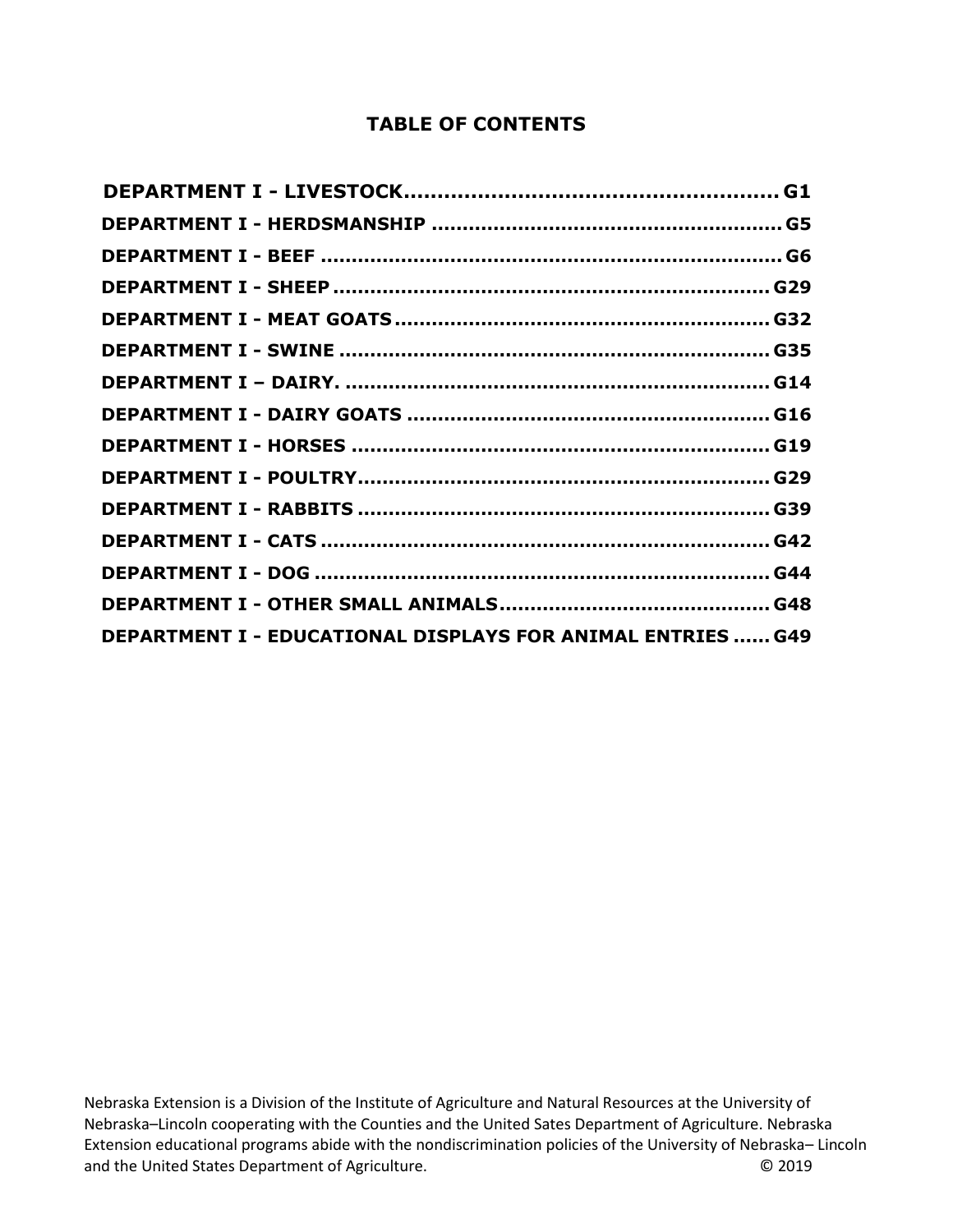# **DEPARTMENT I - LIVESTOCK HOLT COUNTY 4-H and FFA General Rules**

### <span id="page-1-0"></span>**DRESS CODE - Please follow the dress code for your county as noted in the "General Rules and Regulations" section of this fair book.**

4-H/FFA livestock members are required to clean all their stalls and pens. All manure must be placed in the manure spreaders furnished on the grounds. The County Fair Board will not furnish any hay, sand is optional and will be provided for bedding. If sand is used as bedding, it must be removed from stalls and put back in original pile when cleaning up before leaving the fair. All exhibit areas must be kept clean at all times. Any exhibit that is not properly cared for can be dismissed by management or premiums may be withheld. All feed, water and other required care is to be provided by the exhibitor. Leaders/Parents are responsible to see that their members/children follow these requirements. Failure to do so will result in withholding of premium money. Each exhibitor needs to check out with the appropriate Superintendent when exhibits are leaving the grounds. All of the above requirements apply to small animal exhibits as well.

**ELIGIBILITY REQUIREMENTS FOR EXHIBITORS** - A 4-H exhibitor must be enrolled in the project they are exhibiting in the county which he/she represents. Youth must be enrolled in 4-H Online by April 1<sup>st</sup> of the current year.

**STALLING AT THE FAIR GROUNDS** - To allow exhibitors to be able to show more animals at the fair stalling may be tight/limited. Please think about animals that need to be separated and bring your own panels/barriers that you may want to use in your stall(s). The superintendents will do the best that they can but this also might mean that you may not get a stall for tack.

**TIMES** - Refer to the schedule in front of the book for show times, times animals need to be checked in or in place and for release times. Always check out with your animals Superintendent.

**WEIGHTS ARE FINAL** – All weights are **FINAL** at weigh in at the fair.

**OWNERSHIP OF ANIMALS** - The same animal(s) can be exhibited by more than one exhibitor only **IF** the exhibitors live in the same household and one exhibitor is Clover Kid age and one exhibitor is 4-H Age. Both exhibitors must have properly identified the animal(s) on the appropriate form and by the appropriate deadline. The reason why it is acceptable for a Clover Kid and a 4-H exhibitor to show the same animal is that the clover kid program is non-competitive and is a show and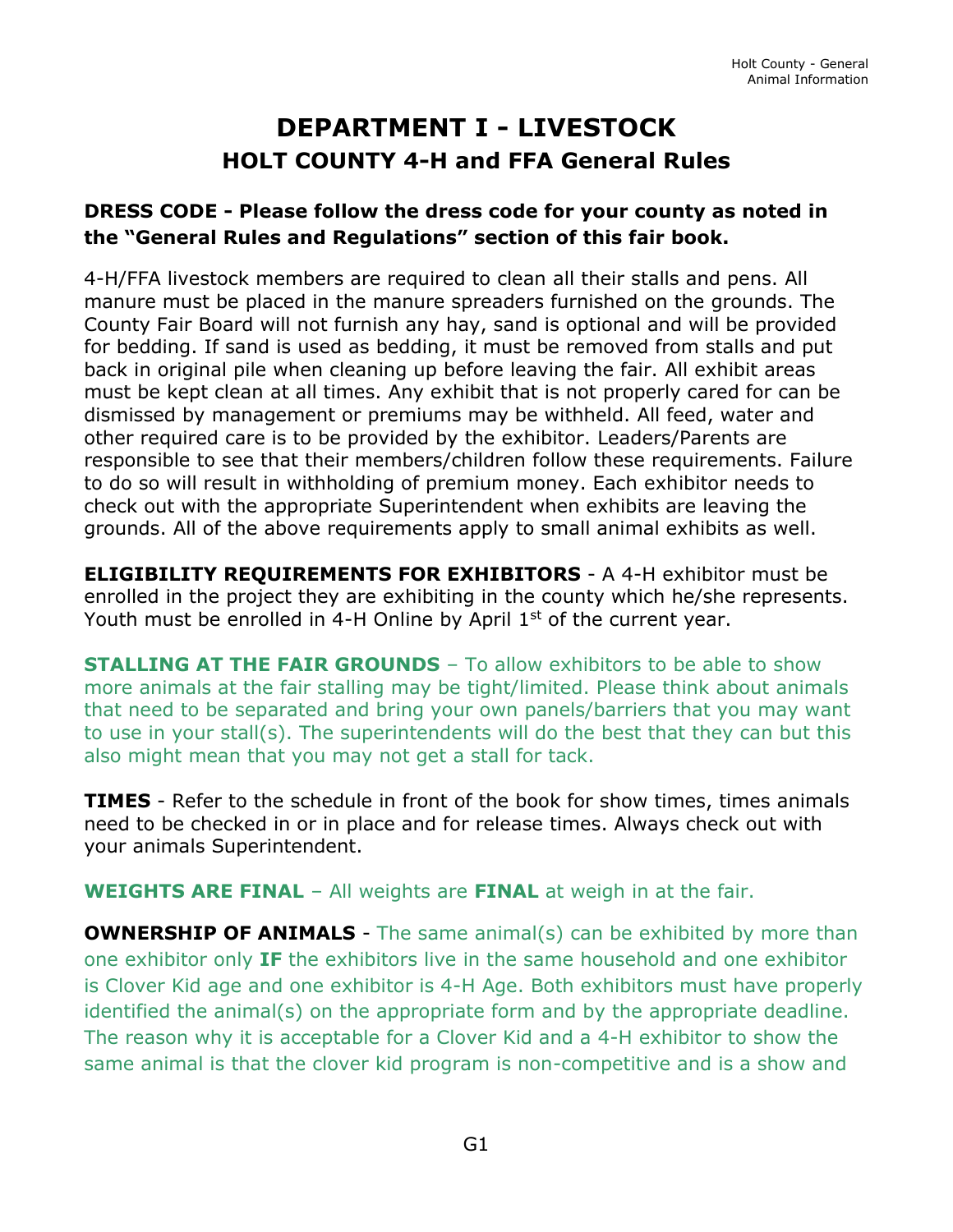tell show. **All** animals being exhibited in the 4-H/FFA Shows must be owned by the exhibitor by June 15<sup>th</sup>.

**YOUTH FOR THE QUALITY CARE OF ANIMALS (YQCA)** -**Nebraska 4-H requires all youth enrolled in any beef, dairy cattle, dairy goats, meat goats, poultry, rabbits, sheep or swine projects must complete Annual quality assurance training through Youth for the Quality Care of Animals (YQCA).** FFA members who have completed a high school agriculture education program during the school year will be certified if/when their FFA advisor contacts the county extension office and validates the completion of the quality assurance training requirements.

**BACK TAGS** - Each 4-H and FFA exhibitor will have their own unique number printed on a back tag. Exhibitors must have this number on their back while exhibiting animals.

**SHOWMAN SUBSTITUTIONS** - An animal must be shown by the FFA or 4-H owner who entered it unless the exhibitor is excused by the Superintendent because of serious illness, disability due to an injury (e.g. broken arm or leg) or conflict with other livestock classes in a 4-H or FFA show. An exhibitor who has more than one animal in a class need not secure approval for another FFA or 4-H member, eligible to exhibit livestock, to show the additional animal in the class. Substitute showmen must be a 4-H or FFA member exhibiting at a current County Fair livestock show. All substitute showmen should wear an exhibitor number identifying him/her as a substitute showman (extra back tags are available at 4-H Office).

**SHOWMANSHIP** - **All** 4-H/FFA exhibitors showing any Beef, Sheep, Meat Goats, Swine, Dairy, Dairy Goats, Poultry, Rabbits, Cats or Dogs are automatically signed up for the showmanship class for that particular animal. If you do not want to participate in the showmanship class you must find that particular animal Superintendent the day of the show and tell them that you want to scratch. You will need to do this with each animal species superintendent. Exhibitor needs to show that particular animal species in at least one other class to participate in that species Showmanship class. An animal can be exhibited by more than one exhibitor **ONLY** if all of the following criteria is met:

- Exhibitors live under the same household
- Exhibitors properly identified the animal(s) by the appropriate deadline with both exhibitors' names on the appropriate form.
- Exhibitors must be in different age groups. If there is only one class offered than two exhibitors showing that animal is not allowed.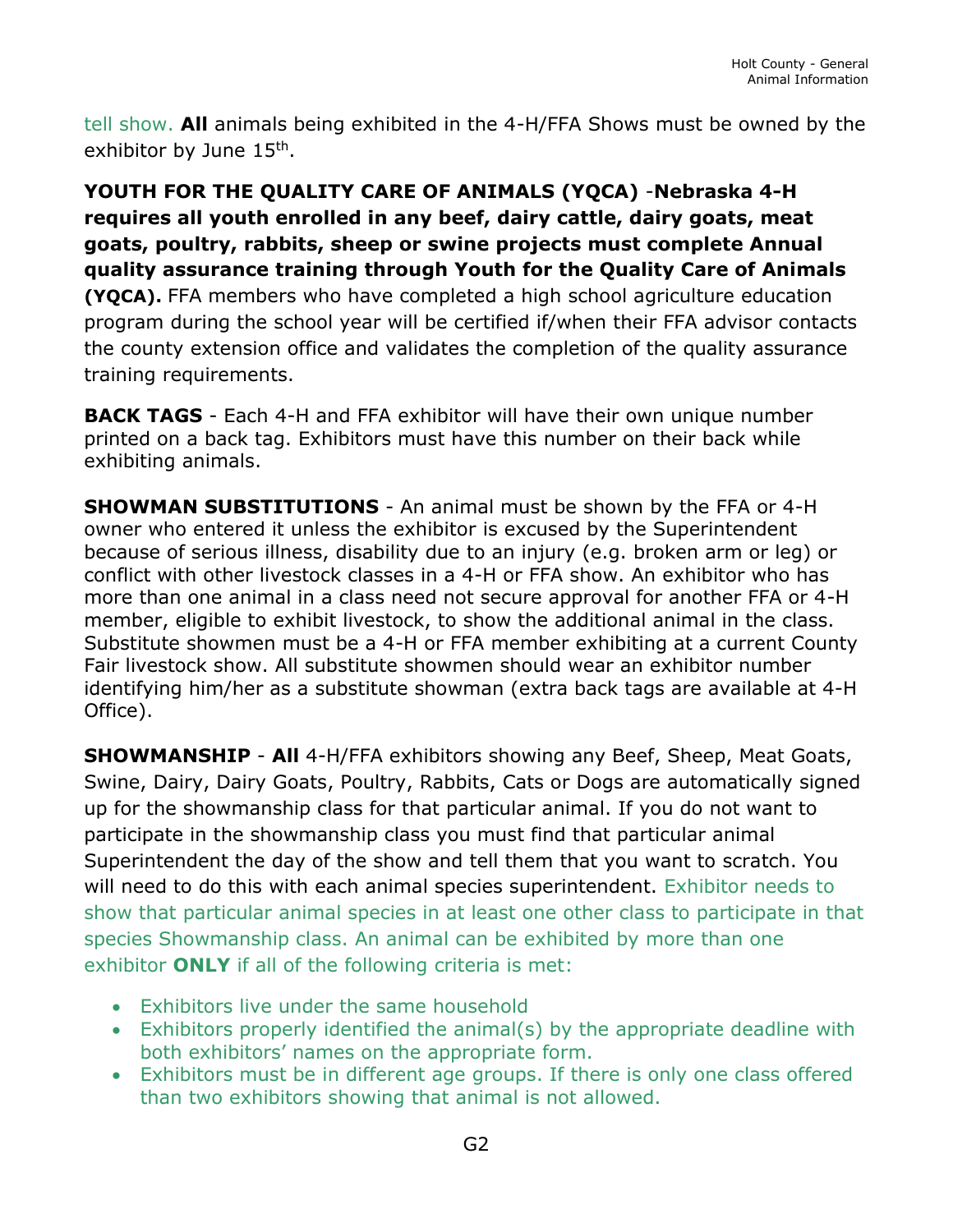The reason why it is allowed for exhibitors under the same household to show the same animal(s) in different showmanship age divisions is because showmanship judging is based on how the exhibitor shows and handles that animal not on the animal quality itself. The same animal cannot be shown in other classes by different exhibitors even if they live in the same household because an animal cannot compete against itself.

**GROOMING OF LIVESTOCK** - Preparation and grooming of an animal should be the primary responsibility of the exhibitor, however assistance may be provided by other 4-H or FFA exhibitors and/or immediate family members including: brothers, sisters and/or parents/legal guardian of the exhibitor. FFA Advisors may assist as an educational experience for youth.

**SHOWING AND HANDELING OF ALL LIVESTOCK** - The use of showing and/or handling practices that may be considered objectionable or abusive are not acceptable. The use of such practices may result in the lowering of a ribbon placing.

**UNRULY LIVESTOCK** - Any entry of Livestock that is unruly and cannot be handled by the exhibitor may be dismissed by the superintendent.

**LIVESTOCK JUDGING CONTEST** - All livestock brought on to the fairgrounds are subject to be asked to be used in the Livestock Judging Contest.

**MARKET OR BREEDING ANIMAL** - **No** individual animal may be shown in both Breeding and Market Classes.

**HEALTH REQUIREMENTS** - Under no circumstances may animals under quarantine be exhibited. Any animals showing signs of infectious, contagious and/or communicable diseases will be removed immediately from the grounds by the owner and not be allowed to show. See Vet Check Policy.

# **Animal Vet Check Policy**

Vet Checks will be required for **ALL** species of animals that will be shown at the fair including horses, stocker feeders and junior breeding heifers within a 2 week time frame of the check in date for that species at the fair.

This would exclude (companion pets, dogs & cats (vaccination record sheets would still be REQUIRED for dogs and cats).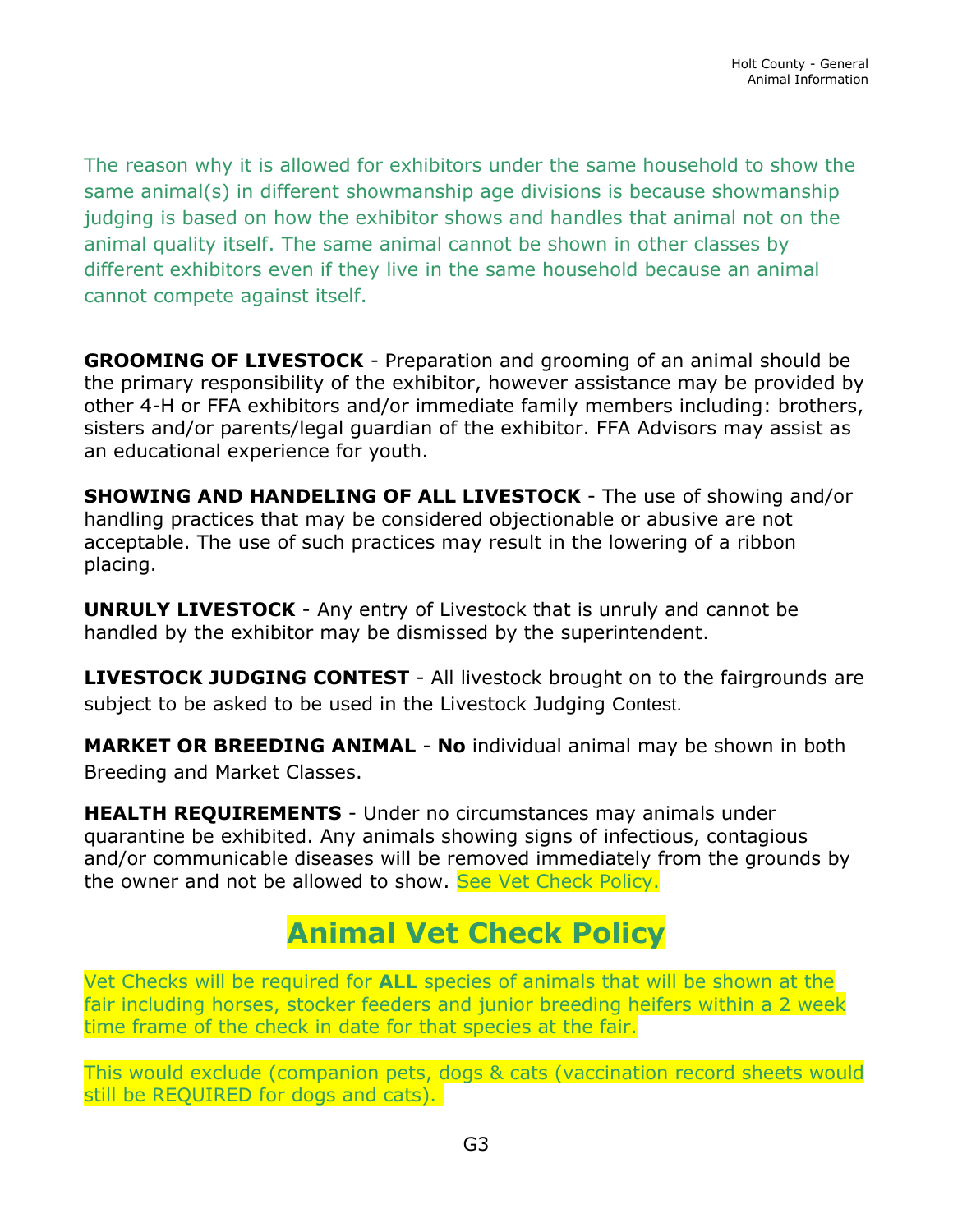Vet check sheets must be handed in to that species superintendent when checking in at the fairgrounds. Families can also email copies of their vet papers to [holt](mailto:holt-county@unl.edu)[county@unl.edu](mailto:holt-county@unl.edu) so there is an extra copy.

Local vets have agreed to not charge to vet checks if animals are brought to their office. There is likely a charge to be applied for vets to visit your farm/ranch.

If animal(s) have any open wounds or non-communicable disease, exhibitor need to have proof that you have been working with their veterinarian to treat/heal your animal(s).

4-H/FFA members and their families must be in compliance with all rules/regulations of the Youth for the Quality Care of Animals (YQCA) Program.

If any animal(s) is of concern or in question of its health a non-local vet will be called to come to the fairgrounds to examine that animal(s) and if deemed in poor health/contagious, etc. that/those animal(s) will be required to leave the fairgrounds immediately.

# **Late Entry Policy & Fees for Holt County**

After issues with lots of missed deadlines both Holt and Boyd County 4-H Councils voted to put a **LATE ENTRY POLICY** into effect starting in 2019. The FFA Programs in Holt and Boyd County are also following this policy.

### **HOLT COUNTY** -

**April 1st 2020** - Market Beef and 2nd Year Bucket Calf Affidavit Form(s) Due **June 15th 2020 -** ALL Remaining Animal I.D. Affidavit Form(s) Due

In the past when individuals/families have missed a deadline they had to come before the Holt County 4-H Council plead their case and the council would vote to either accept the late entry or not. This worked, but was a struggle when a council meeting was not scheduled for weeks and families needed an answer. It was also impossible to expect council members to attend multiple extra meetings to address these matters.

Animal I.D. Affidavits can be turned in for 10 calendar days after the deadlines (above) with a **\$15 CASH LATE ENTRY FEE PER ENTRY** due when the I.D. form(s) is turned in during the 10 calendar day grace period. After the 10 calendar day grace period no animal affidavits will be accepted. There will be **NO EXCEPTIONS**. Animal Affidavits have to be in the Extension office with the LATE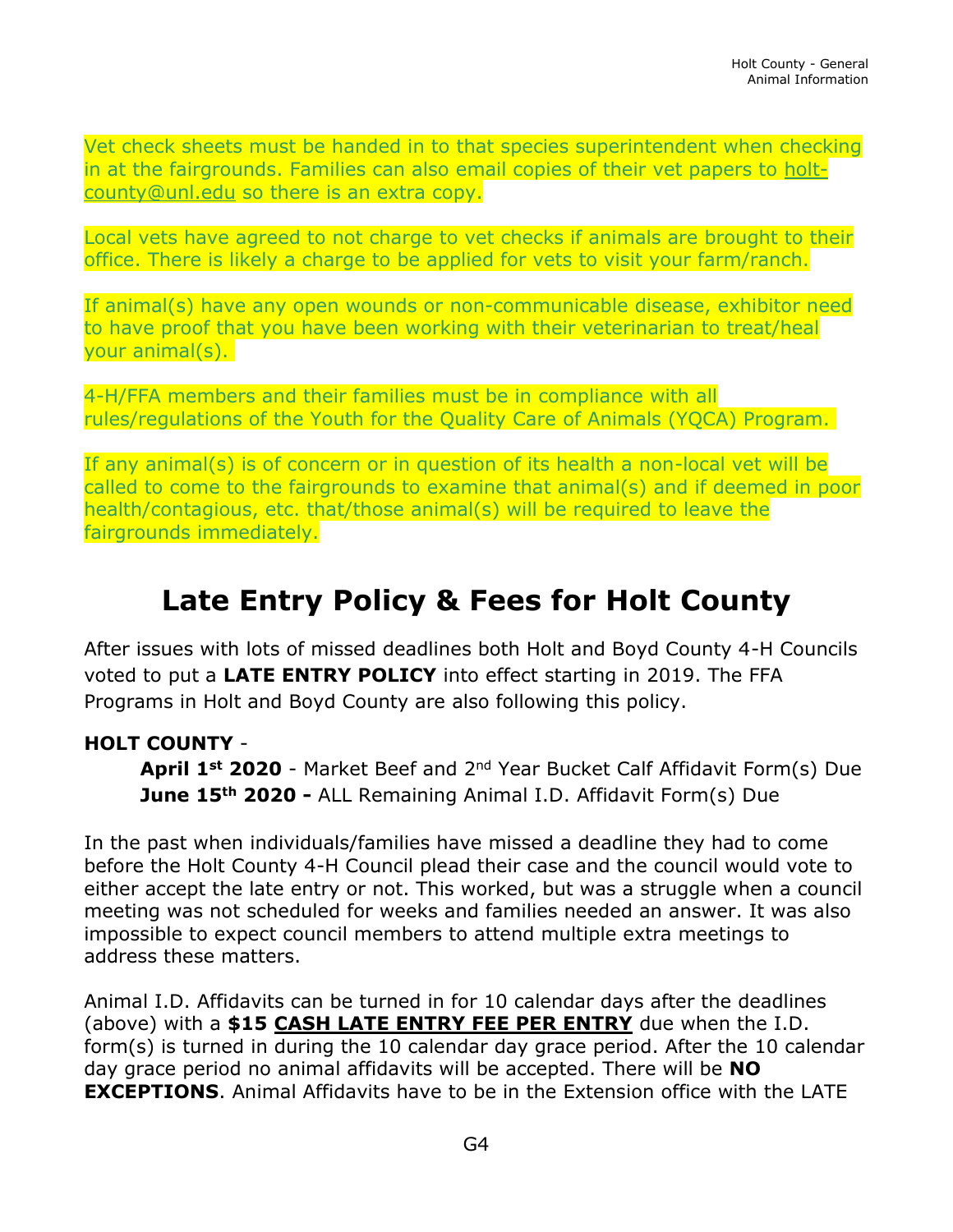ENTRY FEE (CASH ONLY) in order for that animal affidavit to be accepted. This means that just because someone calls and said that they are going to bring in or email in an affidavit, if that affidavit is not in the office with the late entry fee within those 10 calendar days it will **NOT BE ACCEPTED**.

The Holt County 4-H Council also voted that the below deadlines are **HARD DEADLINES**, there will be **NO EXCEPTIONS**.

**April 1st**- signed up in 4-H Online

**July 21st**- fair entries due into the office

# **DEPARTMENT I - HERDSMANSHIP**

#### <span id="page-5-0"></span>**Herdsmanship is judged by club or independent 4-H family and may be judged one or more times between 8:00 am and 7:00 pm each day. It will also be judged between 4:00 pm and 7:00 pm on entry day.**

### **POINTS:**

1. Animals clean at all times with grooming apparent - 10 points

2. Animals adequately cared for with proper feeding, clean and proper amount of bedding and adequate feed equipment. Beef animals securely tied with 18-20 inches of lead. Stalls and pens must be cleaned by 8:00 am - 15 points

3. Trappings and Feed Area - Clean and neatly arranged. Fork handles and similar equipment kept down. - 15 points

4. Proper courtesy and conduct shown by exhibitors at all times and at all places.

5. Exhibitors are expected to do Herdsmanship. Attendants on duty when possible. - 35 points

6. Exhibitors share of alley area kept clean. Wheel-barrows kept outside. Alleys must be swept and clean by 8:00 am - 25 points TOTAL POINTS - 100 points

### **DIVISION 1 - HERDSMANSHIP CLASSES**

Herdsmanship classes will be on the following species: Beef; Dairy; Swine; Sheep/Goat; and Poultry/Rabbit.

### **PREMIUMS:**

Species Winners - 1st Place - \$15.00 Overall Winner - 1st Place - \$25.00

**IMPORTANT –** There is **NOT** a **CF** or **SF** in front of every **Class Number for Department I-Animals**. This Animal Section refers to the rules and regulations of the Holt County Fair. Refer to State Fair book if showing animals at the State Fair.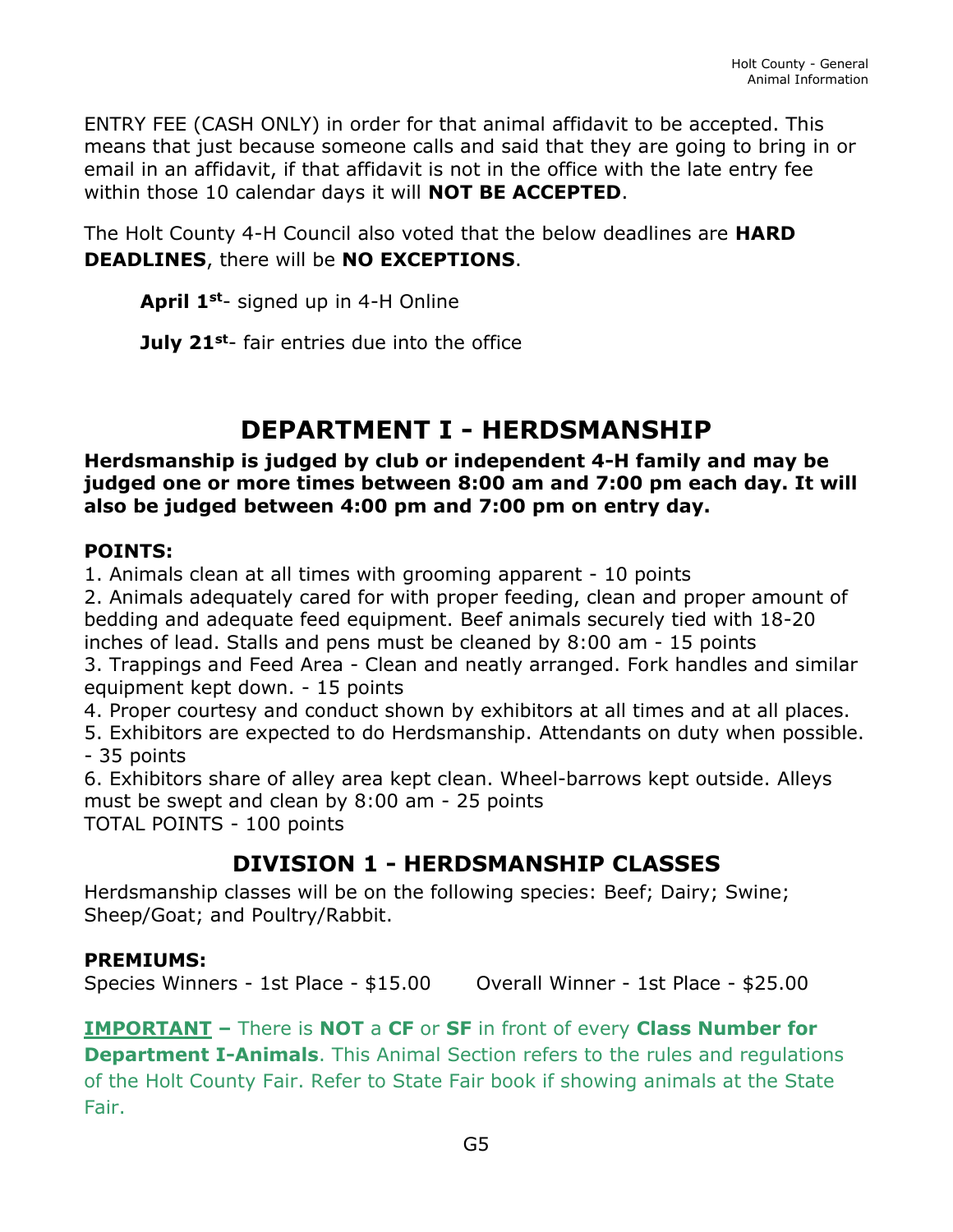# **DEPARTMENT I - BEEF**

<span id="page-6-0"></span>**TIMES**: Refer to Schedule in front of the Book to see **SHOW TIME**, **CHECK IN TIME** and **RELEASE TIME**. Always check out with your animals Superintendent.

- A. NUMBER OF EXHIBITS PER EXHIBITOR 4-H/FFA members may show: **3 Market Animals**, **3 Breeding Heifers**, **3 Stocker Feeder Calves**, **3 Bull Calves**, and **1 Cow/Calf Pair**. **In addition a 4-H exhibitor (12 years old and younger by the 1st of the year) may show 1 first year bucket calf and 1 second year bucket calf.**
- B. IDENTIFICATION All Market Beef & 2<sup>nd</sup> Year Bucket Calves must have a 4-H/FFA or EID Tag and identified on appropriate ID affidavit form and turned into the Extension Office by **April 1st** . Stocker Feeder Calves & 1st Year Bucket Calves must have a 4-H/FFA Tag and identified on appropriate ID affidavit form and turned into the Extension Office by **June 15th**. All Breeding Beef & Junior Breeding Beef (this includes Cows and Bull calves) must be identified on appropriate ID affidavit form and turned into the Extension Office by **June 15th**. Breeding beef (this includes Cows and Bull calves) is not required to have a 4-H/FFA Tag, but must have a ranch tag or legible tattoo. Cow/calf pairs calves: 4-H/FFA Tag if being shown as a stocker feeder calf. Ranch tag or tattoo if shown as a junior breeding heifer, bull calf or just as a cow/calf pair. Calves being shown as a feeder, junior breeding heifer or bull calf must be identified on the appropriate ID affidavit form as well as the cow/calf ID affidavit.
- C. WEIGHT- All Market Beef and 2nd year Bucket Calves **HAVE** to be weighed prior to **April 1st** and then weighed again at the fair. Stocker Feeder Calves will be weighed at the fair. All Market Beef and Stocker Feeder Calf classes will be determined by weight.
- D. HEALTH REQUIREMENTS Any Beef that show signs of any infectious, contagious and/or communicable disease will be removed immediately from the grounds by the owner and not be allowed to show.
- E. GROOMING- All calves should be clipped and clean. Fitting or Blow and Show are acceptable and optional.
- F. HANDLING EQUIPMENT Halters with throat straps, nose leads, barbed or studded show halter chain leads and other equipment determined to be distracting or severe to the animal by the division superintendent will not be permitted.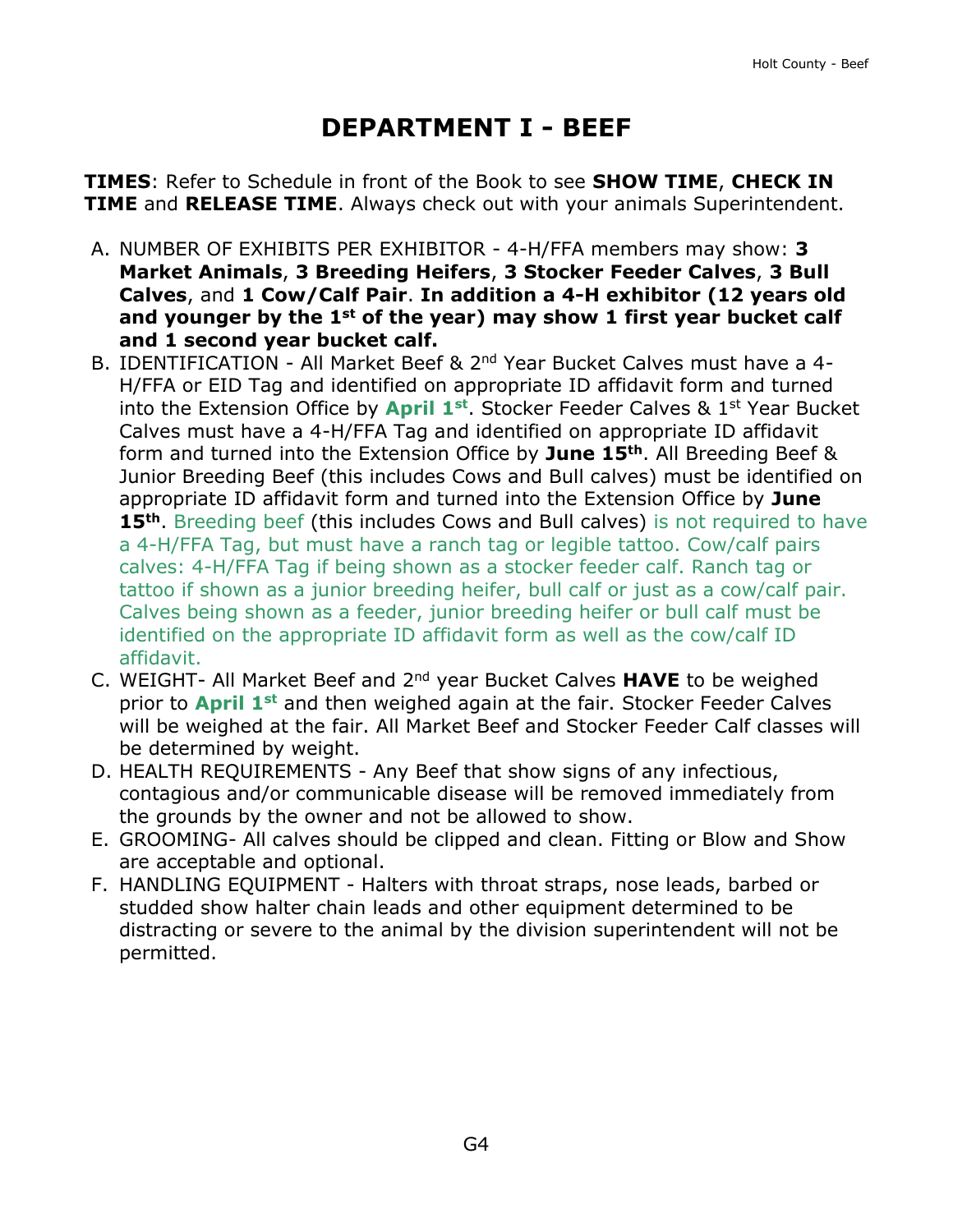#### **Show Order**

Show order as listed below are subject to change: Market Beef Breeding Beef Cow/Calf Showmanship Stocker Feeder

#### **RATE OF GAIN CONTEST**

The Holt County American Legion Posts sponsor a Market Beef Rate of Gain Contest. All market beef and second year bucket calves must be weighed prior to **April 1st** (by Holt County Extension Staff). This weight will be the beginning weight. The final weights are taken on entry day of the Holt County Fair and average daily gain is calculated by the sponsors. Animals must have been exhibited at the fair to be eligible for prize money.

Prizes awarded are: First \$35.00 Second \$25.00 Third \$20.00

\*\*\*\*\*\*\*\*\*\*\*\*\*\*\*\*\*\*\*\*\*\*\*\*\*\*\*\*\*\*\*\*\*\*\*\*\*\*\*\*\*\*\*\*\*\*\*\*\*\*\*\*\*\*\*\*\*\*\*\*\*

#### **NOTICE: LIVESTOCK CLASS NUMBERS ARE OUT OF SEQUENCE...THIS IS DONE TO ROTATE COUNTY SHOW ORDERS.**

### **DIVISION 100 - BEEF SHOWMANSHIP CLASSES**

**\*** Automatically signed up. Refer to Livestock General Rules under Showmanship

**I100100 - Senior Division Beef Showmanship** - Age 14 Years or Older - prior to Jan. 1 of current year

**I100101 - Intermediate Division Beef Showmanship** - Age 11, 12, and 13 prior to Jan. 1 of current year

**I100102 - Junior Division Beef Showmanship** - Age 10 or younger - prior to Jan. 1 of current year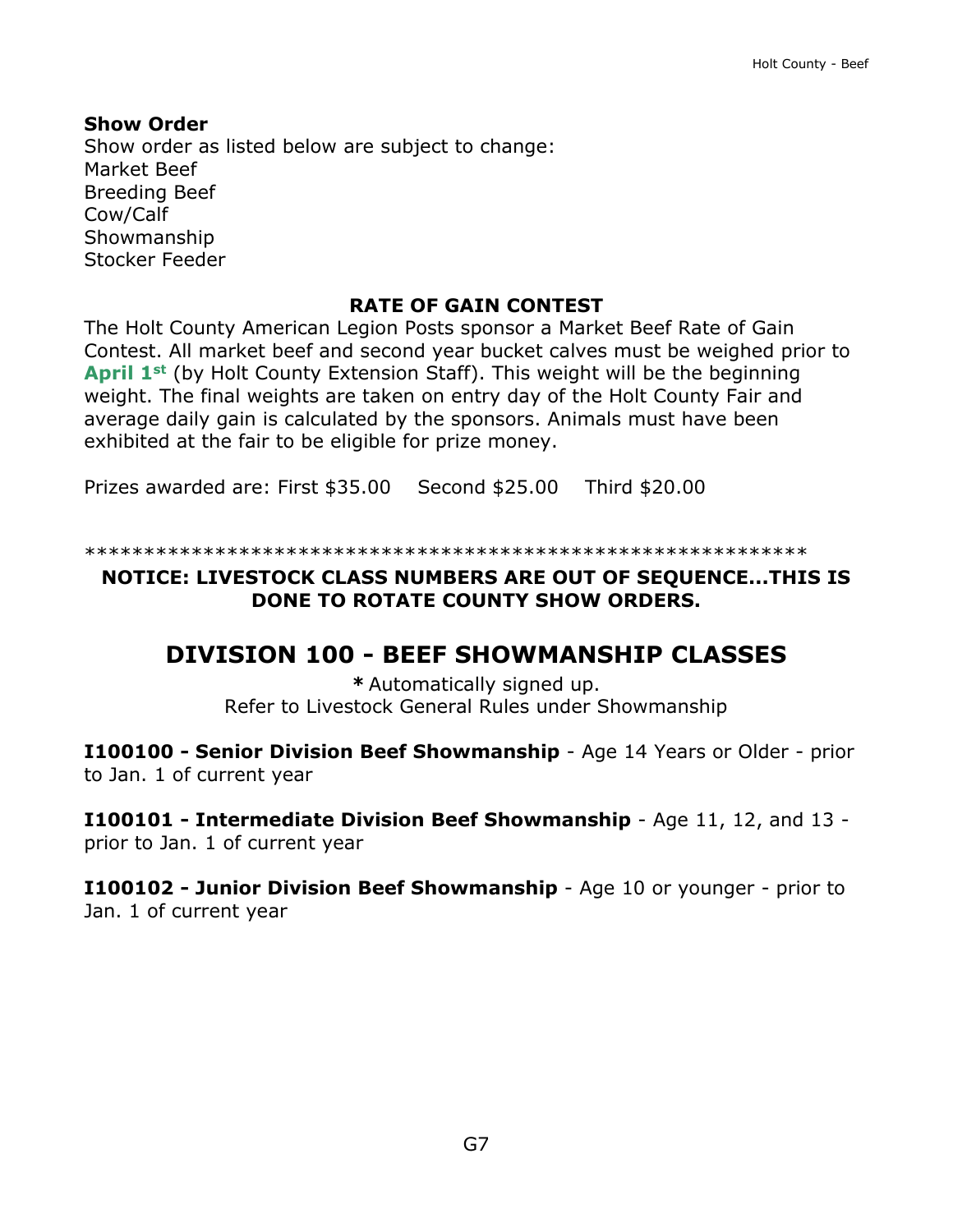## **DIVISION 101 - MARKET BEEF CLASSES**

\*\* Refer to Schedule in front of the Book to see when Market Beef need to be weighed in.

### **MARKET BEEF CLASSES**

Division number for Market Steers is **I101 plus (Insert Class Breed Number)** Class Numbers for Steers by breed

For example: **I101100** would be an Angus Market Steer Class.

| 100-Angus     | <b>101-Charolias</b> | 102-Chianina         |
|---------------|----------------------|----------------------|
| 103-Crossbred | 104-Gelbvieh         | 105-Hereford         |
| 106-Limousin  | 107-Main Anjou       | <b>108-Red Angus</b> |
| 109-Saler     | 110-Shorthorn        | 111-Simmental        |

Division number for Market Heifers is **I101 plus (Insert Class Breed Number)** Class Numbers for Heifers by breed

For example: **I101112** would be an Angus Market Heifer Class.

| 112-Angus     |
|---------------|
| 115-Crossbred |
| 118-Limousin  |
| 121-Saler     |

**112-Angus 113-Charolias 114-Chianina 115-Crossbred 116-Gelbvieh 117-Hereford 118-Limousin 119-Main Anjou 120-Red Angus 121-Saler 122-Shorthorn 123-Simmental**

## **DIVISIONS 102-113 - BREEDING HEIFER CLASSES**

\*\* Refer to Schedule in front of the Book to see when Junior Breeding Heifers need to be **In Place** and for **Release Time**. **Must** Check out with the Beef Superintendent!

Division number for Breeding Heifers is:

**I(Insert Breed Division Number) plus (Class number by age of Heifer) For example: I102101** would be an Angus Yearling Heifer - Calved Jan/Feb of prior year Class.

#### **Division Numbers**

| 103-Charoli |
|-------------|
| 106-Gelbvie |
| 109-Main A  |
| 112-Shorth  |
|             |

**102-Angus 103-Charolias 104-Chianina 105-Crossbred 106-Gelbvieh 107-Hereford 108-Limousin 109-Main Anjou 110-Red Angus 111-Saler 112-Shorthorn 113-Simmental**

**Class Numbers**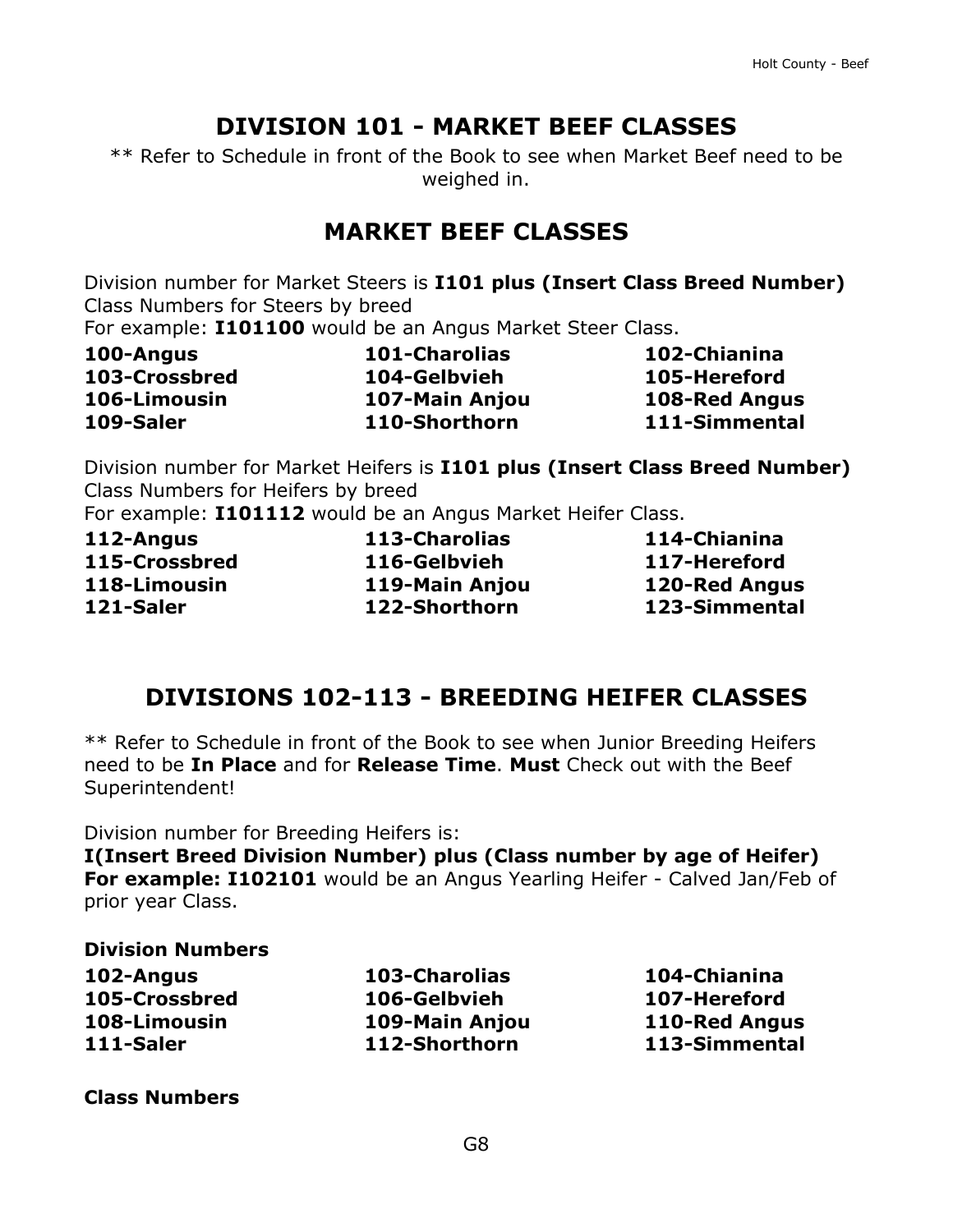**…100 - Yearling Heifers-Calved Aug/Dec from 2 years prior** (should be bred but not calved prior to show)

- **…101 - Yearling Heifers - Calved Jan/Feb of prior year**
- **…102 - Yearling Heifers - Calved Mar/Apr of prior year**
- **…103 - Yearling Heifers - Calved May/June of prior year**
- **…104 - Yearling Heifers - Calved July/Aug of prior year**
- **…105 - Heifer Calves - Calved Sept/Oct of prior year**
- **…106 - Heifer Calves - Calved Nov/Dec of prior year**
- **…107 - Heifer Calves - Calved Jan/Feb of current year**
- **…108 - Heifer Calves - Calved March 1 or after of current year**

### **DIVISION 114-125 - BREEDING COW/CALF**

Enter Cow/Calf classes according to breed of cow even if calf is crossbred. Calf can be shown as a Stocker Feeder, Breeding Heifer or Bull Calf, provided they are properly identified as such in the Extension Office.

Division number for Cow/Calf Pair is:

**I(Insert Breed Division Number) plus (Class number by age of Cow)** For example: **I114100** would be an Angus First Calf Heifer Class.

**Division Numbers**

**114-Angus 115-Charolias 116-Chianina 117-Crossbred 118-Gelbvieh 119-Hereford 120-Limousin 121-Main Anjou 122-Red Angus 123-Saler 124-Shorthorn 125-Simmental**

**Class Numbers …100 - First Calf Heifer …101 - Aged Cow**

## **DIVISION 126** - **BREEDING BULL CALVES**

**BRITISH -** Angus/Red Angus, Polled Hereford/Hereford, Shorthorn **CONTINENTAL -** Saler, Charolais, Gelbvieh, Maine Anjou, Simmental, Chianina, Limousin

**I126100 - British Breed Bull Calf - Calved Jan/Feb of current year**

#### **I126101 - British Breed Bull Calf - Calved After March 1 of current year**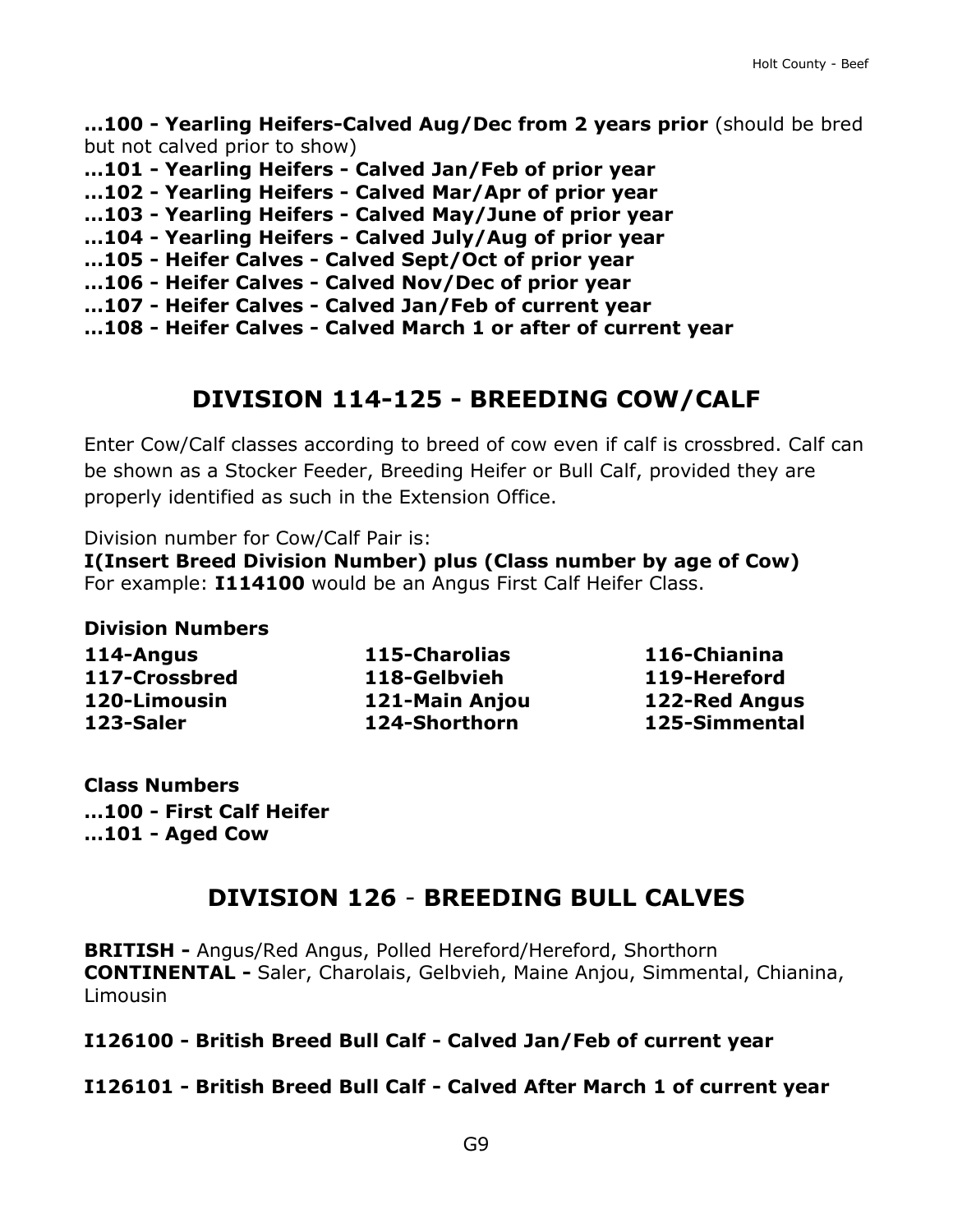### **I126102 - Continental Breed Bull Calf - Calved Jan/Feb of current year**

#### **I126103 - Continental Breed Bull Calf - Calved After March 1 current year**

### **DIVISION 127 - STOCKER FEEDER CLASSES**

\*\* Refer to Schedule in front of the Book to see when Stocker Feeder Calves need to be **Weighed**, **In Place** and for the **Release Time**. **Must** Check out with the Beef Superintendent!

## **STOCKER FEEDER STEER CLASSES**

Division number for Stocker Feeder Steers is **I127 plus (Insert Class Breed Number)**

Class Numbers for Steers by breed

For example: **I127100** would be an Angus Stocker Feeder Steer Class.

**100-Angus 101-Charolias 102-Chianina 103-Crossbred 104-Gelbvieh 105-Hereford 106-Limousin 107-Main Anjou 108-Red Angus 109-Saler 110-Shorthorn 111-Simmental**

### **STOCKER FEEDER HEIFER CLASSES**

Division number for Stocker Feeder Heifers is **I127 plus (Insert Class Breed Number)**

Class Numbers for Heifers by breed

For example: **I127112** would be an Angus Stocker Feeder Heifer Class.

**112-Angus 113-Charolias 114-Chianina 115-Crossbred 116-Gelbvieh 117-Hereford 118-Limousin 119-Main Anjou 120-Red Angus 121-Saler 122-Shorthorn 123-Simmental**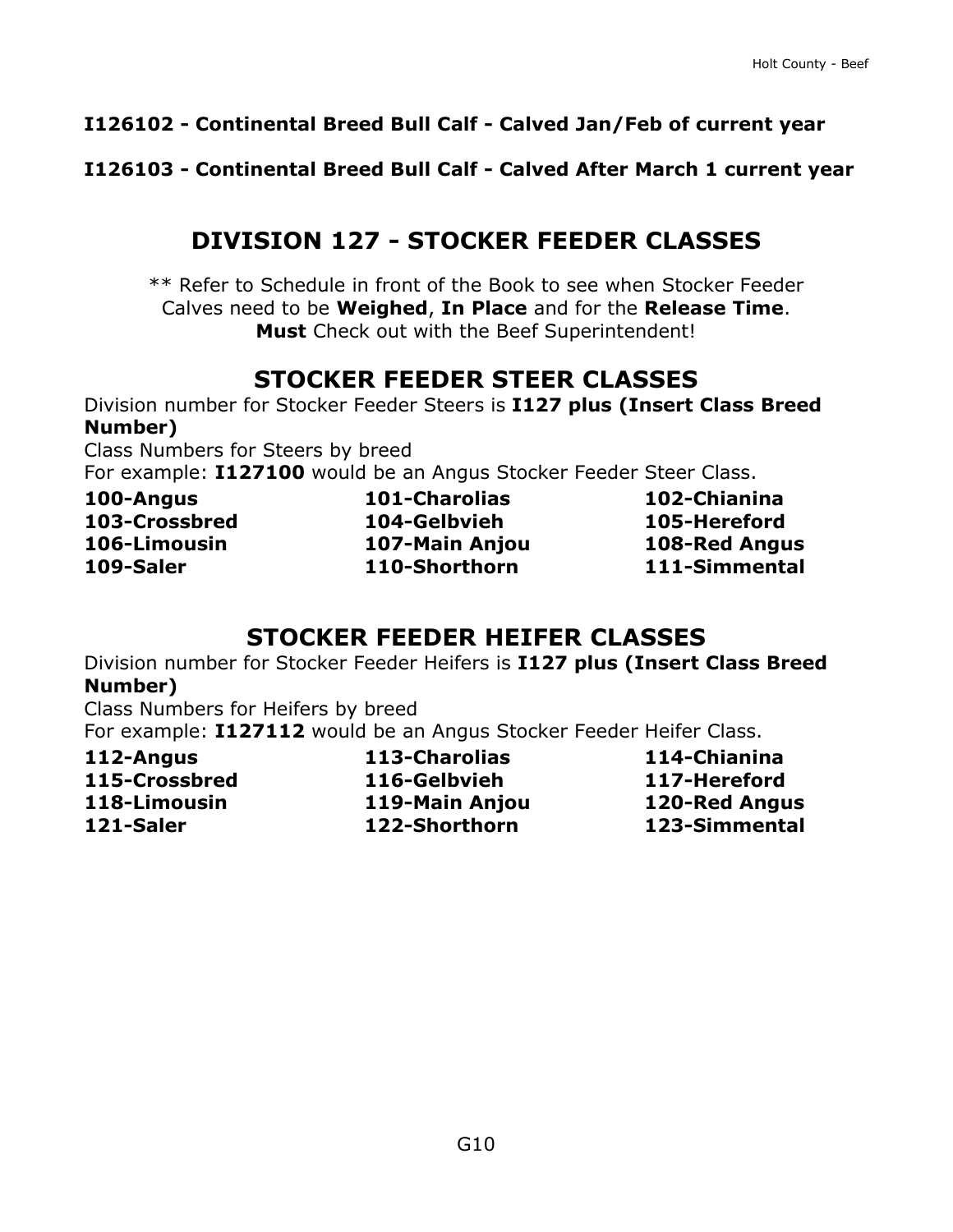# **DIVISION 128 - 4-H BUCKET CALF CLASSES**

### **1st and 2nd Year Bucket Calf Record Books Must be up to date and turned in to the Extension Office by July 21.**

\*Record books turned in late will be dropped a ribbon placing!

**PURPOSE:** To design a cattle project to fit the physical size of the younger youth, to teach proper health care and nutritional requirements of young cattle, teach basic beef management skills and to teach basic recordkeeping skills.

# **FIRST YEAR MARKET BUCKET CALF**

\*Record books due to Extension Office by July 21st!

1. IDENTIFICATION - 4-H exhibitors may show **1 first year bucket calf**. ALL bucket calves must have a 4-H/FFA Tag and identified on the ID affidavit by **June 15** and filed at the office.

2. BUCKET CALF - A bucket calf is an orphan, or newborn calf born after January 1 and before June 1 of the current year: male or female; dairy, beef or cross; and fed on bucket or bottle. No nursing permitted.

3. TIME- Refer to Schedule in front of the Book to see when Bucket Calves need to be **In Place** and for **Release Time**. Refer to schedule to see when Interview Signup is, Interview Times (bucket calf will be present during the interview) and Time of Bucket Calf Show.

4. JUDGING - Calves will be shown with a halter. Clipping is optional. All judging will have been done prior to the Show. Bucket Calves will be led into the ring **after being judged** to receive ribbons and awards. Because this is a teaching project the quality and condition of the animal is only 15%. The bucket calf project will be judged according to the following score card:

| • Evaluation of a completed record              | 35% |
|-------------------------------------------------|-----|
| • Evaluation of member's knowledge by interview | 35% |
| • Health, quality and condition of calf, and    | 15% |
| • Evidence of training and showing              | 15% |

5. SHOWMANSHIP - Bucket Calves are eligible for Beef or Dairy Showmanship.

### **I128100 - Senior Division - Beef, Dairy or Beef/Dairy Cross Calves**

(Exhibitors eligible for Senior Division: 4-H Age is 10, 11, or 12 prior to Jan. 1 of the current year. Exhibitors 4-H Age 13 and above prior to Jan. 1 of the current year are ineligible to show a bucket calf).

### **I128101 - Junior Division - Beef, Dairy or Beef/Dairy Cross Calves**

(Exhibitors eligible for Junior Division: 4-H Age is 8 or 9 prior to Jan. 1 of the current year).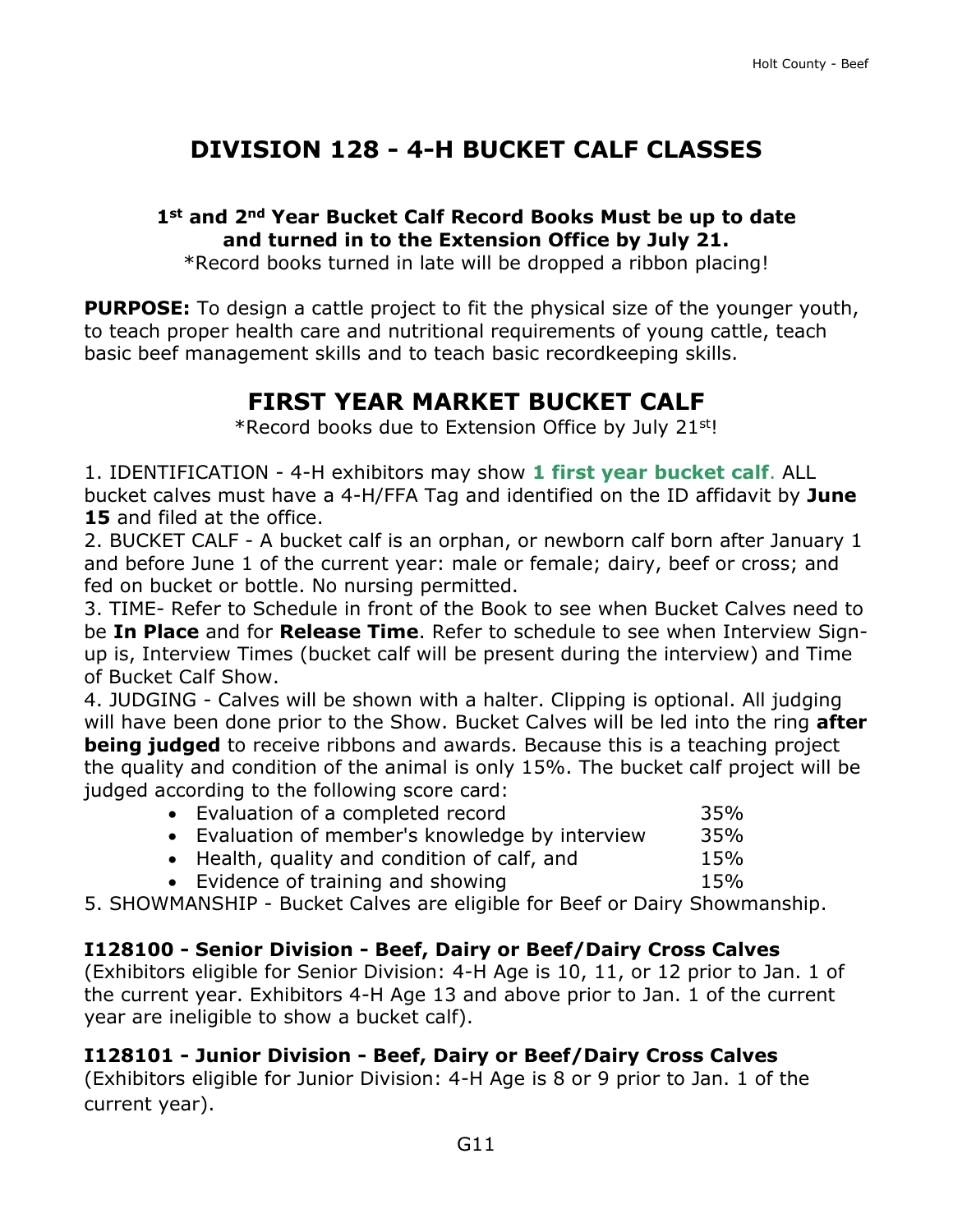# **SECOND YEAR MARKET BUCKET CALF**

\*Record books due to Extension Office by July 21st!

- 1. IDENTIFICATION 4-H exhibitor may show **1 second year bucket calf.** Calf **MUST** have been identified as a bucket calf the prior year, have a 4-H/FFA Tag and identified on the ID affidavit by **April 1st** and filed at the office.
- 2. WEIGHT Bucket Calf **HAS** to be weighed prior to **April 1st**. The calf will be weighed again at the fair.
- 3. TIME- Refer to Schedule in front of the Book to see when Bucket Calves need to be **In Place** and for **Release Time**. Refer to schedule to see when Interview Sign-up is, Interview Times (bucket calf will be present during the interview) and Time of Bucket Calf Show.
- 4. JUDGING Calves will be shown with a halter. Clipping is optional. All judging will have been done prior to the Show. Bucket Calves will be led into the ring **after being judged** to receive ribbons and trophies. Because this is a teaching project the quality and condition of the animal is only 15%. The bucket calf project will be judged according to the following score card:

| • Evaluation of a completed record              | 35% |
|-------------------------------------------------|-----|
| • Evaluation of member's knowledge by interview | 35% |
| • Health, quality and condition of calf, and    | 15% |
| • Evidence of training and showing              | 15% |

- 5. SHOWMANSHIP Bucket Calves are eligible for Beef or Dairy Showmanship.
- 6. RATE OF GAIN Second Year Bucket Calves are eligible for Rate of Gain Contest.
- 7. BONUS AUCTION Second Year Bucket Calves are allowed in the Livestock Premium Auction.

**I128102 - Senior Division Market Bucket Calf** (Exhibitors eligible for Senior Division: 4-H Age is 10, 11, or 12 prior to Jan. 1 of the current year. Exhibitors 4-H Age 13 and above prior to Jan. 1 of the current year are ineligible to show a bucket calf).

**I128103 - Junior Division Market Bucket Calf** (Exhibitors eligible for Junior Division: 4-H Age is 8 or 9 prior to Jan. 1 of the current year).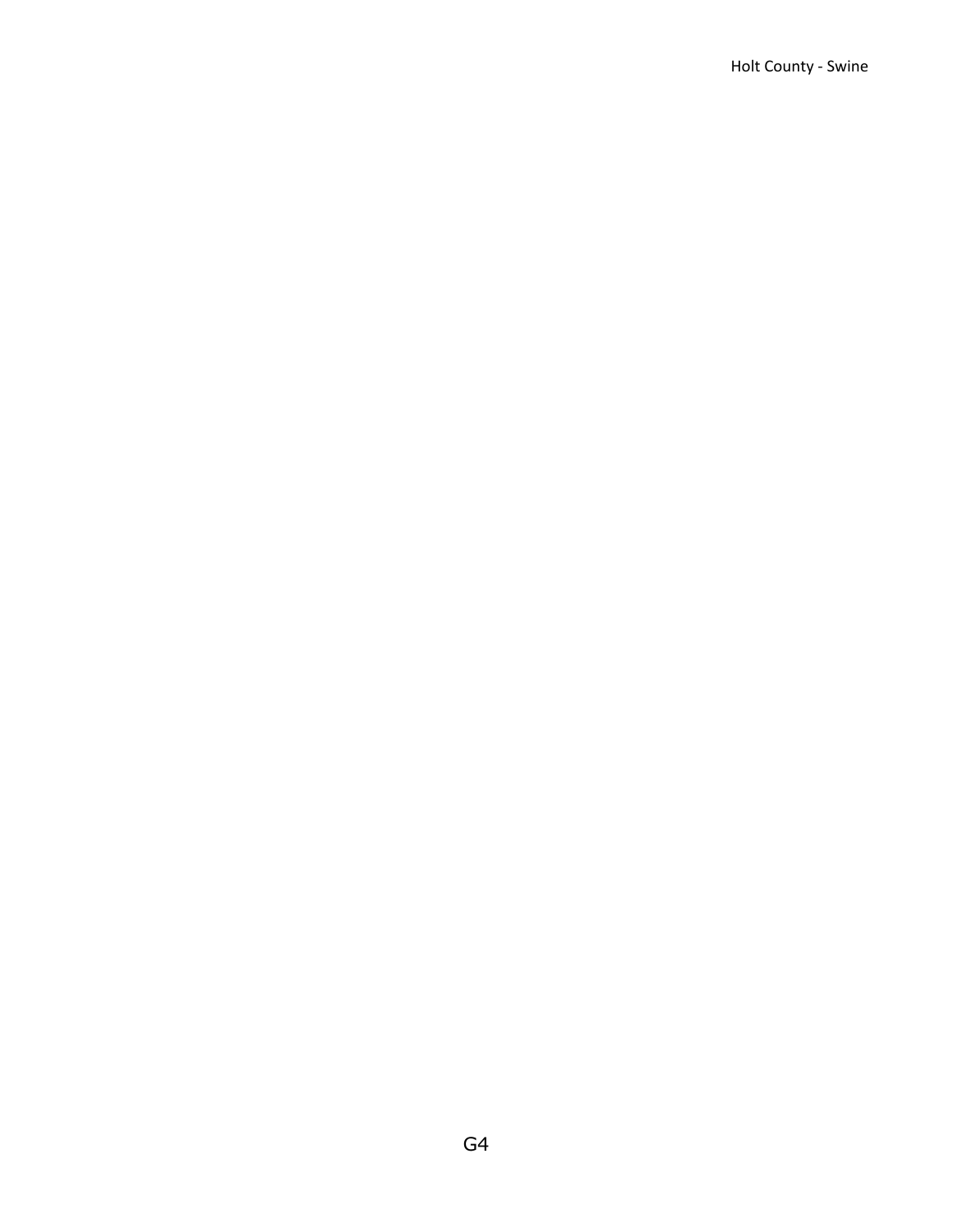# **DEPARTMENT G - DAIRY**

<span id="page-14-0"></span>**TIMES**: Refer to Schedule in front of the Book to see **SHOW TIME**, **CHECK IN TIME** and **RELEASE TIME**. Always check out with your animals Superintendent.

NUMBER OF EXHIBITS PER EXHIBITOR - 4-H/FFA exhibitors may show no more than **2 head** per class and not more than **5 total** in show.

HEALTH REQUIREMENTS - Any Dairy that show signs of any infectious, contagious and/or communicable disease will be removed immediately from the grounds by the owner and not be allowed to show.

IDENTIFICATION - ID Sheet drawing or photo affidavit form turned into the Extension office by **June 15th**.

Each breed will follow the order listed below. Classes will be further broken if necessary by age. Please indicate whether registered or grade.

Any yearling heifer that has freshened on or before day of the show time must be shown in the two-year-old class.

### **JUNIOR HERD REGULATIONS**

Exhibitors in the Dairy Herd Class will enter three females. At least one of the animals must be a cow that has freshened and completed one lactation. At least one animal must qualify as bred by exhibitor which means -owner of the dam when she was bred for this calf. All three must be the same breed. Dairy Herds may either be registered or grade – a mixed herd is considered a grade herd.

### **Junior Dairy Herds**

**Baby Calf for Beginners -** Calves born between May 1 and May 31 of current year. Members are discouraged from taking this class if they can enter other classes.

\*\*\*\*\*\*\*\*\*\*\*\*\*\*\*\*\*\*\*\*\*\*\*\*\*\*\*\*\*\*\*\*\*\*\*\*\*\*\*\*\*\*\*\*\*\*\*\*\*\*\*\*\*\*\*\*\*\*\*\*\*

#### **NOTICE: LIVESTOCK CLASS NUMBERS ARE OUT OF SEQUENCE...THIS IS DONE TO ROTATE COUNTY SHOW ORDERS AND STILL MATCH 4-H PROGRAM NUMBERS.**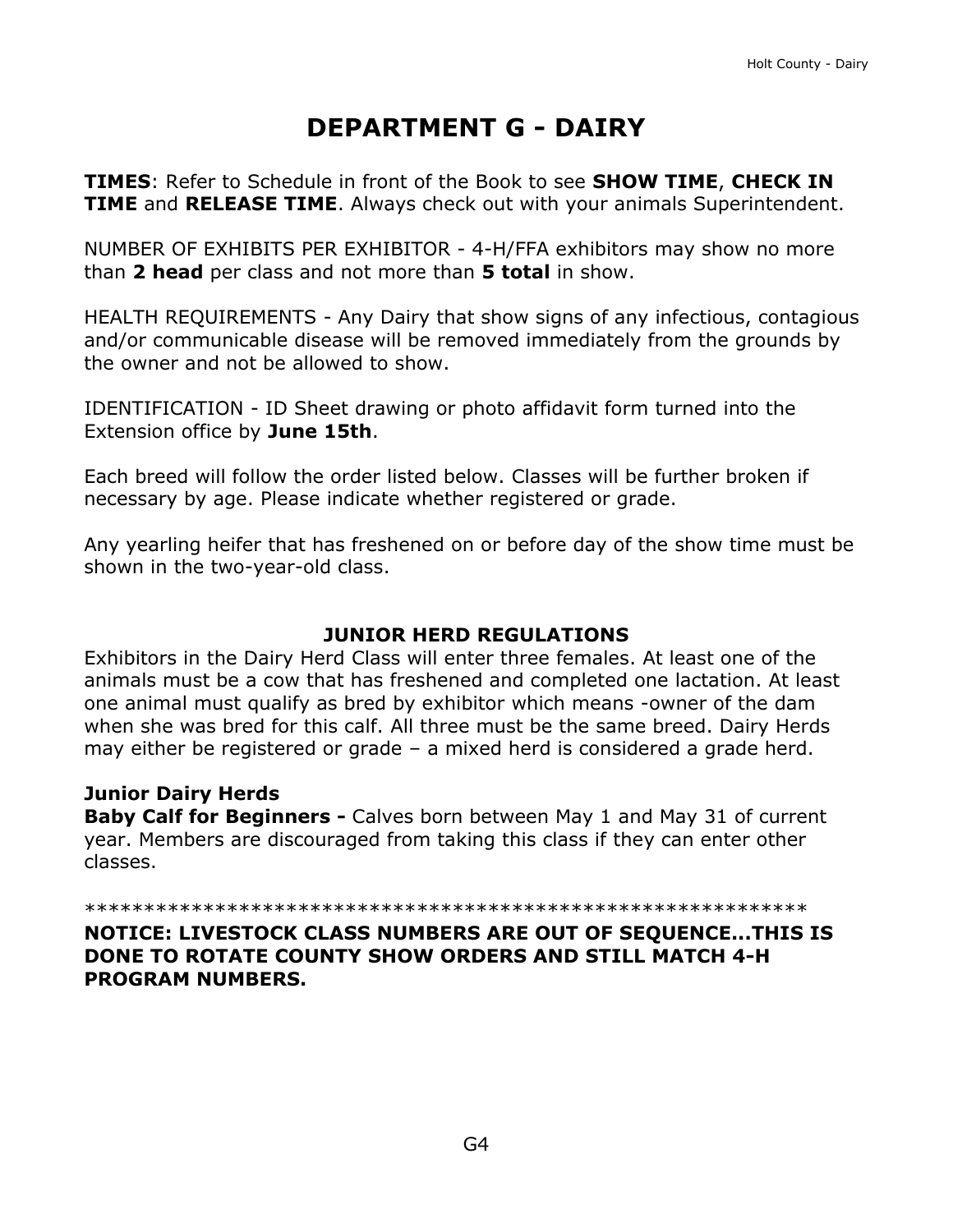## **DIVISION 200 - DAIRY SHOWMANSHIP CLASSES**

**\*** Automatically signed up. Refer to Livestock General Rules under Showmanship

**I200100- Senior Division Dairy Showmanship** - Age 13 Years & Older as of Jan. 1 of the current year

**I200101 - Junior Division Dairy Showmanship** - Age 12 Years or Younger as of Jan. 1 of the current year

## **DIVISIONS 201-207 - DAIRY ANIMAL CLASSES**

Division number for Dairy Animals is:

**I(Insert Breed Division Number) plus (Class number by age of Animal)** For example: **I205107** would be a Holstein Dry Cow Any Age Class.

| <b>Division Numbers</b> |                        |               |
|-------------------------|------------------------|---------------|
| 201-Ayrshire            | <b>202-Brown Swiss</b> | 203-Crossbred |
| 204-Guernsey            | 205-Holstein           | 206-Jersey    |
| 207-Shorthorn           |                        |               |

**Class Numbers**

**…100 - Junior Calves - 3/1/19 to 4/30/19**

**…101 - Intermediate Calves - 12/1/18 to 2/28/19**

- **…102 - Senior Calves - 9/1/18 to 11/30/18**
- **…103 - Summer Yearlings - 6/1/18 to 8/31/18**
- **…104 - Spring Yearlings - 3/1/18 to 5/31/18**
- **…105 - Winter Yearlings - 12/1/17 to 2/29/18**
- **…106 - Fall Yearlings - 9/1/17 to 11/30/17**
- **…107 - Dry Cow Any Age**
- **…108 - Two Year Olds - 9/01/16 to 8/31/17**
- **…109 - Three Year Olds - 9/1/15 to 8/31/16**
- **…110 - Four Year Olds - 9/1/14 to 8/31/15**
- **…111 - Five+ Year Olds - Prior to 9/1/13**

### **DIVISION 208 - DAIRY PAIR/PEN OF THREE**

#### **I208100 - Dairy Pair - Must be a Mother/Daughter Combination**

**I208101 - Pen of 3**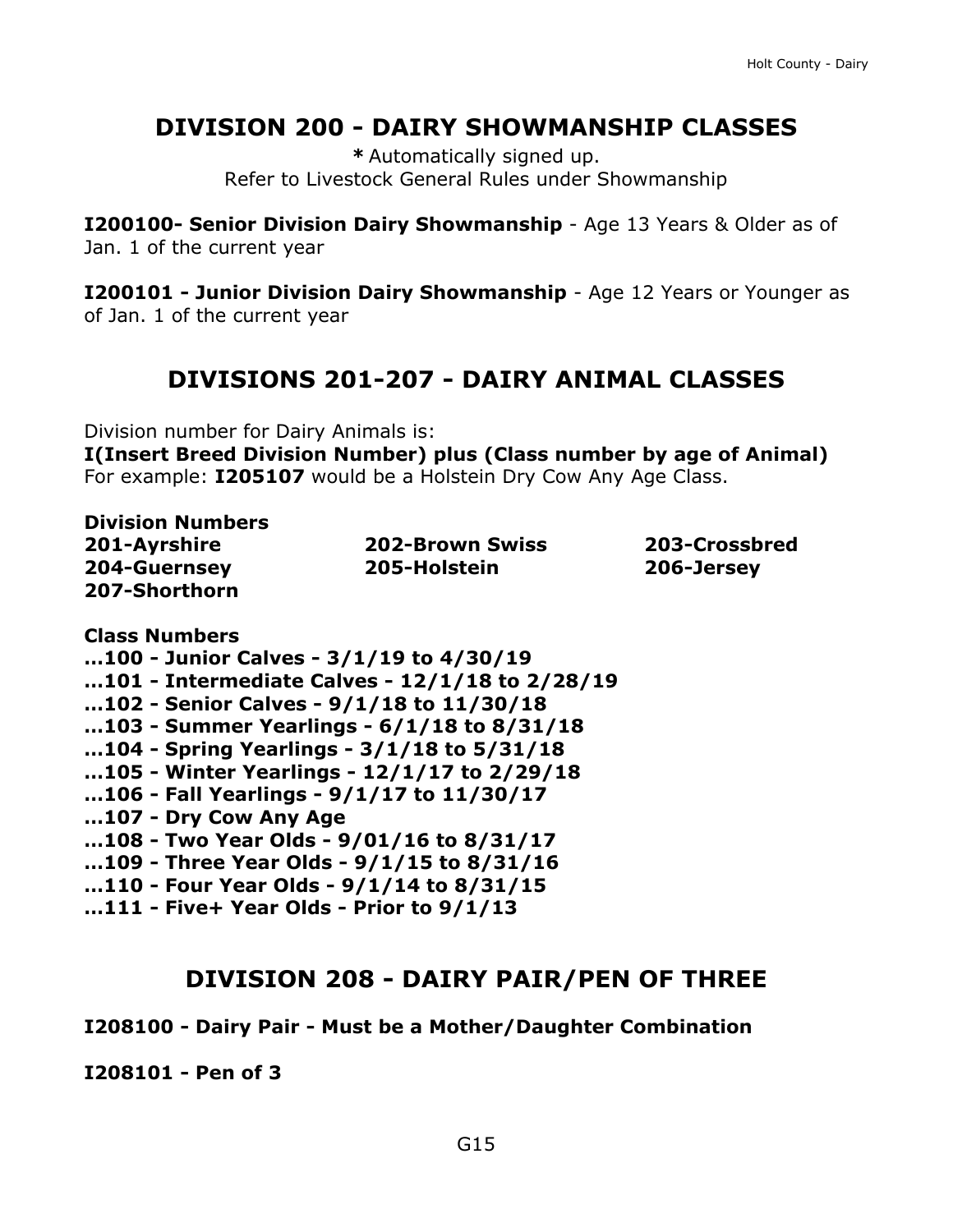# **DEPARTMENT G - DAIRY GOATS**

<span id="page-16-0"></span>**TIMES**: Refer to Schedule in front of the Book to see **SHOW TIME**, **CHECK IN TIME** and **RELEASE TIME**. Always check out with your animals Superintendent.

- This division will follow the same schedule of entry as dairy cattle.
- Goats will be placed in classes based on their age the day of the show.
- Registered and Non-registered animals of that breed will compete together in their appropriate class.
- Pen of 3 Does Class do **NOT** require milk records.
- A. NUMBER OF EXHIBITS PER EXHIBITOR 4-H/FFA members may show: **up to 2 animals per class, 5 head total. In addition a 4-H exhibitor (12 years old and younger by the 1st of the year) may show 1 bottle dairy goat.**
- B. IDENTIFICATION All dairy goats exhibited at the Holt County Fair will need either a USDA Scrapie Tag, a Tattoo **OR** a 4-H/FFA Tag. All goats must be identified on the appropriate ID affidavit form and turned into the Extension Office by **June 15th.**
- C. STALLING AT THE FAIR Only Producing Does for certified human consumption can come Saturday morning before the show. All other producing does will need to stall at the fairgrounds.
- D. HEALTH REQUIREMENTS Any Goat that show signs of any infectious, contagious and/or communicable disease will be removed immediately from the grounds by the owner and not be allowed to show.
- E. HANDLING EQUIPMENT- Exhibitors are allowed to use halters, collars with short leads or neck chains in the show ring. Neck chains and Collars must be SMOOTH. NO PRONG Collars!
- F. SHOWING AND HANDLING PRACTICES The use of showing and/or handling practices that may be considered objectionable or abusive, such as striking or slapping goats and exhibiting the goat with its feet off the ground are not acceptable. The use of such practices may result in the lowering of a ribbon placing. Goats may be braced but must have all four feet on the ground.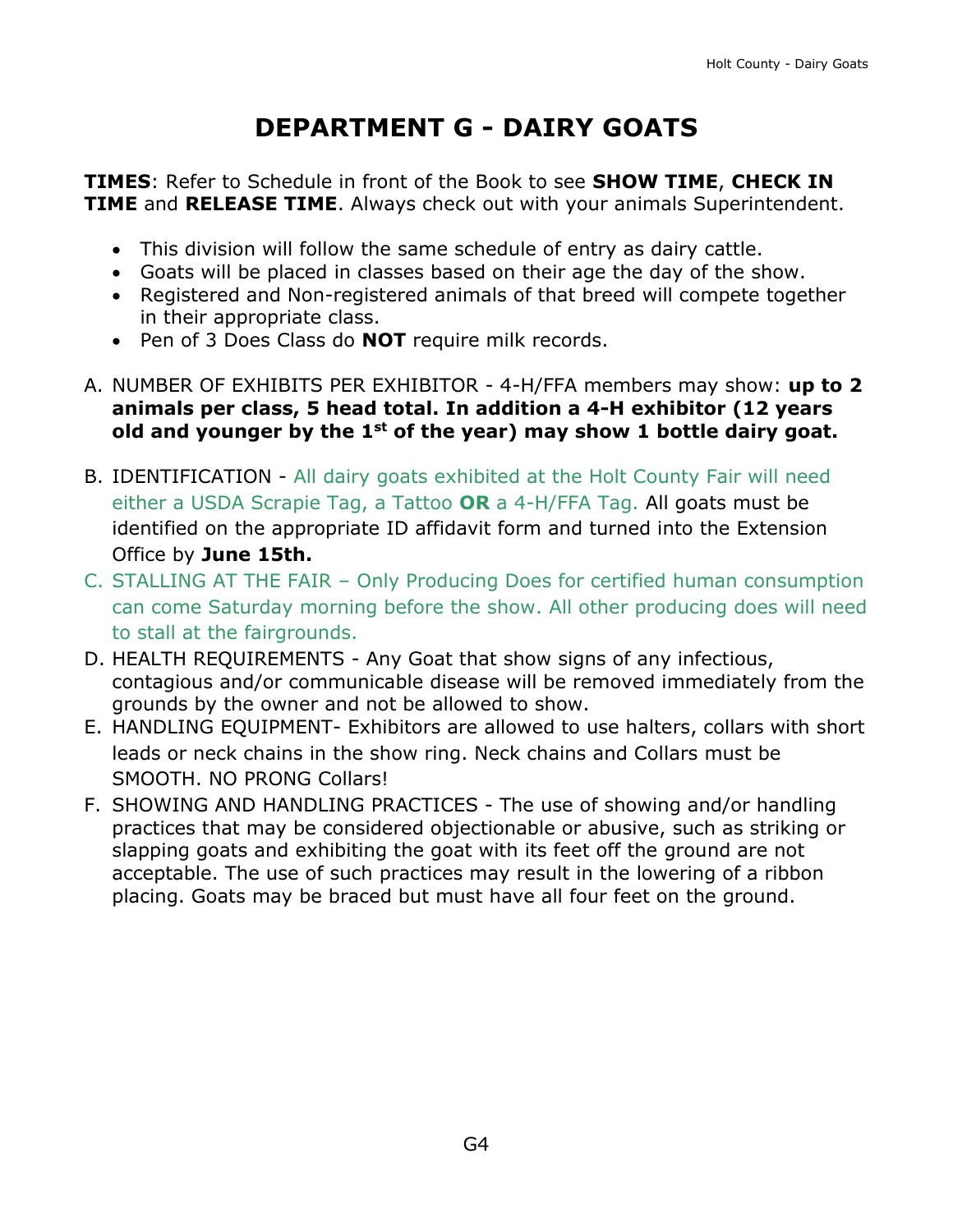## **DIVISION 300 - DAIRY GOAT SHOWMANSHIP**

**\*** Automatically signed up. Refer to Livestock General Rules under Showmanship

**I300100 - Senior Division Dairy Goat Showmanship** - Age 14 Years or Older prior to Jan. 1 of the current year

**I300101- Intermediate Division Dairy Goat Showmanship** - Age 11, 12, and 13 - prior to Jan. 1 of current year

**I300102 - Junior Division Dairy Goat Showmanship** - Age 10 Years or Younger prior to Jan. 1 of current year

## **DIVISIONS 301-308 - DAIRY GOATS CLASSES**

Division number for Dairy Animals is:

**I(Insert Breed Division Number) plus (Class number by age of Animal)** For example: **I304103** would be a Nigerian Dwarf 8 months to 1 year class.

**Division Numbers 301-Alpine 302-Crossbred 303-Lamancha 304-Nigerian Dwarf 305-Nubian 306-Oberhasli 307-Saanens 308-Toggenberg**

**Class Numbers …100 - Under 5 months-Bucks …101 - Under 5 months …102 - 5-8 months …103 - 8 months to 1 year …104 - 1-2 years - Non-Milking Doe …105 - Under 2 years - Milking Doe …106 - 2-3 years - Milking Doe …107 - 4 years and over - Milking Doe …108 - Pen of 3 Does**

**…109 - Mother-Daughter (current year kids)**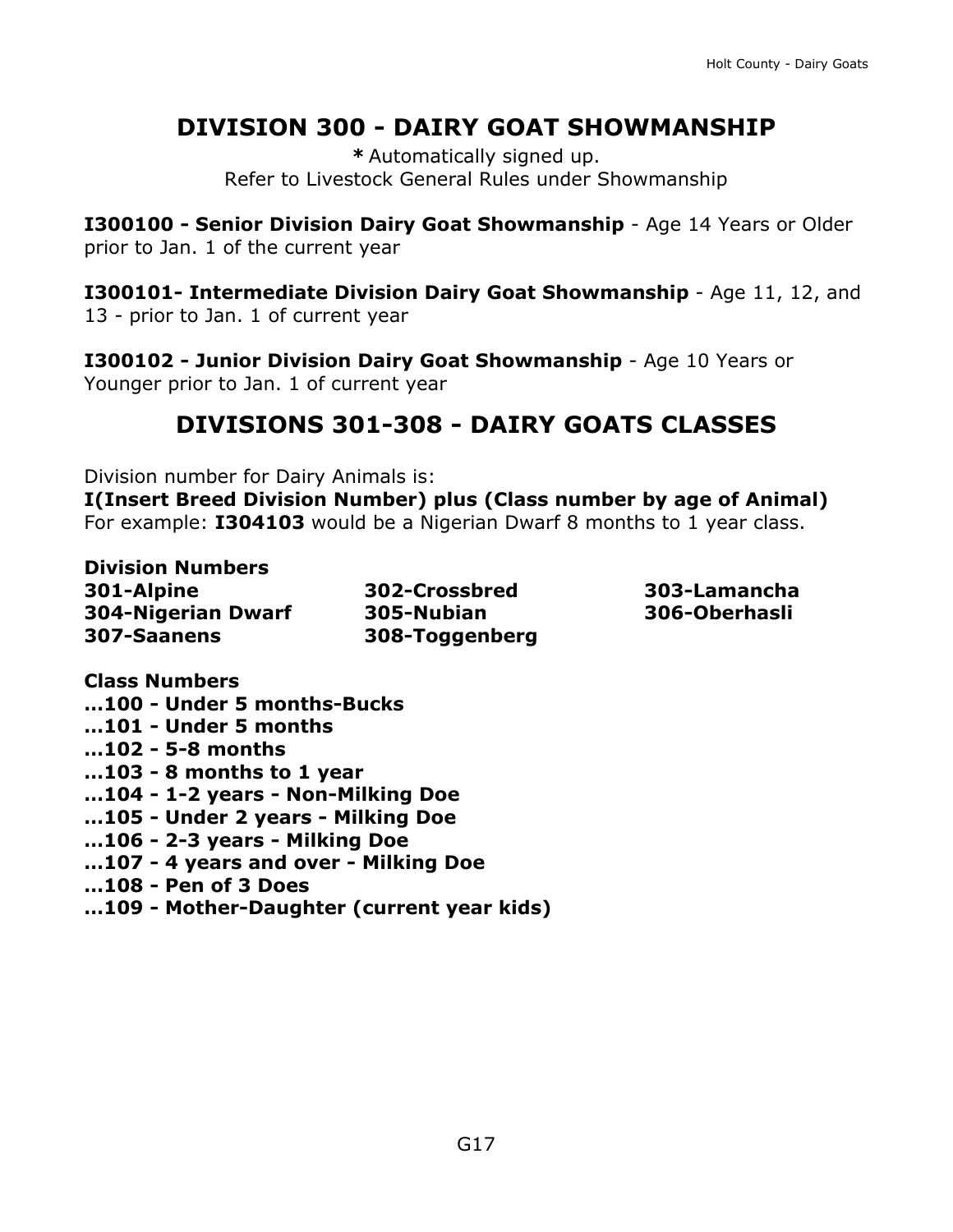### **DIVISION 309 - BOTTLE DAIRY GOAT CLASSES Bottle Goat Record Books Must be turned in to the Extension Office by July 21.**

\*Record books turned in late will be dropped a ribbon placing!

**PURPOSE:** To design a goat project to fit the physical size of the younger youth, to teach proper health care and nutritional requirements of young goats, teach basic goat management skills and to teach basic recordkeeping skills.

- 1. IDENTIFICATION 4-H exhibitor may show **1 bottle dairy goat**. ALL bottle goats exhibited at the Holt County Fair will need either a USDA Scrapie Tag, a Tattoo **OR** a 4-H/FFA Tag and identified on the appropriate ID affidavit form and turned into the Extension office by **June 15th**.
- 2. BOTTLE GOATS A bottle goat is an orphan, or newborn goat born after January 1 and before June 1 male or female; and fed on bucket or bottle. No nursing permitted.
- 3. TIME Refer to Schedule in front of the Book to see when Bottle goats need to be **in Place** and for the **Time** they will be **Released.** Refer to schedule to see when Interviews will be. Goats will be presented to the public at the conclusion of the Sheep Show. All judging will have been done prior to that time.
- 4. JUDGING Because this is a teaching project the quality and condition of the animal is only 15%. The bottle goat project will be judged according to the following score card:

| • Evaluation of a completed record              | 35% |
|-------------------------------------------------|-----|
| • Evaluation of member's knowledge by interview | 35% |
| • Health, quality and condition of calf, and    | 15% |
| • Evidence of training and showing              | 15% |
|                                                 |     |

5. SHOWMANSHIP - Exhibitors in Bottle Goats are eligible for Goat Showmanship.

**I309100 - Senior Division Bottle Dairy Goats** (Exhibitors eligible for Senior Division: 4-H Age is 10, 11, or 12 prior to Jan. 1 of the current year. Exhibitors 4-H Age 13 and above prior to Jan. 1 of the current year are ineligible to show a bottle dairy goat).

**I309101 - Junior Division Bottle Dairy Goats** (Exhibitors eligible for Junior Division: 4-H Age is 8 or 9 prior to Jan. 1 of the current year).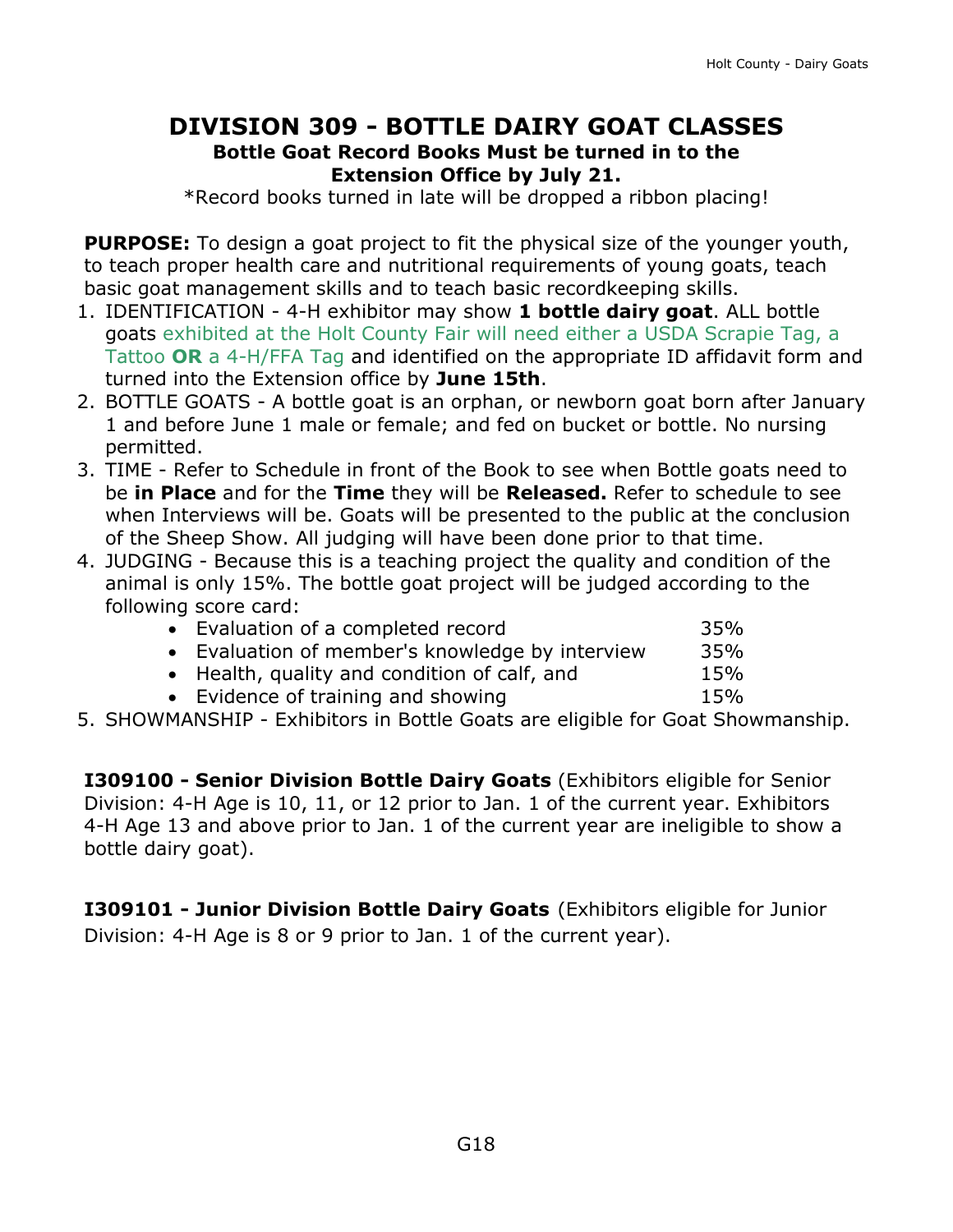# **DEPARTMENT G - HORSES**

#### **SHOW TIME: TWO DAY SHOW**

Refer to Schedule in front of the book.

<span id="page-19-0"></span>IDENTIFICATION – Horse ID Sheet drawing or photo affidavit form, entry form and all required Horse Level Horse Advancement Level Classes **MUST** be passed by the **June 15** if you are exhibiting in either the **District** or State Horse Shows. Horse ID Sheet drawing or photo affidavit form **MUST** be filled out and turned into the Extension office **by June 15th** to exhibit in only the Holt County Fair. All required Horse Advancement Level Classes **MUST** be passed and record of the completed level(s) in the Extension office by **July 21st** .

Exhibitors wishing to leave horses at the fairgrounds Tuesday night may use available rodeo arena pens, set up their own pens northwest of the arena, or make arrangements with the Horse Show Superintendent to use stalls in the Horse Barn in the livestock area, east of the arena.

Horses should be unloaded at the rodeo arena. 4-H members must check in with their horse(s) at the show office on the west side of the rodeo arena after unloading. **MEMBERS MUST HAVE COPIES OF THE HORSE INDENTIFICATION PAPER(S) WITH THEM WHEN CHECKING IN.**

Once horses are unloaded, they must remain in the pasture area west of the rodeo arena. Horses are not allowed east of the rodeo arena. This rule is absolutely necessary for the safety of fair visitors.

An exhibit in this class must be a bonafide project animal properly identified by June 15<sup>th</sup>. Only 4-H members carrying horse projects may compete.

- **ALL EXHIBITORS must have PASSED Horse Level I to compete in any Horse Classes.**
- **ALL EXHIBITORS must have PASSED Horse Levels I & II to compete in classes involving Live Cattle and any of the Working Ranch Horse Classes.**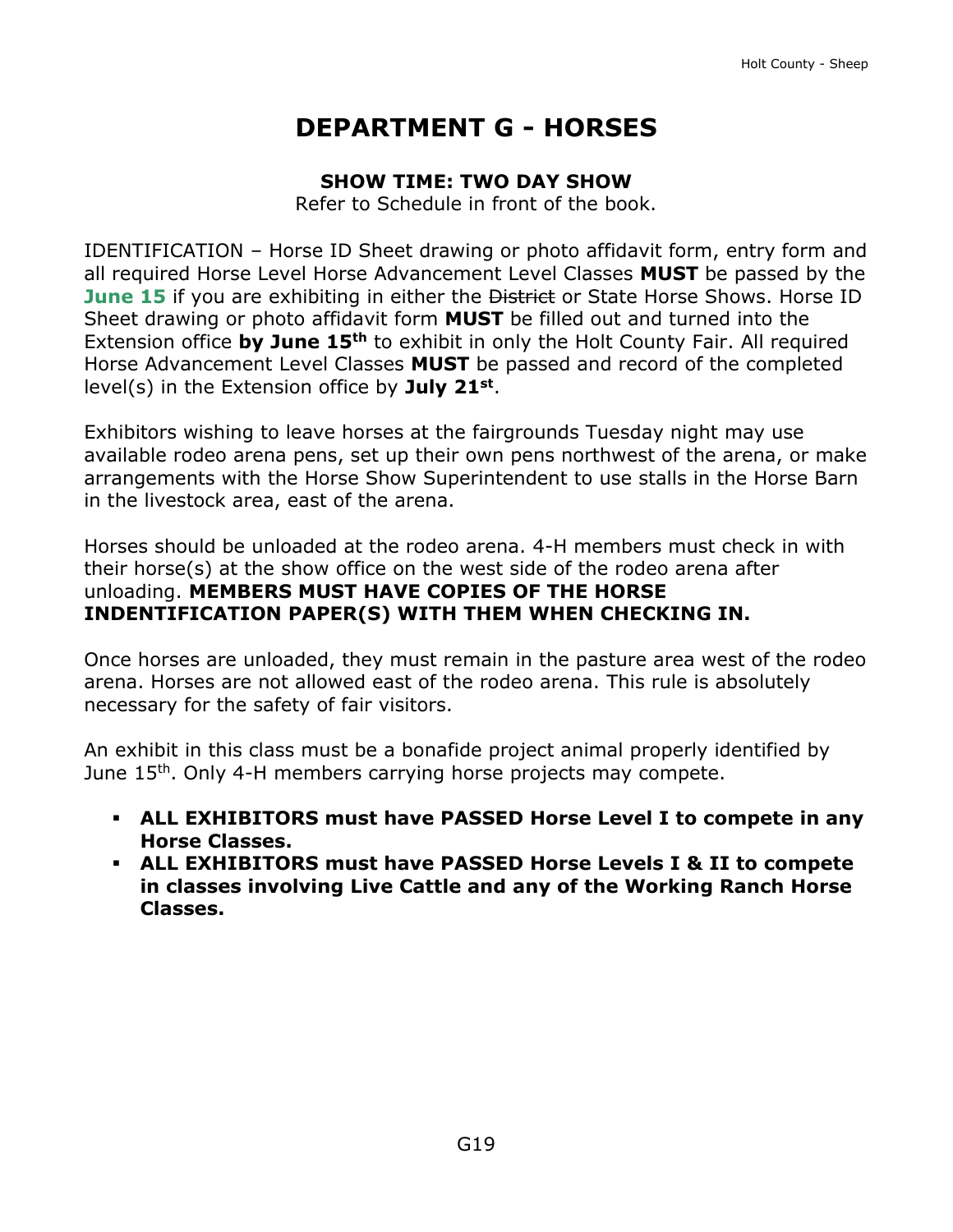**Dress Code** - 4-H'ers will wear blue jeans, white shirt, or long sleeve button up shirt that is long enough to be tucked in with an official 4-H emblem. **NOTE:** Horse exhibitors cannot wear tee shirts, and need to wear an official 4-H armband above the left elbow. No hats or other headgear except for western hats or helmets during the horse show. Hard soled shoes or boots must be worn for all the 4-H livestock shows. **"FAT BABY" OR "FAT BOY" BOOTS OR BOOTS WITH "WAFFLE" TYPE TREAD GREATER THAN OR EQUAL TO 1/8" WILL NOT BE ALLOWED IN ANY RIDING CLASS.** 

Horse Exhibitors shall be in proper 4-H attire for the horse show while competing AND when in the arena receiving awards. Horses ridden back into the arena for awards must have acceptable tack and equipment on for the event they showed in. Failure to abide by these rules will result in loss of premium money.

All classes will be run according to regulations set in 4H373 "4-H Horse Show & Judging Guide." A copy may be obtained from the County Extension Office. Regulations include dress as outlined in 4H373.

### **ALL CLASSES WILL BE RUN IN ORDER AS LISTED IN THE FAIRBOOK!**

Classes will be divided based on age prior to January 1:

- Juniors 10 and under
- Intermediates 11, 12 and 13.
- Seniors 14 and older

Divisions can be combined when there are less than 5 entries in a class. All entries should be sent to the Extension Office by **July 21.**

After **July 21st**, if entered horse is injured, exhibitor may use another horse that has been properly identified by **June 15th** in that exhibitor's name. Contact the extension office prior to fair with these changes. At fair, any changes need to be reported at check in.

Except for roping classes, a horse may be shown only once in an event (such as pleasure, reining, barrel racing, etc.) even though the horse is jointly owned.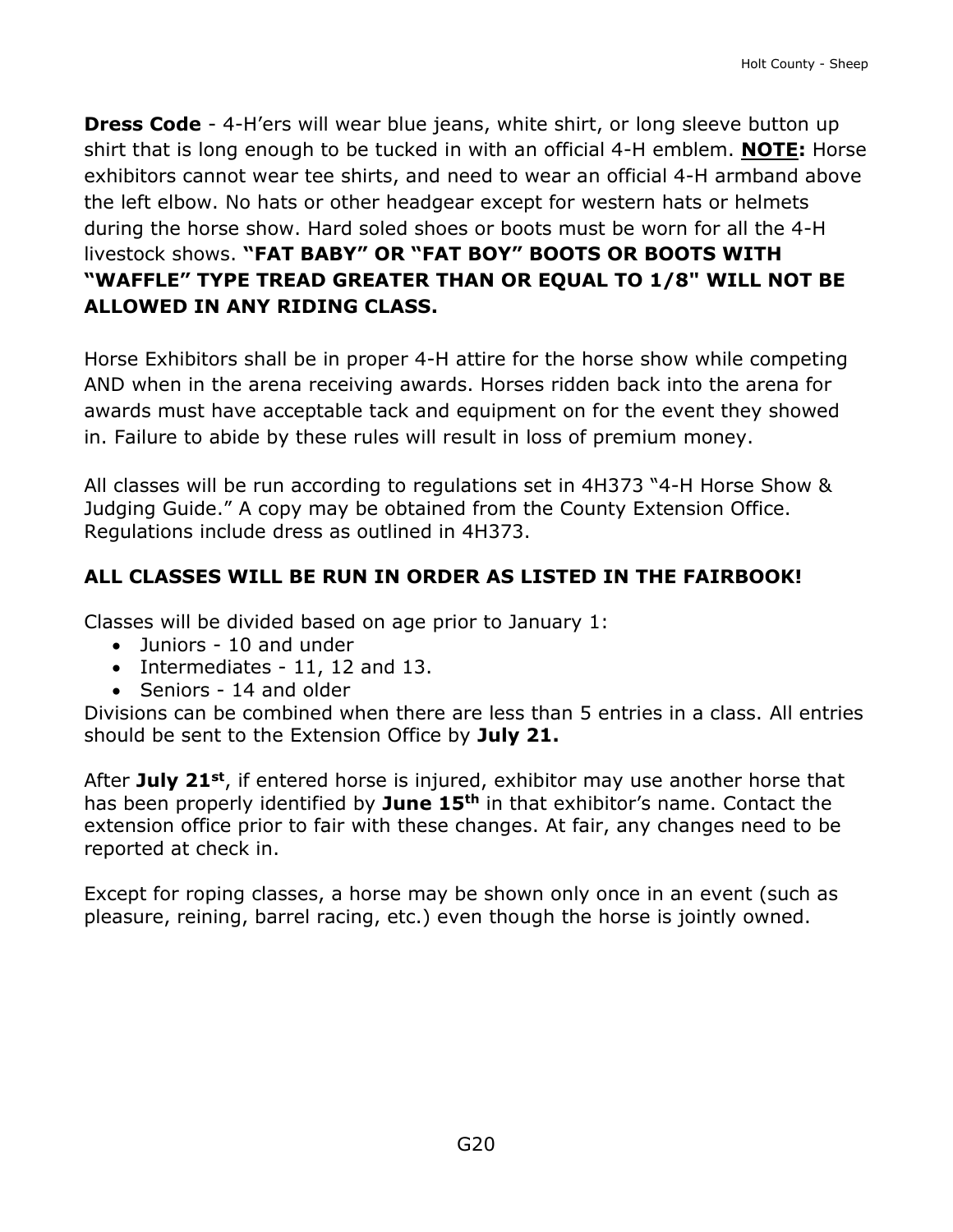# **DIVISION 400 - ALL AROUND HORSE AWARD**

An All Around Award will be presented to the exhibitor and horse accumulating the most points over the two-day period. **NOTE: - 4-H'er MUST DESIGNATE UP TO 6 CLASSES – BUT NO MORE THAN 6 IN WHICH POINTS WILL BE EARNED FOR THE ALL AROUND AWARD**.

**4-H'er can only enter ONE horse/rider combination.** The exhibitor must sign up when entering the fair classes by **July 21** to be eligible. Points accumulated in the Working Ranch Horse classes will count toward the All Around Award. Points are kept on one horse, one rider combination. Purples will be 4 points; blues 3 points; reds 2 points, and whites 1 point. Champions will be worth an additional 2 points, reserves 1 extra point.

**I400100 - All Around Award - Senior** (No premium - award only) **I400101 - All Around Award - Intermediate** (No premium – award only) **I400102 - All Around Award - Junior** (No premium - award only)

## **TUESDAY HORSE SHOW**

## **DIVISION 401 - HORSE SHOWMANSHIP CLASSES**

**I401100 - Senior Division Horse Showmanship** - 14 Years or Older prior to Jan. 1 of current year

**I401101 - Intermediate Division Horse Showmanship** - 11, 12, and 13 Years of Age prior Jan. 1 of current year

**I401102 - Junior Division Horse Showmanship** - 10 Years of Age or Younger prior to Jan. 1 of current year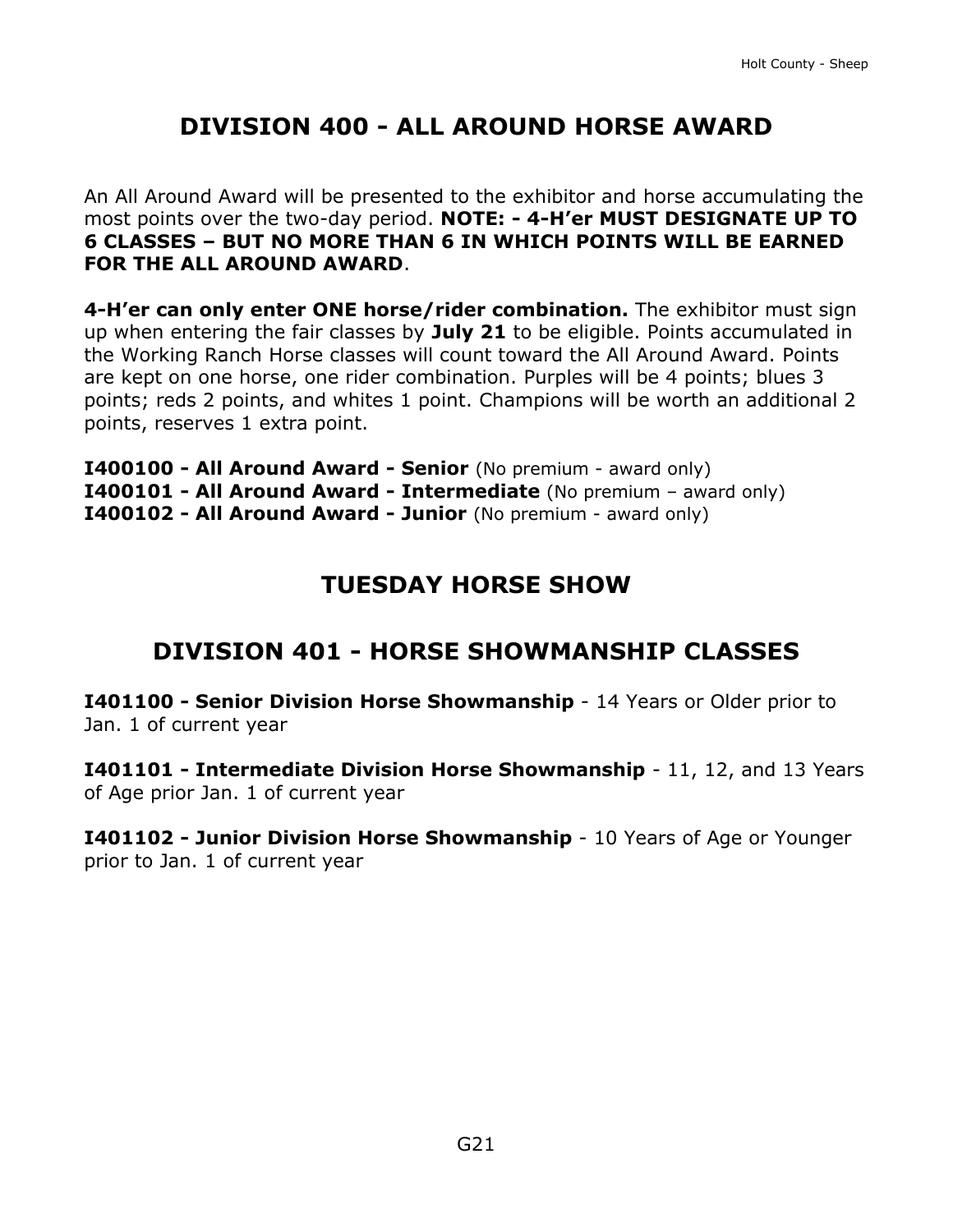## **DIVISION 402 - 407 - HORSE CLASSES**

### **DIVISION 402 - WESTERN PLEASURE HORSE CLASSES**

- **I402100 - Senior Division Western Pleasure**
- **I402101 - Intermediate Division Western Pleasure**
- **I402102 - Junior Division Western Pleasure**

### **DIVISION 403 - WESTERN HORSEMANSHIP CLASSES**

- **I403100 - Senior Division Western Horsemanship**
- **I403101 - Intermediate Division Western Horsemanship**
- **I403102 - Junior Division Western Horsemanship**

### **DIVISION 404 - REINING HORSE CLASSES**

- **I404100 - Senior Division Reining**
- **I404101 - Intermediate Division Reining**
- **I404102 - Junior Division Reining**

### **DIVISION 405 - POLE BENDING CLASSES**

- **I405100 - Senior Division Pole Bending**
- **I405101 - Intermediate Division Pole Bending**
- **I405102 - Junior Division Pole Bending**

### **DIVISION 406 - BARREL RACING CLASSES**

- **I406100 - Senior Division Barrel Racing**
- **I406101 - Intermediate Division Barrel Racing**
- **I406102 - Junior Division Barrel Racing**

### **DIVISION 407 - TRAIL CLASSES**

- **I407100 - Senior Division Trail**
- **I407101 - Intermediate Division Trail**
- **I407102 - Junior Division Trail**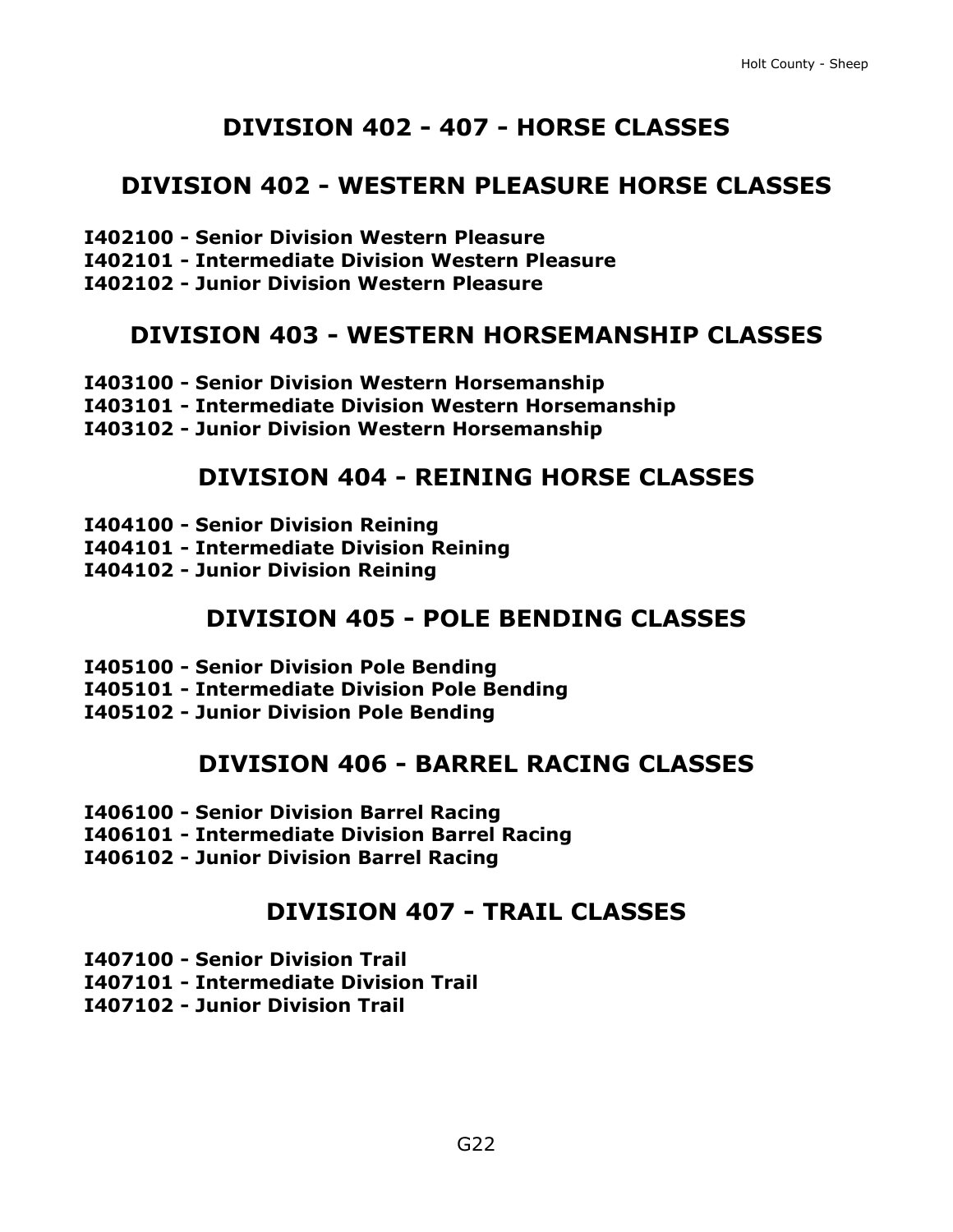# **WEDNESDAY HORSE SHOW**

**SHOW TIME:** Refer to Schedule in front of the book.

### **FOR ROPING: Horse Levels I & II must have been passed by July 21 for ALL ropers using live cattle.**

1. Juniors (10 and under) may participate in Dummy Roping **OR** Break-Away Roping, but **NOT** both. (Break-Away Roping includes live cattle so **Level I & II must be Passed.**

2. Intermediates (11-13) may only participate in Break-Away Calf Roping. (Break-Away Roping includes live cattle so **Level I & II must be Passed.)**

3. Senior (14 and over) may enter both Break-Away Roping and Tie-Down Calf Roping. (Break-Away Roping includes live cattle so **Level I & II must be Passed.)**

4. Members of the same immediate family will be allowed to use the same horse in all roping events in different age divisions. At no time can the same horse be shown twice in the same class in the same age division, or compete against itself in the same class. All other classes will run according to the Nebraska 4-H Horse Show and Judging Guide, 4H373.

5. The contest will be scored according to Nebraska 4-H Horse Show Rules, taking both the roper's time and horse's score into account for final placing.

6. Top score automatically wins the top awards provided for the event.

7. In order to discourage mishandling of calves, contestants can be disqualified if calves are unduly dragged by horses, etc.

8. If the barrier is at fault and causes a foul at the gate, the roper gets a retry. If the rider or horse is judged at fault, a retry will not be granted. Senior Division Breakaway, Calf Roping and Heading will use a barrier.

9. In team roping (heeling), if the header puts the head loop on in the chute, and then accidentally loses his dally before the heeler gets to throw his loop, the heeler will be given a rerun.

## **DIVISION 408 - WORKING RANCH HORSE**

#### **WORKING RANCH CLASSES: Horse Levels I & II must have been passed by July 21 for ALL Exhibitors participating in any of the Working Ranch Horse Classes.**

### **PURPOSE OF CLASS**

1. Develop Life Skills, such as leadership, initiative, self-reliance, sportsmanship, respect, responsibility, appreciation, patience, understanding, safety, a love for animals, a humane attitude toward them, and other desirable character traits.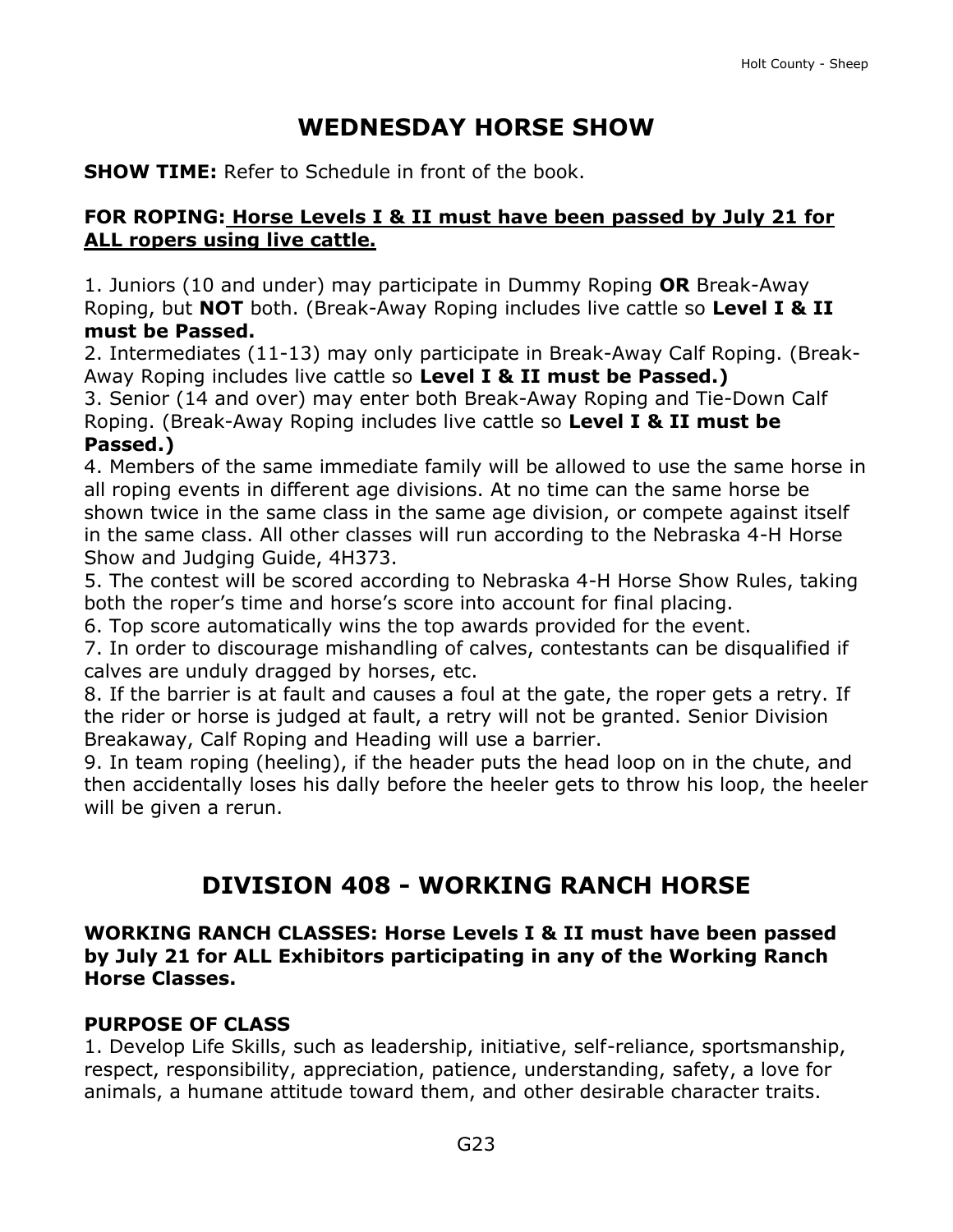2. Provide opportunities for youth to learn and receive recognition for horsemanship skills developed through ranch work.

3. Challenge youth to do additional activities with their horse.

4. Allow youth to exhibit those horses whose strengths are more suited for ranch work and other activities that involve cattle handling.

5. Teach youth the proper ways to handle cattle with minimal stress and to eliminate injuries, bruising, etc. of cattle. This will promote Quality Assurance of the final product that goes to the consumer.

6. Enhance the career possibilities for youth, wishing to work in a cattle handling position.

7. Challenge the participants to learn new life skills. These might include quick thinking, decision making, patience, understanding cattle and horse behavior, reaction times, proper attitude, anger management, sportsmanship, etc.

8. Teach participants to develop an attitude of teamwork between horse and rider.

9. Provide an avenue for participants to have fun, while training, preparing and exhibiting their horses.

Tack and Attire: Any tack or attire allowed in a Western performance or timed event is allowed in this class except the following:

A. Unorthodox or severe mouthpiece.

B. Martingales, draw reins, cavesson nosebands.

C. Crops, whips, bats or over and under ropes on the saddle horn.

D. No ropes can be carried or used during the class. Either split reins or closed roping reins are allowed. Two hands can be used on the reins, no matter what type of bit or reins are used. At the judge's discretion, more credit may be given for the use of split reins and no tie-down.

### **Class Procedure**

Exhibitors will work individually. A course involving 4-7 obstacles will be designed and a diagram of the course will be posted well in advance of the class. The exhibitor must move an animal through the obstacles as directed in the course pattern. If the exhibitor cannot complete an obstacle, they must move to the next obstacle in the pattern, and may not return to the previously attempted obstacle. Exhibitors will be scored a maximum of 30 points for each obstacle completed. Animals will be drawn for the exhibitor. Animal will be sorted into the arena, and time will start when the animal enters the arena, or when the horse begins sorting the designated animal out of a group. Time will stop when the final obstacle has been completed. Scoring is based on the rider's skill, the horse's ability, and degree of difficulty of the animal drawn for the contestant. Although there is a maximum time limit imposed, these classes are NOT timed events! Scoring will not be based on time used to complete the pattern.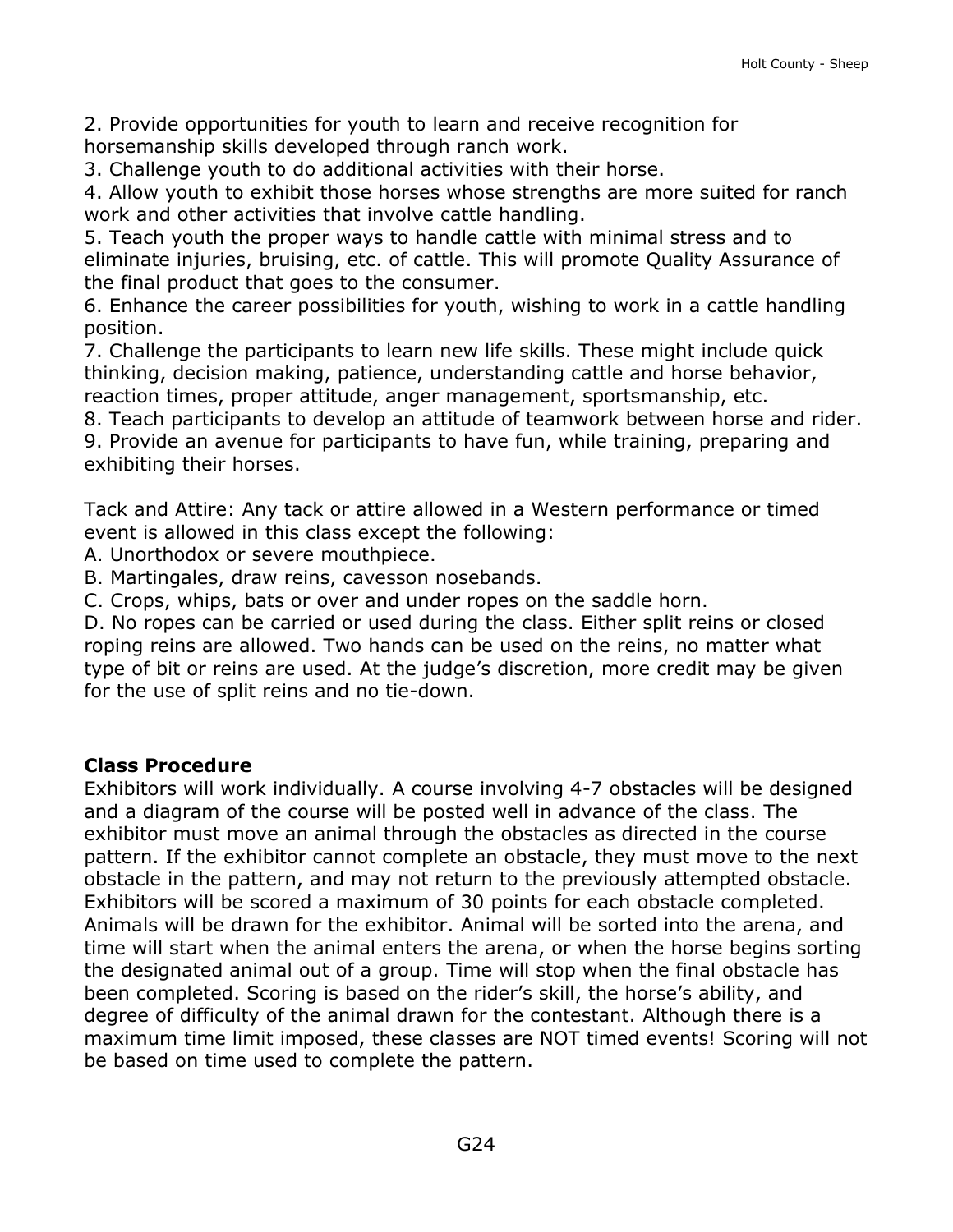Obstacles may include:

- A. Sorting a designated animal out of a group
- B. Driving the animal through an alleyway
- C. Penning the animal
- D. Circling the animal around a marker or panel
- E. Holding the animal at a designated location in the arena.
- F. Circling the animal in the middle of the arena
- G. Turning the animal back along a fence
- H. Weaving the animal through markers or barrels
- I. Putting the animal back into the catch pen

Suggested time limit of 3-5 minutes, depending on pattern course obstacles of seven or less. An announcement can be made to alert the exhibitor when time is nearing completion. Participants can accumulate points until the time limit runs out. The time limit is critical for the well-being of the cattle. This is NOT to be judged as a timed event. The judge has the discretion of blowing the whistle at any time if he believes the horse or the cattle are being mistreated.

### **Scoring System**

The entry will be judged on:

1. The horsemanship ability of the rider (how they sit the saddle, how they handle the reins, the horse, and the animal, their ability to out-think the animal, their position in relation to the animal they are working, and their decision-making ability at each obstacle).

2. The horse's athletic ability, cow sense, responsiveness to the rider's commands, and overall temperament, behavior and performance.

3. The degree of difficulty (disposition) of the animal to be handled through the course.

Scoring emphasis should be based on the horse maintaining control of the animal at all times, responsiveness to the rider's commands, exhibiting superior cow sense and natural cow-working ability without excessive yelling, reining, or spurring.

#### **Scoring Point System**

The judge will assign a score of 1-10 points in each of the 3 categories for each obstacle or maneuver. (Rider, Horse, Animal).

The exhibitor with the highest total score will be determined the winner. In the event of a tie, the entry with the highest animal degree of difficulty score will be declared the winner.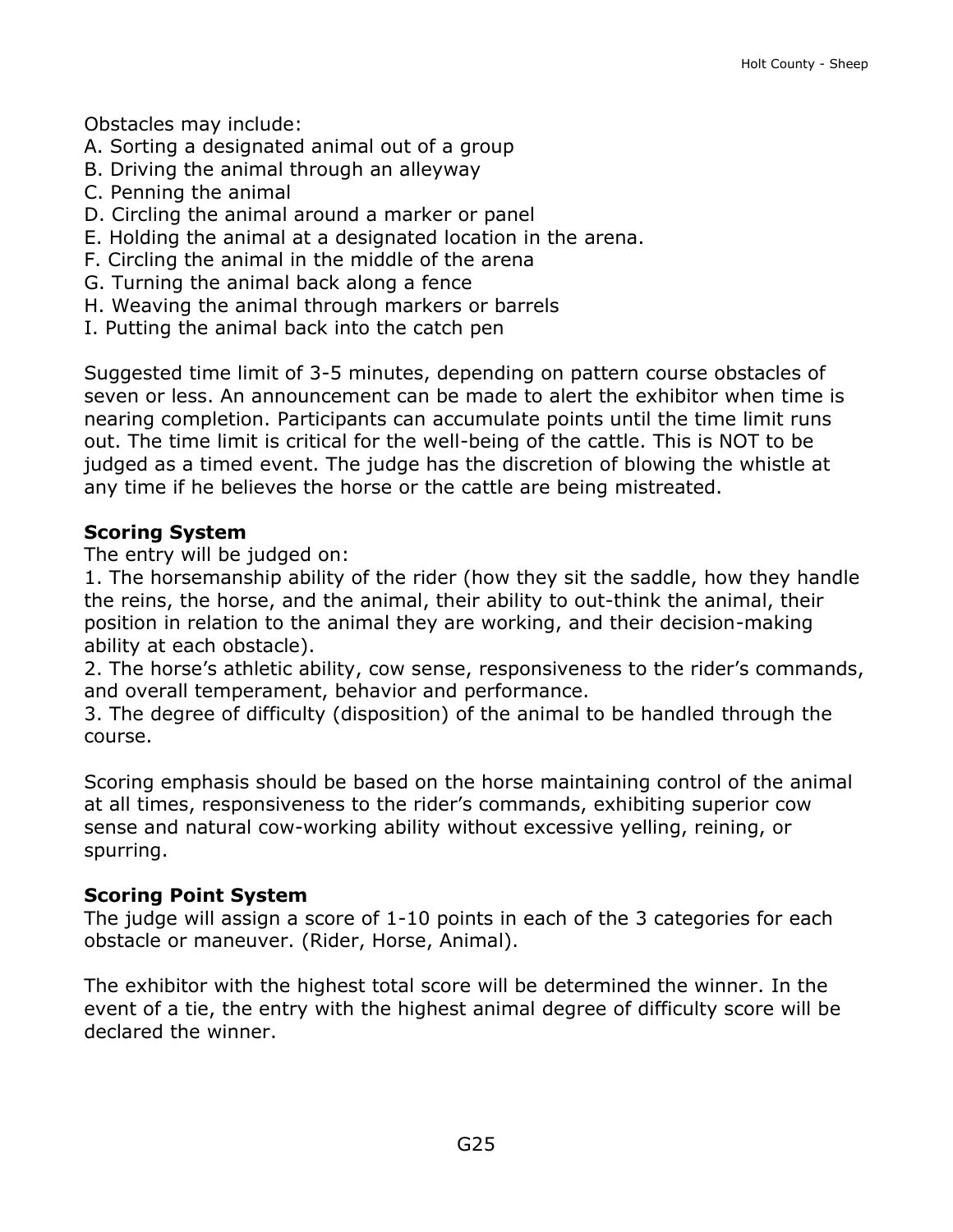The characteristics of a good working ranch horse are:

- A. Good manners and temperament
- B. Agile, athletic, smooth, having its feet under it at all times
- C. A soft mouth, responding to a light rein, especially when turning
- D. Head should be maintained in its natural position

E. Horse should show expression (appear to be interested and enjoying what he's doing)

- F. Horse showing willingness to work
- G. Ability to move cow in a precise pattern with little wasted motion.
- H. Work at a reasonable speed and be under control of the rider.

#### **Ten Point Penalties**

The exhibitor shall be penalized for**:** Horse turning away from the cow (turning horse's tail to cow)

Horse biting or striking animal in a severe manner

Deliberate spurring or slapping with the reins in front of the cinch.

#### **Other Faults**

Hanging up or refusing to turn on the fence Exhausting or overworking the animal Running past the animal excessively, when trying to get the animal to turn Horse out of position Exaggerated opening of horse's mouth Hard or heavy mouth Lugging on the bridle Horse failing to watch the animal Nervous throwing of the head Halting, hesitating, setting up (scotching) in anticipation of stops or turns when being asked to move forward freely Dropping a rein

#### **Disqualification (no score)**

Running over or knocking the animal down

Excessive roughness

Pushing the animal over or through the fence

Fall of the exhibitor

Fall of the horse

Any horse that is out of control while working the animal, thus endangering the rider or the animal being worked

At the judge's discretion, a new animal may be awarded, based on the following criteria:

- 1. The animal won't leave the end of the arena.
- 2. The animal is blind, lame or sick.
- 3. The animal won't yield to the horse.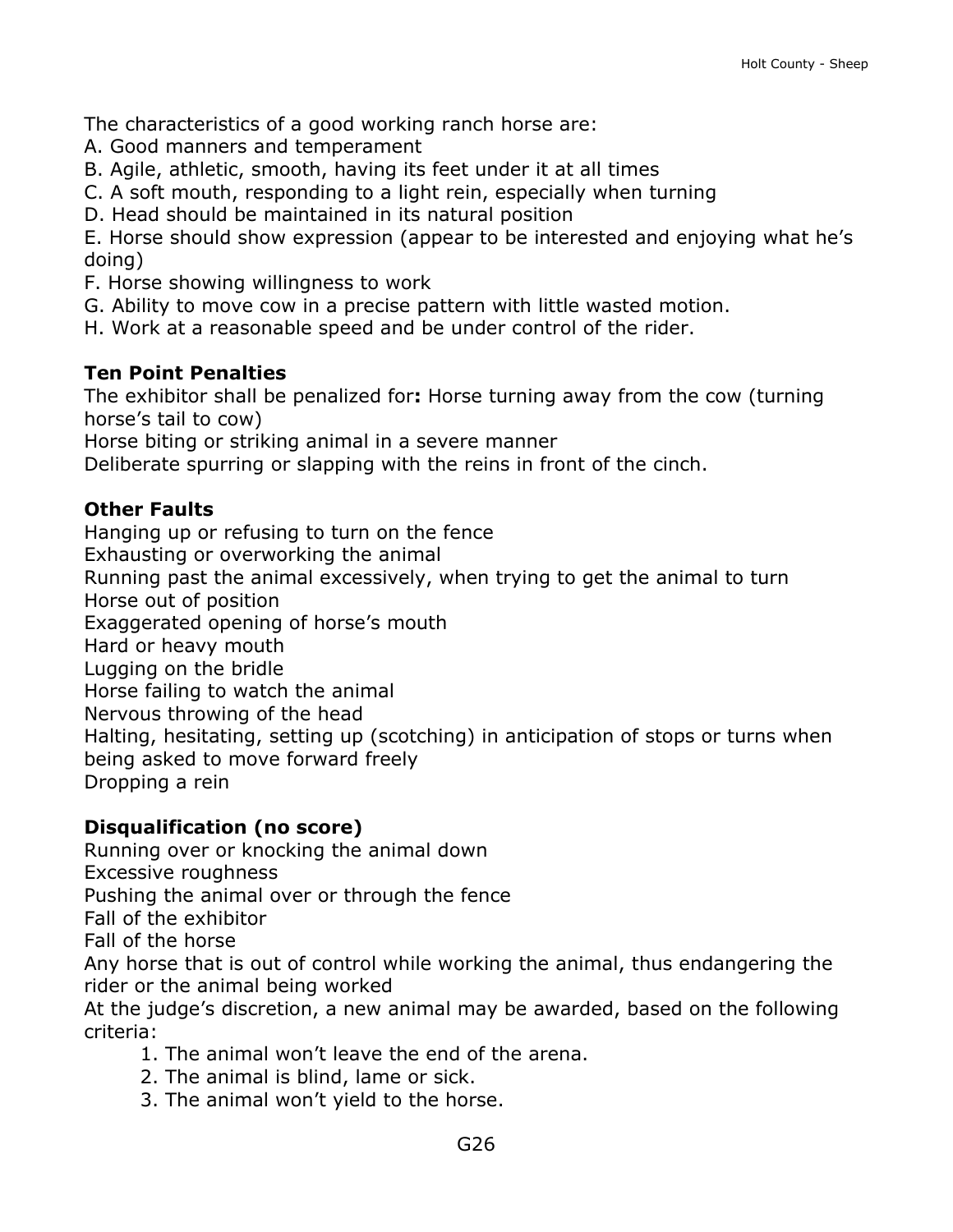4. The animal is unmanageable.

5. The animal leaves the arena of its own free will (wild, fence-jumper, without being worked by the horse and rider).

6. 2 animals or the wrong animal in the arena is cause for disqualification.

#### **Working Ranch Horse Score Announcement**

An "unofficial" score may be announced. The announcer must use the term "unofficial" when announcing the score. Announcement is at the discretion of the announcer. Timer should give a one minute time warning to participant.

## **DIVISION 408 – WORKING RANCH HORSE CLASSES**

**I408100 - Senior Division Working Ranch Horse** - Age Division - 14 and over as of January 1 of the current year

**I408101 - Intermediate Division Working Ranch Horse** - Age 11 - 13 Years Old as of January 1 of the current year.

**I408102 - Junior Division Working Ranch Horse** - Age 10 and Under as of January 1 of the current year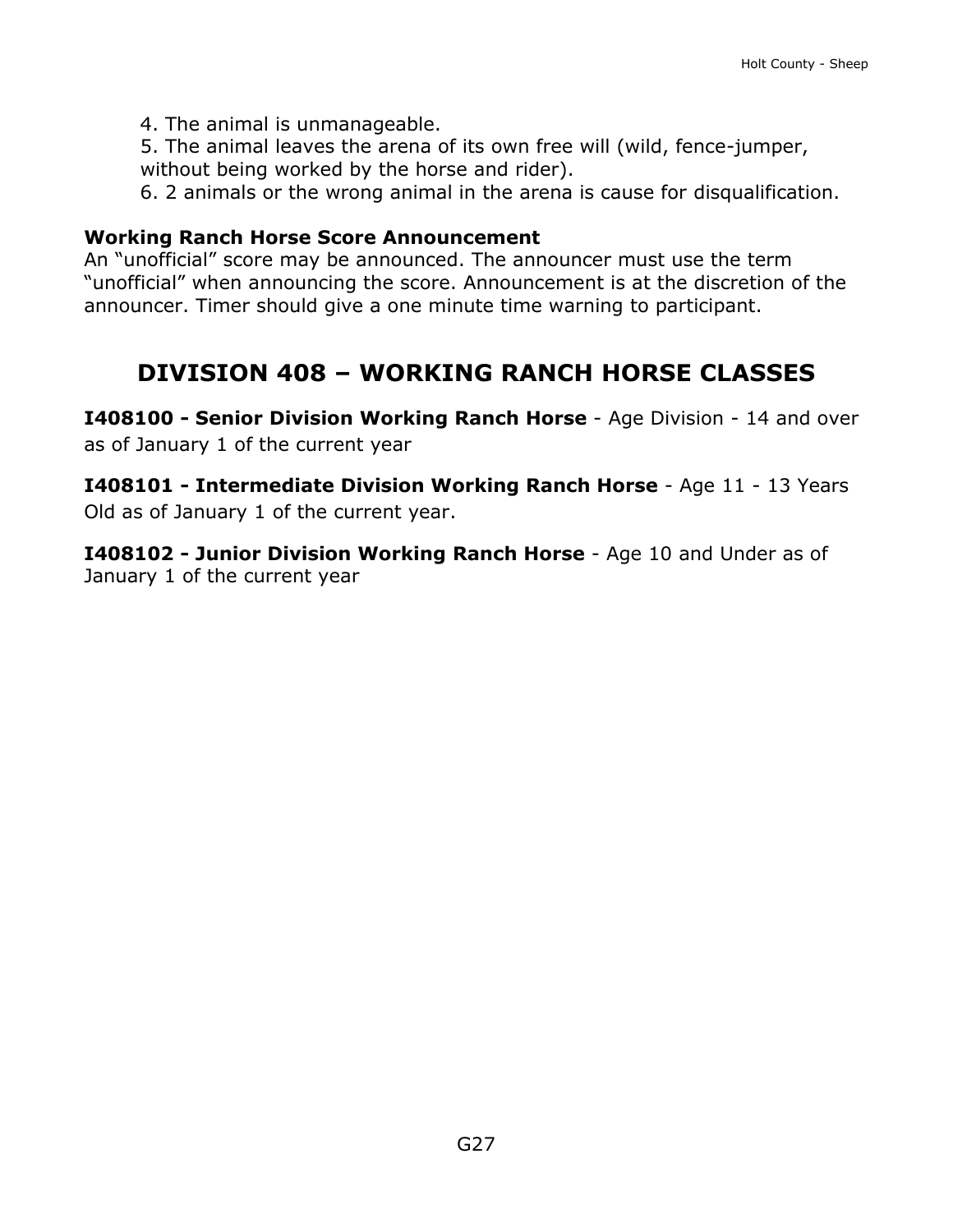# **DIVISION 409 - ROPING CLASSES**

**I409100 - Dummy Roping Class** - Age 10 and under as of January 1 of the current year. (**Horse Level II** is **NOT** required for this class, because this class does not include live cattle).

### **DUMMY ROPING RULES**

1. Participants will rope the stationary dummy steer from horseback. Each participant will be allowed 5 throws at the head. **There will be a 3 minute time limit on Dummy Roping.**

2. Participants roping the head must dally after each catch. This demonstrates the ability of the participant to dally correctly.

3. Participants will be judged on the way they use their reins and legs, the handling of their horse, and proper position of their horse for the throw (up to 5 points possible).

4. Participants will also be judged on the way they handle the rope - coiling, building the loop, swing, dally, etc. (up to 5 points possible).

5. Participants will receive points for the catches made on the dummy head according to the following system:

### **POINTS:**

 $Miss - 0$ Half-head - 1 Neck Catch - 2 Clean Horns - 3 There would be a total of 25 points possible - 10 from the judging and 15 from the catch values.

**I409101 - Senior Division Breakaway Calf Roping I409102 - Intermediate Division Breakaway Calf Roping I409103 - Junior Division Breakaway Calf Roping**

**I409104 - Senior Division Tie Down Calf Roping**

| I409105 - Senior Division Team Roping - Heading |  |  |  |  |
|-------------------------------------------------|--|--|--|--|
|-------------------------------------------------|--|--|--|--|

**I409106 - Senior Division Team Roping - Heeling**

| I409107 - Intermediate Division Team Roping - Heading |  |  |
|-------------------------------------------------------|--|--|
| I409108 - Intermediate Division Team Roping - Heeling |  |  |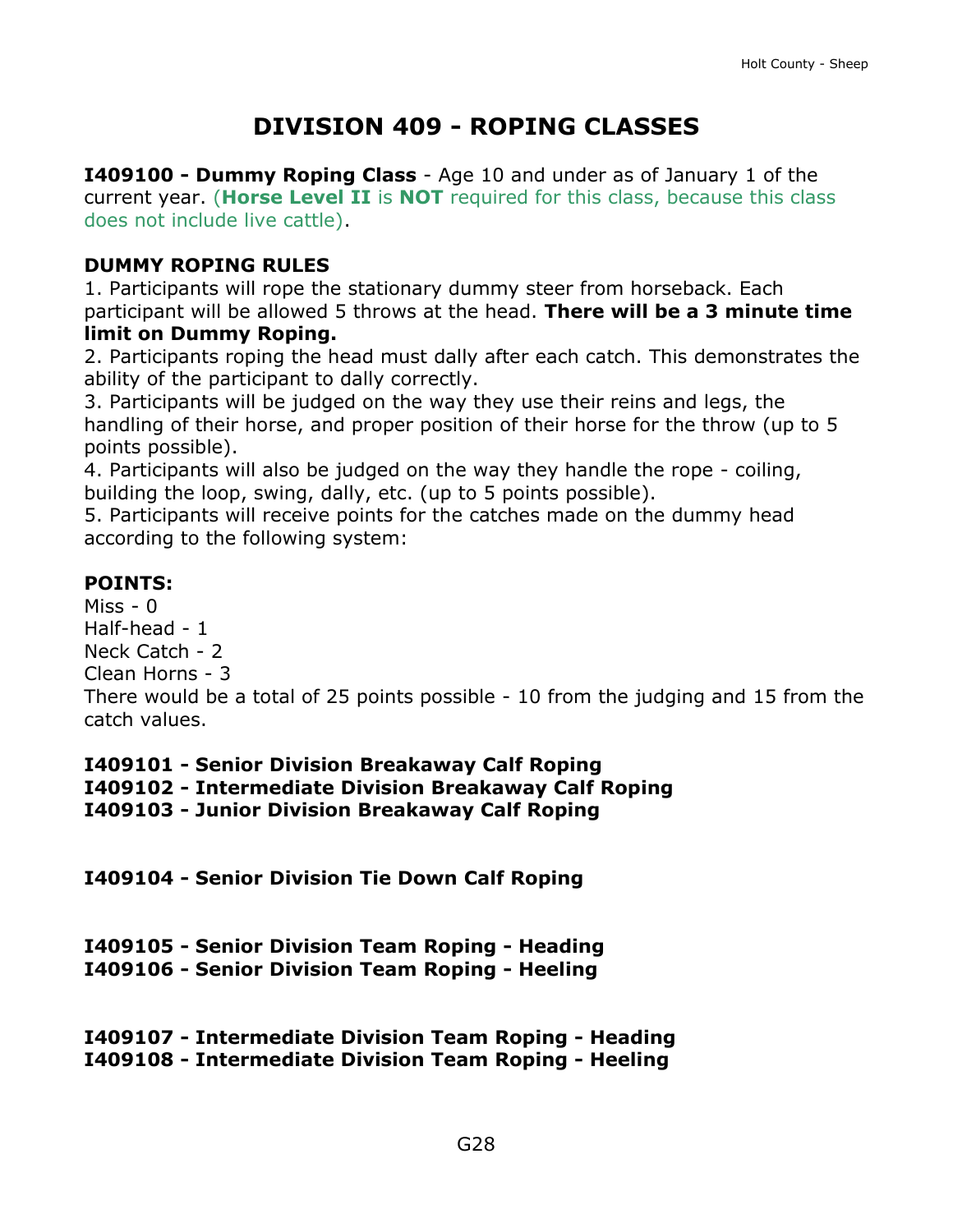# **DEPARTMENT G - SHEEP**

<span id="page-29-0"></span>**TIMES**: Refer to Schedule in front of the Book to see **SHOW TIME**, **CHECK IN TIME** and **RELEASE TIME**. Always check out with your animals Superintendent.

- A. NUMBER OF EXHIBITS PER EXHIBITOR 4-H/FFA members may show: **3 market lambs, 1 feeder lamb, and 3 breeding sheep. In addition a 4-H exhibitor (12 years old and younger by the 1st of the year) may show 1 bottle lamb.**
- B. IDENTIFICATION- All breeding sheep will need a USDA Scrapie Tag and all market sheep will need a 4-H/FFA Tag to be exhibited at the Holt County Fair. All sheep must be identified on the appropriate ID affidavit form and turned into the Extension Office by **June 15th**.
- C. WEIGHT- All market sheep will be weighed at the fair. **Weigh in Weights are FINAL.** All market classes will be determined by weight.
- D. HEALTH REQUIREMENTS Any Sheep that have active club lamb fungus or any infectious, contagious and/or communicable disease will be removed immediately from the grounds by the owner and not be allowed to show.
- E. GROOMING- All meat breed breeding sheep and all commercial breeding sheep SHOULD be slick shorn within 10 days of the show. All registered and commercial wool breed sheep may be shown in the fleece.
- F. SHOWING AND HANDLING PRACTICES The use of showing and/or handling practices that may be considered objectionable or abusive, such as striking or slapping lambs and exhibiting the lamb with its front feet off the ground, are not acceptable. The use of such practices may result in the lowering of a ribbon placing. (Lifting the lamb in a fluid motion to set the front legs prior to quickly setting the feet back on the ground is acceptable.)

# **DIVISION 500 - SHEEP SHOWMANSHIP CLASSES**

**\*** Automatically signed up. Refer to Livestock General Rules under Showmanship

**I500100 - Senior Division Sheep Showmanship** - Age 14 Years or Older prior to Jan. 1 of the current year

**I500101 - Intermediate Division Sheep Showmanship**- Age 11, 12, and 13 prior to Jan. 1 of current year

**I500102 - Junior Division Sheep Showmanship** - Age 10 Years or Younger prior to Jan. 1 of current year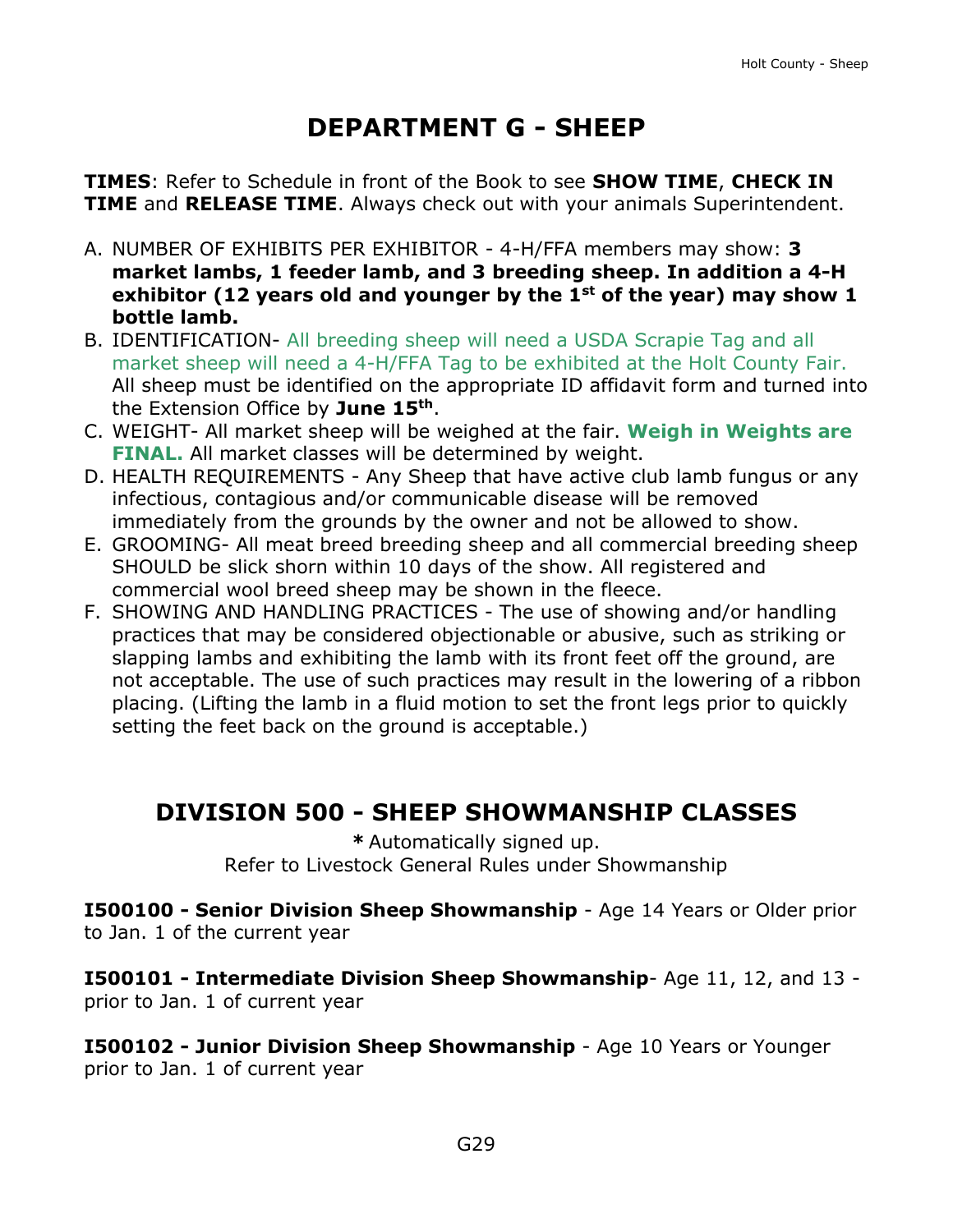# **DIVISION 501 - FEEDER LAMB CLASS**

### **I501100- Feeder Lambs (ewes & wethers) - under 100 lbs.**

### **DIVISION 502 - MARKET LAMBS CLASS**

- 1. Ewes and Wethers will be shown together.
- 2. Market Lambs will be divided into three divisions, light weight, medium weight and heavy weight.
- 3. Champion and Reserve Champion will be selected from each division.
- 4. The Grand Champion and Reserve Grand Champion Market Lamb will then be selected from the three division Champion and Reserve Champion lambs.

### **I502100 - Market Lambs (ewes & wethers) - 100 lbs. and over**

### **I502101 - Market Lamb - Pen of 3**

## **DIVISION 503 - BREEDING EWE CLASSES**

- **I503100 - Ewe Lambs (Born 9/1 of previous year & after)**
- **I503101 - Yearling Ewes (Born 9/1/2017 to 8/31/2018)**
- **I503102 - Senior Ewes (2 years and older)**

### **DIVISION 504 - BREEDING RAM LAMB CLASS**

**I504100 - Breeding Ram Lambs (Born 9/1 of previous year & after)**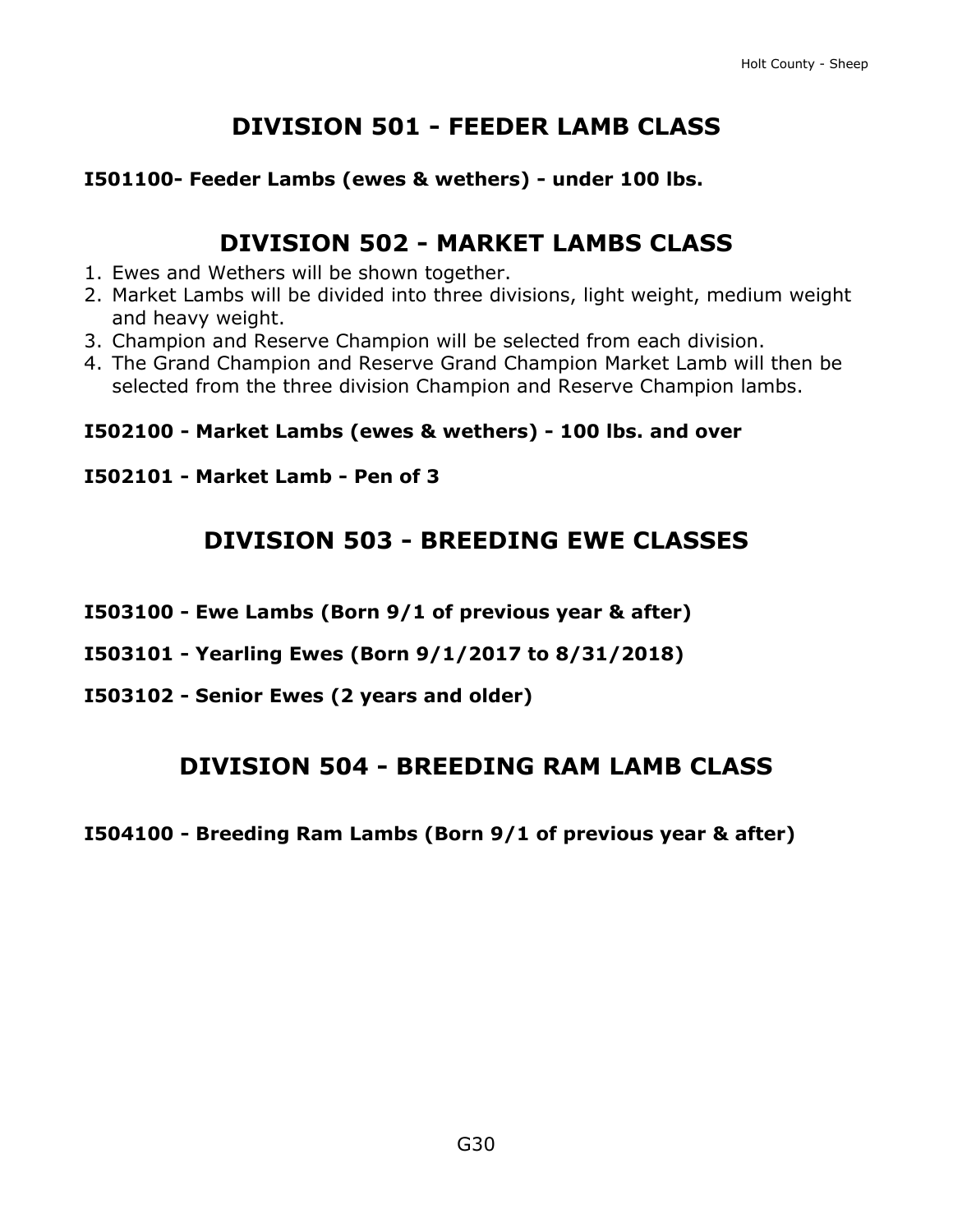# **DIVISION 505 - 4-H BOTTLE LAMB CLASSES**

### **Bottle Lamb Record Books Must be turned in to the Extension Office by July 21.**

\*Record books turned in late will be dropped a ribbon placing!

**PURPOSE:** To design a sheep project to fit the physical size of the younger youth, to teach proper health care and nutritional requirements of young sheep, teach basic sheep management skills and to teach basic recordkeeping skills.

- 1. IDENTIFICATION **4-H exhibitor may show 1 bottle lamb.** ALL bottle lambs exhibited at the Holt County Fair will need either a USDA Scrapie Tag **OR** a 4- H/FFA Tag and identified on the appropriate ID affidavit form and turned into the Extension office by **June 15th**.
- 2. BOTTLE LAMB A bottle lamb is an orphan, or newborn lamb born after January 1 and before June 1 male or female; and fed on bucket or bottle. No nursing permitted.
- 3. TIME Refer to Schedule in front of the Book to see when Bottle Lambs need to be **In Place** and for **Release Time** and when Interviews will be. Lambs will be presented to the public at the conclusion of the Sheep Show. All judging will have been done prior to that time.
- 4. JUDGING Because this is a teaching project the quality and condition of the animal is only 15%. The bottle lamb project will be judged according to the following score card:

| • Evaluation of a completed record              | 35% |
|-------------------------------------------------|-----|
| • Evaluation of member's knowledge by interview | 35% |
| • Health, quality and condition of calf, and    | 15% |
| • Evidence of training and showing              | 15% |
|                                                 |     |

5. SHOWMANSHIP - Bottle Lambs are eligible for Sheep Showmanship.

**I505100 - Senior Division Bottle Lambs** (Exhibitors eligible for Senior Division: 4-H Age is 10, 11, or 12 prior to Jan. 1 of the current year. Exhibitors 4-H Age 13 and above prior to Jan. 1 of the current year are ineligible to show a bottle lamb).

**I505101 - Junior Division Bottle Lambs** (Exhibitors eligible for Junior Division: 4-H Age is 8 or 9 prior to Jan. 1 of the current year).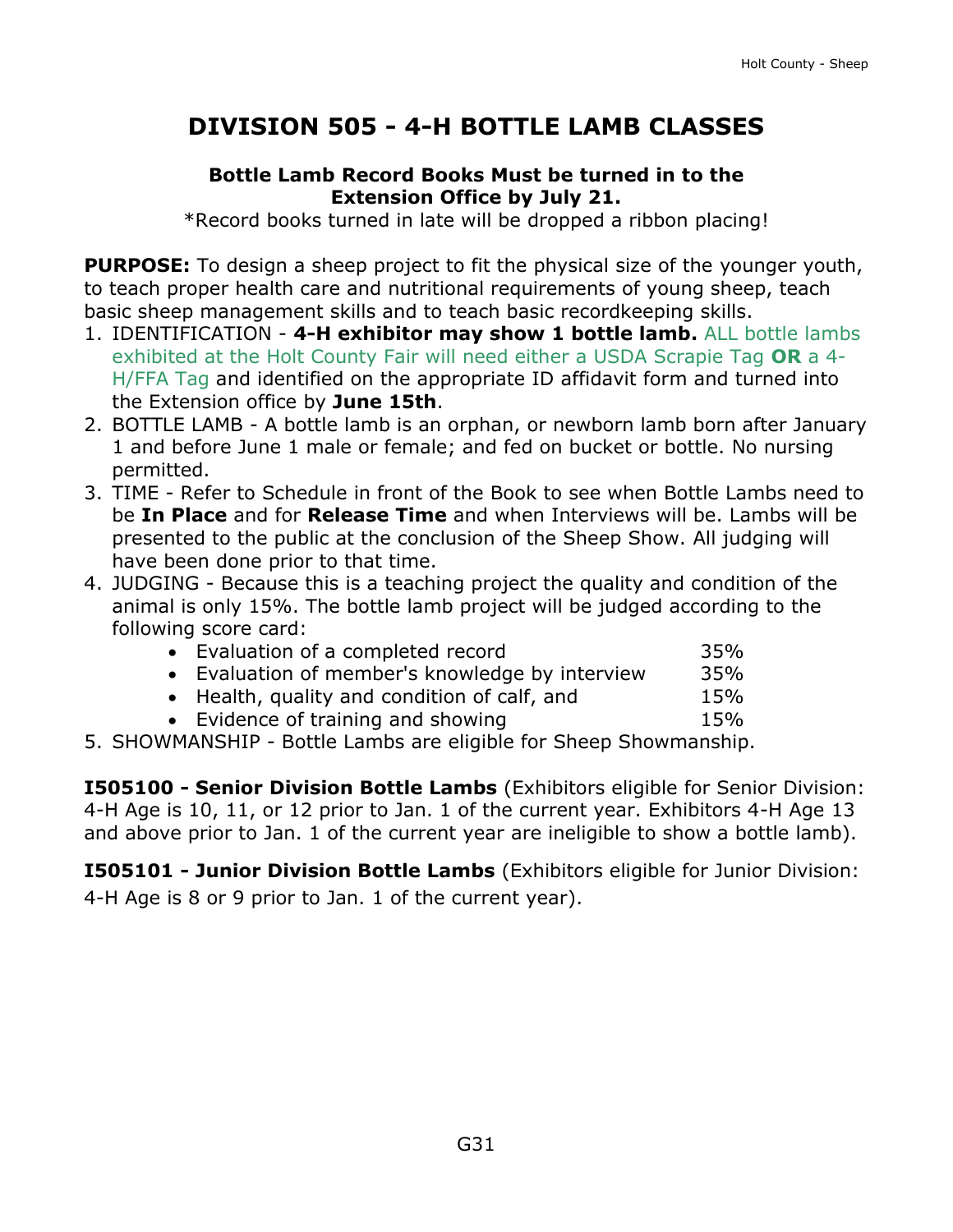# **DEPARTMENT G - MEAT GOATS**

<span id="page-32-0"></span>**TIMES**: Refer to Schedule in front of the Book to see **SHOW TIME**, **CHECK IN TIME** and **RELEASE TIME**. Always check out with your animals Superintendent.

- A. NUMBER OF EXHIBITS PER EXHIBITOR 4-H/FFA members may show: **2 market goats** and **4 breeding goats.** In addition a 4-H exhibitor (12 years old and younger by the 1st of the year) may show **1 bottle meat goat.**
- B. IDENTIFICATION- All meat goats exhibited at the Holt County Fair will need either a USDA Scrapie Tag, a Tattoo **OR** a 4-H/FFA Tag. All goats must be identified on the appropriate ID affidavit form and turned into the Extension Office by **June 15th**.
- C. WEIGHT All market Goats will be weighed at the fair. Market goats must weigh a minimum of 50 lbs. at check-in (with a recommendation of 70 - 100 lbs. being optimal). Goats under 50 lbs. will be allowed to check-in, but will not be eligible for purple ribbons. **Weigh in Weights are FINAL.** Goats must meet the minimum requirements to be eligible for the livestock auction.
- D. HEALTH REQUIREMENTS Any Goat that show signs of any infectious, contagious and/or communicable disease will be removed immediately from the grounds by the owner and not be allowed to show.
- E. GROOMING Coats need to be clipped to have a nice clean appearance and even look.
- F. NECK CHAINS & HALTERS Goats are to be shown with either a halter, smooth neck chain or smooth collar only. Spike collars are not acceptable and will result in the lowering of a ribbon placing.
- G. SHOWING AND HANDLING PRACTICES The use of showing and/or handling practices that may be considered objectionable or abusive, such as striking or slapping goats and exhibiting the goat with its front feet off the ground are not acceptable. The use of such practices may result in the lowering of a ribbon placing. Goats may be braced but must have all four feet on the ground. (Lifting the goat in a fluid motion to set the front legs prior to quickly setting the feet back on the ground is acceptable.)
- H. TEETH Goats are to have milk teeth or may have one or both of their milk teeth, but there shall be no evidence of breaking of the skin or eruption of the two permanent front teeth.
- I. HORNS Goats must have horns blunted. Dehorning is acceptable and preferred.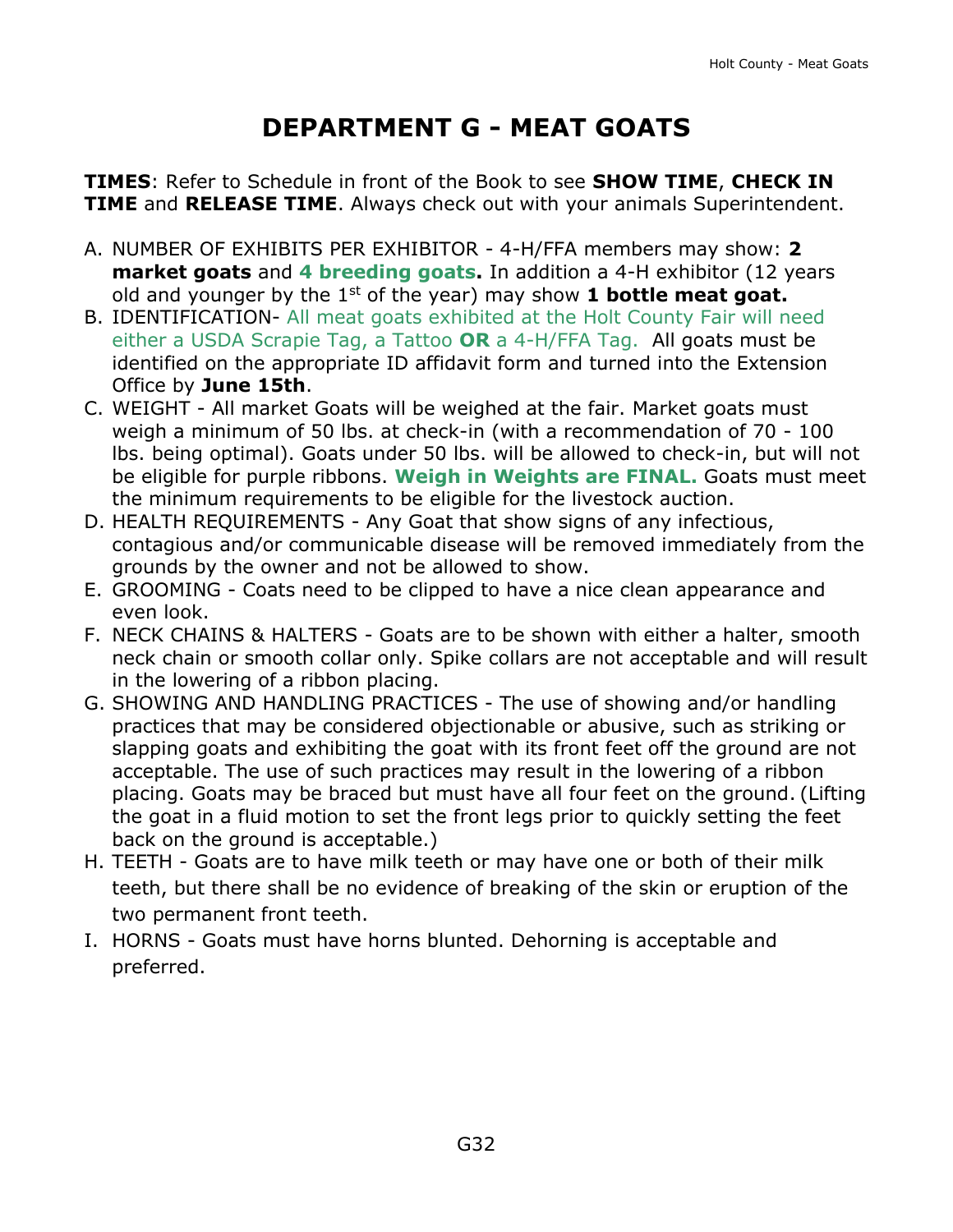## **DIVISION 600 - MEAT GOAT SHOWMANSHIP CLASSES**

**\*** Automatically signed up. Refer to Livestock General Rules under Showmanship

**I600100 - Senior Division Meat Goat Showmanship** - Age 14 Years or Older prior to Jan. 1 of the current year

**I600101- Intermediate Division Meat Goat Showmanship** - Age 11, 12, and 13 - prior to Jan. 1 of current year

**I600102 - Junior Division Meat Goat Showmanship -** Age 10 Years or Younger prior to Jan. 1 of current year

# **DIVISION 601 - MEAT GOATS CLASSES**

### **I601100 - Meat Goats**

### **I601101 - Market Goat - Pen of 3**

- 1. Does and Wethers will be shown together. **NO BILLIES!**
- 2. Short Scrotum, cryptorchid and buck kids are not eligible.
- 3. Market Goats will be divided into three divisions, light weight, medium weight and heavy weight.

## **DIVISION 602 - BREEDING MEAT GOAT CLASSES Age Date of Show**

**I602100 - Breeding Meat Buck** – Under 5 months

### **Breeding Meat Junior Does** – **Division I602…**

#### **Classes**

**…101 -** 2 to under 6 months

- **…102 -** 6 to under 9 months
- **…103 -** 9 to under 12 months

### **Breeding Meat Yearling Does** - **Division I602…**

### **Classes**

**…104** - 12 to under 16 months **…105** - 16 to under 20 months **…106** - 20 to under 24 months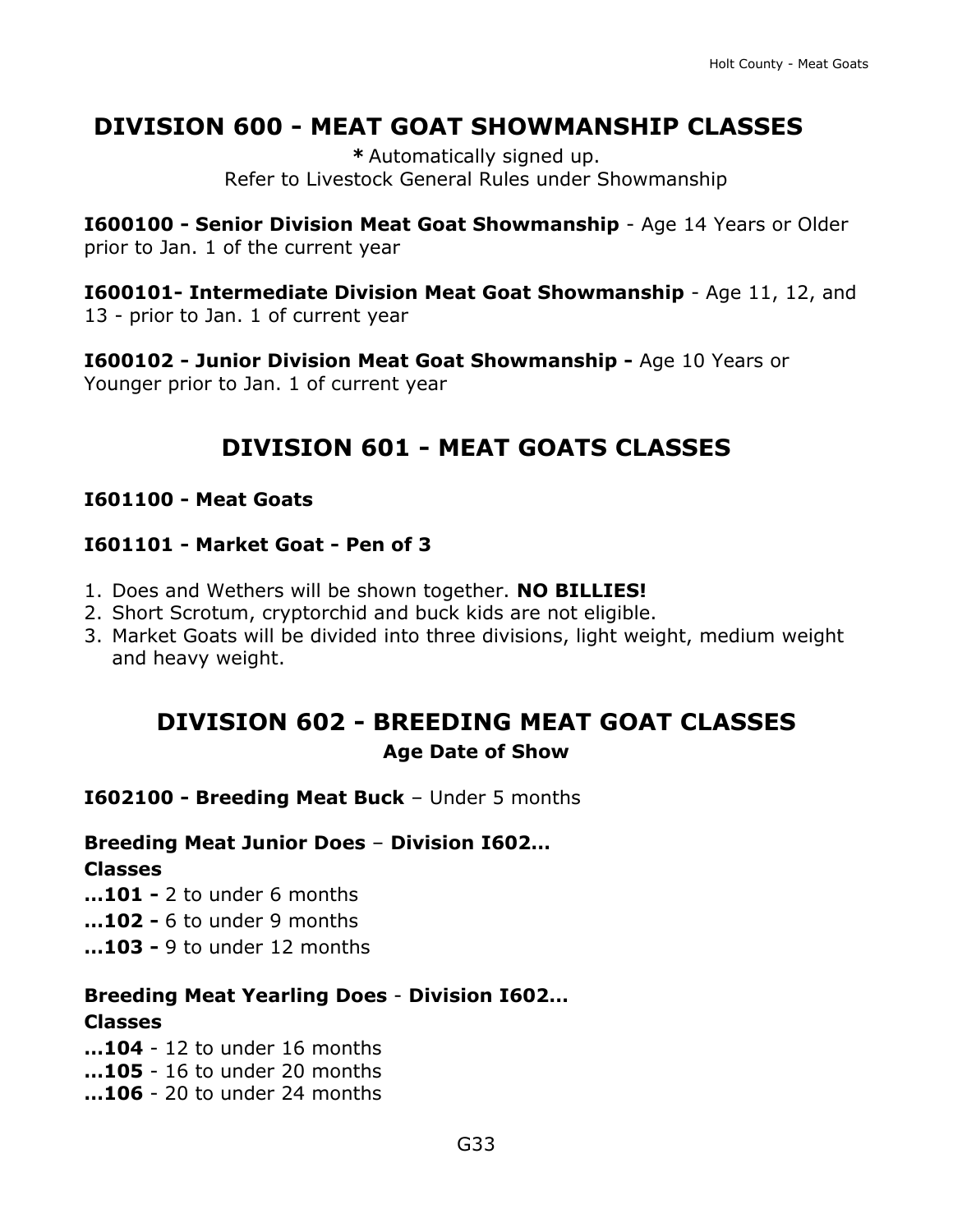**Breeding Meat Senior Does - Division I602… Classes** 

**…107** - 24 to under 36 months

- **…108 -** 36 to under 48 months
- **…109 -** 48 months and over

### **DIVISION 603 - BOTTLE MEAT GOAT CLASSES**

#### **Bottle Meat Goat Record Books Must be turned in to the Extension Office by July 21.**

\*Record books turned in late will be dropped a ribbon placing!

**PURPOSE:** To design a goat project to fit the physical size of the younger youth, to teach proper health care and nutritional requirements of young goats, teach basic goat management skills and to teach basic recordkeeping skills.

- 1. IDENTIFICATION **4-H exhibitor may show 1 bottle meat goat.** ALL bottle goats exhibited at the Holt County Fair will need either a USDA Scrapie Tag, a Tattoo **OR** a 4-H/FFA Tag and identified on the appropriate ID affidavit form and turned into the Extension office by **June 15th**.
- 2. BOTTLE GOATS A bottle goat is an orphan, or newborn goat born after January 1 and before June 1 male or female; and fed on bucket or bottle. No nursing permitted.
- 3. TIME Refer to Schedule in front of the Book to see when Bottle goats need to be **in Place** and for the **Time** they will be **Released.** Refer to schedule to see when Interviews will be. Goats will be presented to the public at the conclusion of the Sheep Show. All judging will have been done prior to that time.
- 4. JUDGING Because this is a teaching project the quality and condition of the animal is only 15%. The bottle goat project will be judged according to the following score card:

| • Evaluation of a completed record              | 35% |
|-------------------------------------------------|-----|
| • Evaluation of member's knowledge by interview | 35% |
| • Health, quality and condition of calf, and    | 15% |
| • Evidence of training and showing              | 15% |

5. SHOWMANSHIP - Exhibitors in Bottle Goats are eligible for Goat Showmanship.

**I603100 - Senior Division Bottle Meat Goats** (Exhibitors eligible for Senior Division: 4-H Age is 10, 11, or 12 prior to Jan. 1 of the current year. Exhibitors 4-H Age 13 and above prior to Jan. 1 of the current year are ineligible to show a bottle meat goat).

**I603101 - Junior Division Bottle Meat Goats** (Exhibitors eligible for Junior Division: 4-H Age is 8 or 9 prior to Jan. 1 of the current year).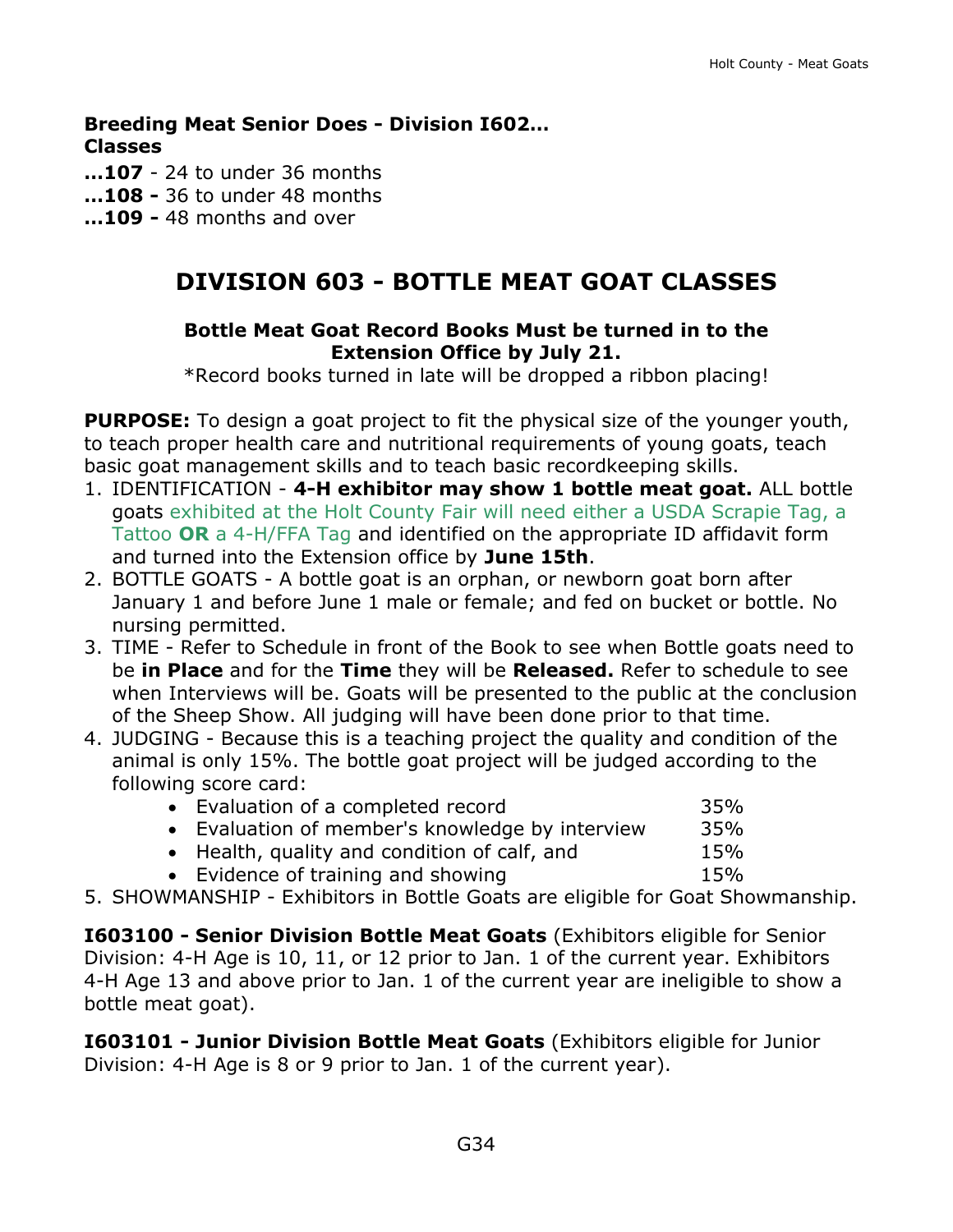# **DEPARTMENT G - SWINE**

<span id="page-35-0"></span>**TIMES**: Refer to Schedule in front of the Book to see **SHOW TIME**, **CHECK IN TIME** and **RELEASE TIME**. Always check out with your animals Superintendent.

- A. NUMBER OF EXHIBITS PER EXHIBITOR- 4-H/FFA exhibitors may show a total of **3 market hogs**. A market hog may be either a gilt or barrow. No breeding swine will be exhibited.
- B. IDENTIFICATION- All Swine must have a 4-H/FFA or EID Tag and identified on appropriate ID affidavit form and turned into the Extension Office by **June 15th.**
- C. WEIGHT-Suggested weight for market hogs is 220 to 300 pounds. Any swine weighing below 208 lbs. or above 315 lbs. will be ineligible to receive a purple ribbon. **Market Swine will all be weighed at the fair and divided into classes based on total numbers and weight range. Weigh in Weights are FINAL.**
- D. HEALTH REQUIREMENTS- Any Swine that show signs of any infectious, contagious and/or communicable disease will be removed immediately from the grounds by the owner and not be allowed to show. Under no circumstances may swine under quarantine be exhibited. Swine to be exhibited shall originate directly from a herd not under quarantine for pseudorabies AND
	- 1. A Stage IV or V county; **or**
	- 2. A pseudorabies qualified herd; **or**
	- 3. Be individually tested and classified negative for pseudorabies within 30 days prior to exhibition.
- E. GROOMING Hogs must be shown without oil, powder or any other coat dressing compounds considered objectionable. Hogs found in violation will be disqualified.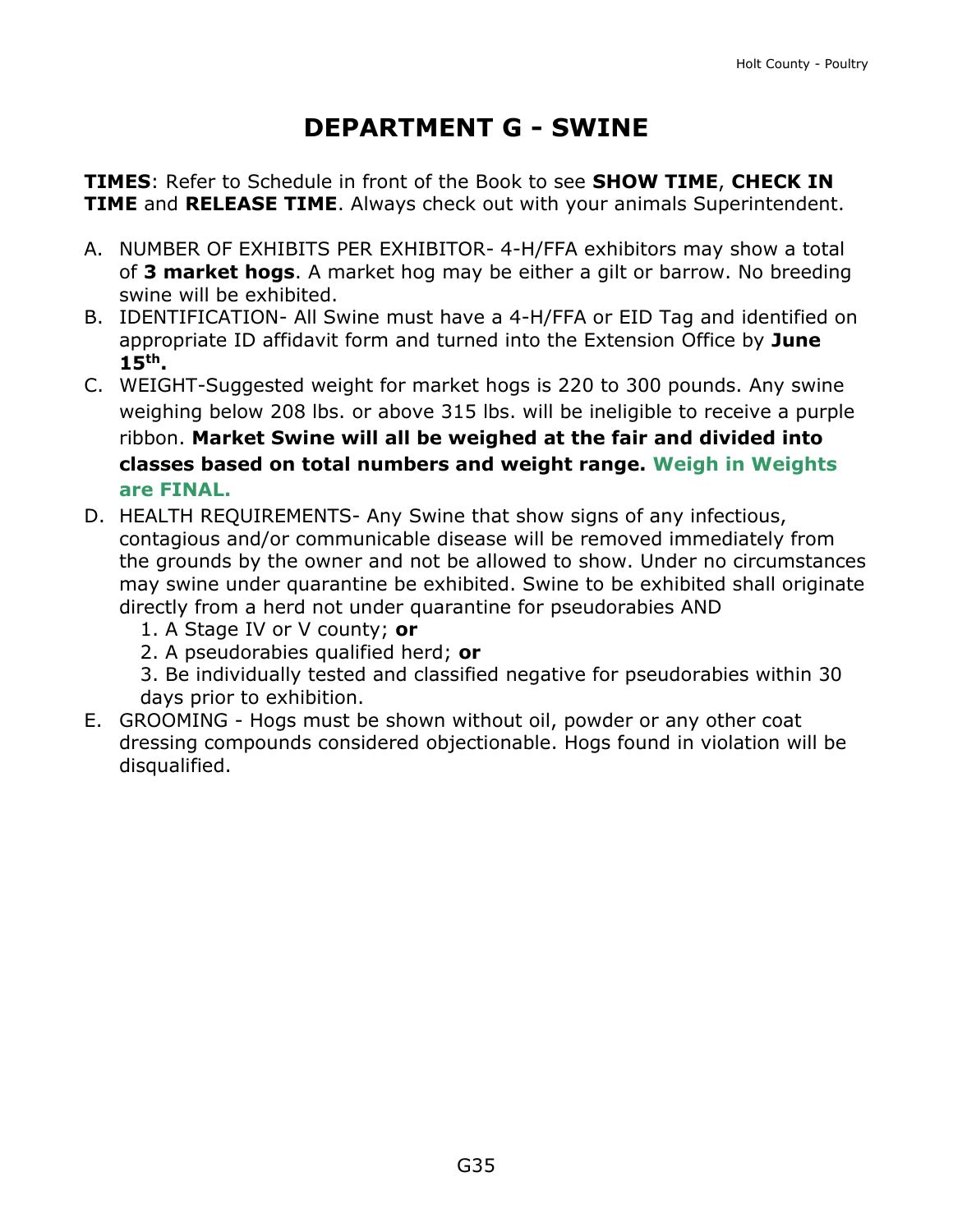## **DIVISION 700 - SWINE SHOWMANSHIP CLASSES**

**\*** Automatically signed up. Refer to Livestock General Rules under Showmanship

**I700100 - Senior Division Swine Showmanship** - Age 14 Years or Older prior to Jan. 1 of the current year

**I700101 - Intermediate Division Swine Showmanship** - Age 11, 12, and 13 prior to Jan. 1 of current year

**I700102 - Junior Division Swine Showmanship** - Age 10 Years or Younger prior to Jan. 1 of current year

## **DIVISION 701 - MARKET SWINE CLASSES**

- **I701100 - Market Gilt**
- **I701101 - Market Barrow**
- **I701102 - Market Swine - Pen of 3**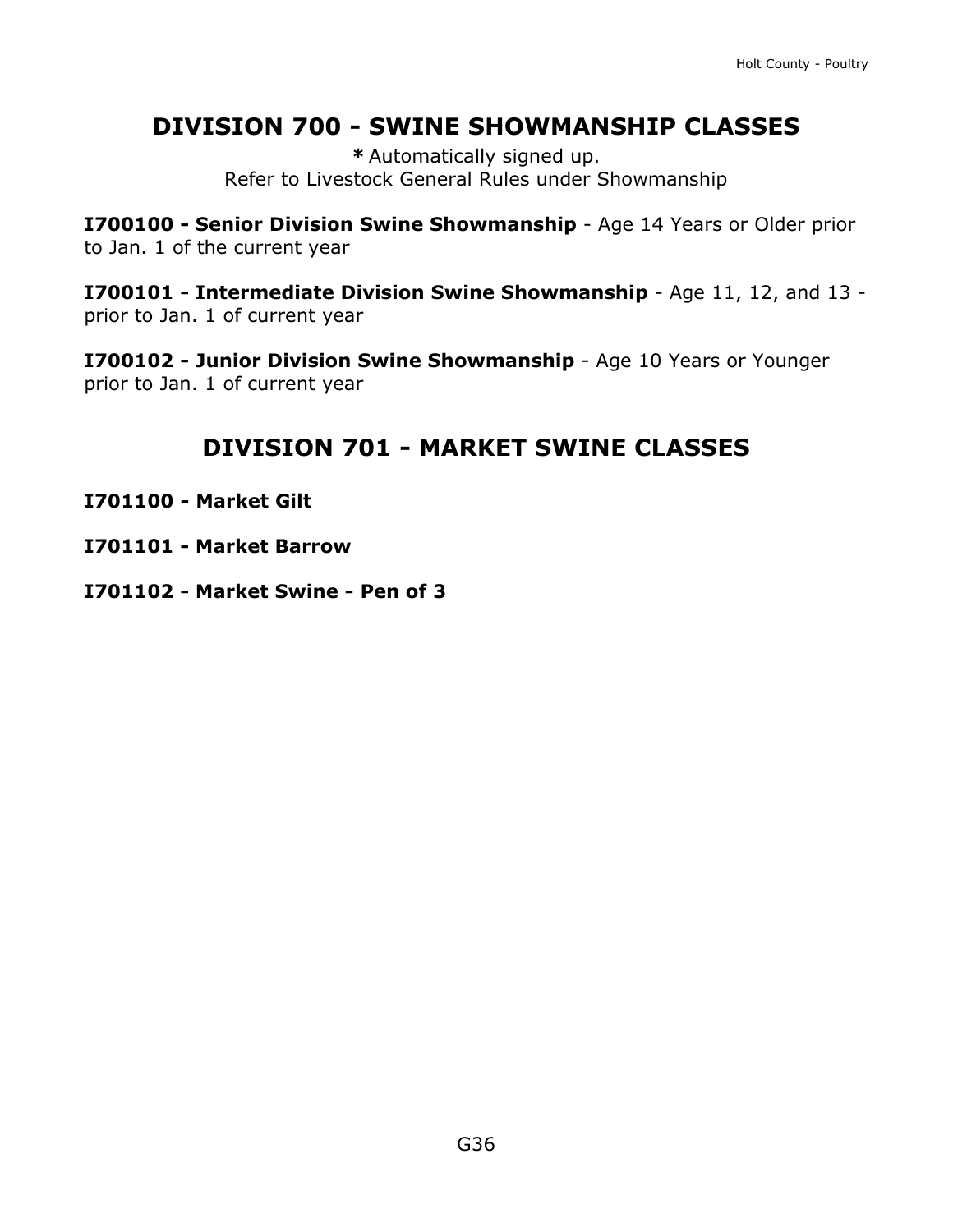# **DEPARTMENT G - POULTRY**

\*\*\* The word poultry as used in the below situations refers to all entries listed under the Poultry Division which includes: **Chickens**, **Ducks**, **Geese**, **Turkeys**, **Pigeons**, and **Exotic Birds**.

**TIMES**: Refer to Schedule in front of the Book to see **SHOW TIME**, **CHECK IN TIME** and **RELEASE TIME**. Always check out with your animals Superintendent.

IDENTIFICATION - All Poultry must be identified on appropriate Small Animal ID affidavit form and turned into the Extension Office by **June 15th.**

HEALTH REQUIREMENTS - Any Poultry that show signs of any parasites, infectious, contagious and/or communicable disease will be removed immediately from the grounds by the owner and not be allowed to show.

### **ALL POULTRY MUST BE VET CHECKED AND PASS NO MORE THAN 2 WEEKS PRIOR TO FAIR TO BE ELIGIBLE TO SHOW!**

### **VET CHECK PAPERS ARE TO BE BROUGHT TO THE SHOW AND TURNED IN TO THE SUPERINTENDENT!**

## **DIVISION 900 - POULTRY SHOWMANSHIP CLASSES**

**\*** Automatically signed up. Refer to Livestock General Rules under Showmanship

**I900100 - Senior Division Poultry Showmanship** - 14 Years or Older prior to Jan. 1 of current year

**I900101 - Intermediate Division Poultry Showmanship** - 11, 12, and 13 Years of Age prior Jan. 1 of current year

**I900102 - Junior Division Poultry Showmanship** - 10 Years of Age or Younger prior to Jan. 1 of current year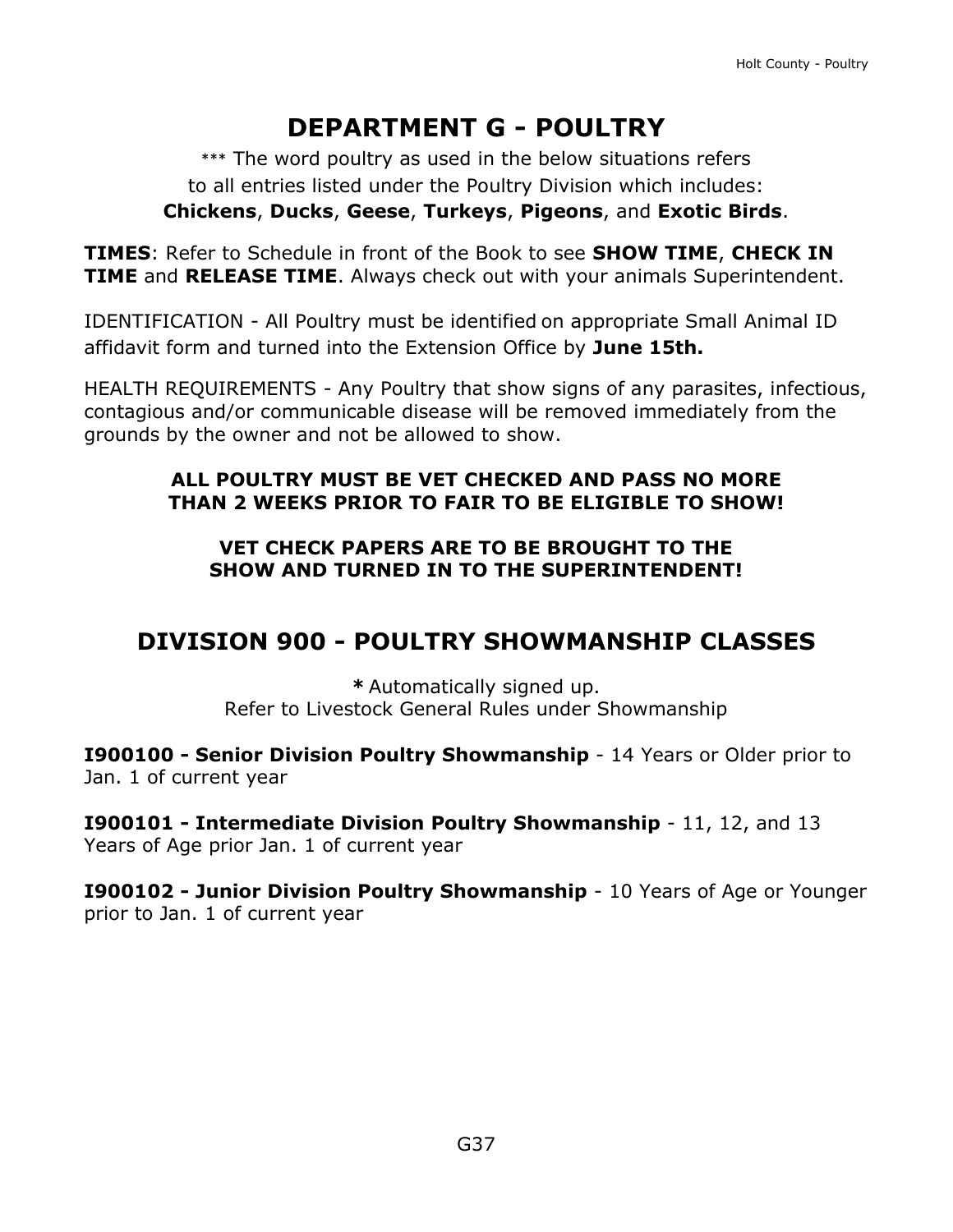## **DIVISION 901 - POULTRY CLASSES**

**I901100 - Large Fowl** (American, Asiatic, English, Mediterranean, Continental, All Other Standard Breeds)

**I901101 - Bantam Chickens** (Game Class, Single Comb Clean Legged, Rose Comb Clean Legged, All Other Comb Clean Legged, Feather Legged Class, Other Standard Breeds)

- **I901102 - Ducks** (Heavy Weight, Medium Weight, Light Weight)
- **I901103 - Bantam Ducks**
- **I901104 - Geese**
- **I901105 - Turkeys**
- **I901106 - Broilers Individual**
- **I901107 - Broilers Pen of 3 (male or female broilers 6-9 weeks of age)**
- **I901108 - Production Trio (3 egg producing females)**
- **I901109 - Breeding Trio (2 females & 1 male, all of the same breed)**
- **I901110 - Other Poultry (Peacocks, Pheasants, Pigeons, Etc.)**

### **DIVISION 902 - EGG CLASSES**

- **I902100 - White Eggs - 1 dozen**
- **I902101 - Brown Eggs - 1 dozen**

### **I902102 - Other Colored Eggs - 1 dozen**

The eggs will be judged on their exterior quality, uniformity of weight, size and shape, shell texture, shell color and cleanliness of shell. Do not refrigerate eggs before judging. Please bring eggs in egg carton to be displayed. 4-H'er may only exhibit ONE dozen of each egg color at the County Fair.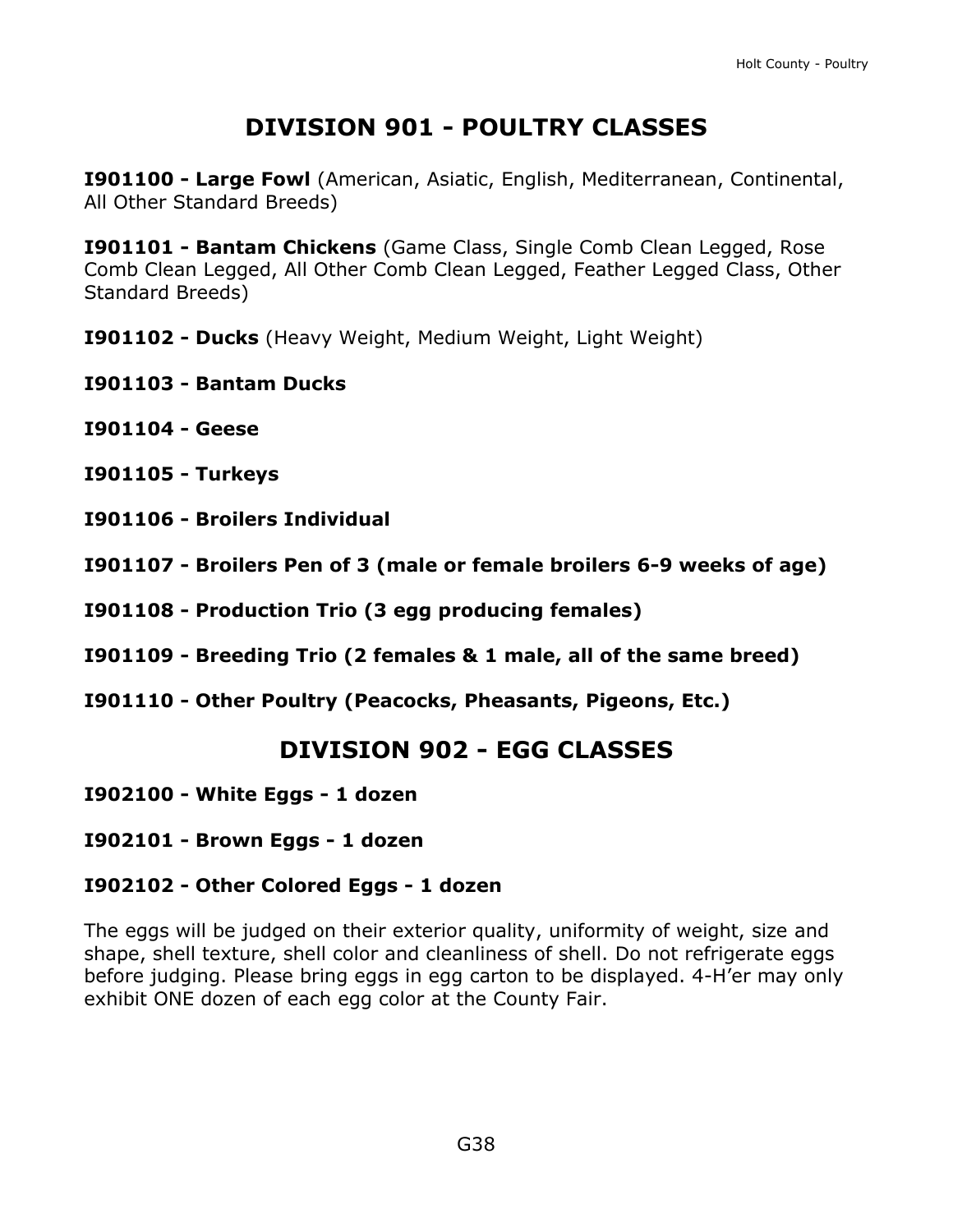# **DEPARTMENT G - RABBITS**

<span id="page-39-0"></span>**TIMES**: Refer to Schedule in front of the Book to see **SHOW TIME**, **CHECK IN TIME** and **RELEASE TIME**. Always check out with your animals Superintendent.

IDENTIFICATION: All rabbits must have a legible **TATTOO** and identified on the appropriate Ownership affidavit form and turned into the Extension Office by **June 15th**. Tattoos must match the information found on the affidavit form.

**TATTOOS:** ALL RABBITS HAVE PERMANENT ID NUMBERS OR NAMES TATTOOED IN THEIR EAR WITH A PIN TATTOO PLIERS AND TATTOO INK. (Permanent marker numbers written in the ears of the rabbits are NOT permanent ID numbers.) Rabbits whose tattoos are not readable or do not match the 4-H Affidavit will not be allowed to show. Tattoos that have faded or are no longer readable should be re-done prior to Fair.

HEALTH REQUIREMENTS - Any Rabbit that shows signs of any parasites, infectious, contagious and/or communicable disease will be removed immediately from the grounds by the owner and not be allowed to show.

#### **ALL RABBITS MUST BE VET CHECKED AND PASS NO MORE THAN 2 WEEKS PRIOR TO FAIR TO BE ELIGIBLE TO SHOW! VET CHECK PAPERS ARE TO BE BROUGHT TO THE SHOW AND TURNED IN TO THE SUPERINTENDENT!**

### **DIVISION 920 - RABBIT SHOWMANSHIP CLASSES**

**\*** Automatically signed up. Refer to Livestock General Rules under Showmanship

**I920100 - Senior Division Rabbit Showmanship** - 14 Years or Older prior to Jan. 1 of current year

**I920101 - Intermediate Division Rabbit Showmanship** - 11, 12, and 13 Years of Age prior Jan. 1 of current year

**I920102- Junior Division Rabbit Showmanship** - 10 Years of Age or Younger prior to Jan. 1 of current year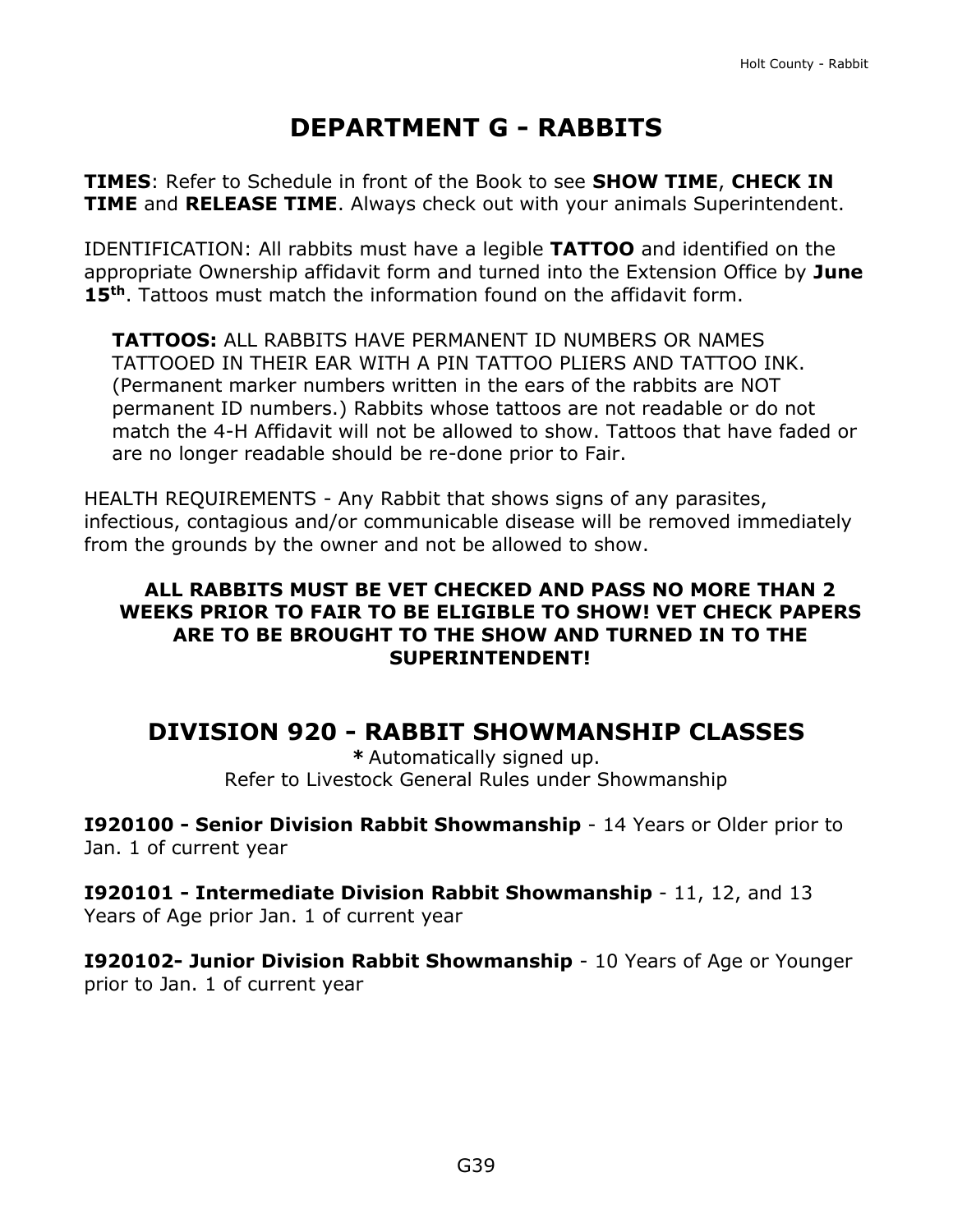### **DIVISION 921 - FANCY BREED RABBIT CLASSES**

Exhibitors may show any of the following breeds, provided rabbits have been tattooed and list on ID sheets - American Fuzzy Lop, American Sable, Belgian Hare, Britannia Petite, Dutch, Dwarf Hotot, English Angora, English Spot, Florida White, French Angora, Harlequin, Havana, Himalayan, Jersey Woollie, Lilac, Holland Lop, Mini Lop, Mini Rex, Netherland Dwarf, Polish, Rex, Rhinelander, Satin Angora, Silver, Silver Marten, Standard Chinchilla, or Tan.

Please refer to an American Rabbit Breeders Association (ARBA) standards to know what class your rabbit should be in.

#### **Age Date of Show**

**I921100 - Fancy Junior Doe (under 6 months) I921101 - Fancy Intermediate Doe (6-8 months) I921102 - Fancy Senior Doe (8 months and over) I921103 - Fancy Junior Buck (under 6 months) I921104 - Fancy Intermediate Buck (6-8 months) I921105 - Fancy Senior Buck (8 months and over)**

### **DIVISION 922 - COMMERCIAL BREED RABBIT CLASSES**

Exhibitors may show any of the following breeds, provided rabbits have been tattooed and listed on ID sheets - American, American Chinchilla, American Fuzzy Lop, Beveren, Californian, Champagne, D'Argent, Checkered Giant, Cinnamon, Creme D'Argent, English Lop, Flemish Giant, French Lop, Giant Angora, Giant Chinchilla, New Zealand, Palomino, Satin, and Silver Fox.

Please refer to an American Rabbit Breeders Association (ARBA) standards to know what class your rabbit should be in.

#### **Age Date of Show**

- **I922100 - Commercial Junior Doe (under 6 months)**
- **I922101 - Commercial Intermediate Doe (6-8 months)**
- **I922102 - Commercial Senior Doe (8 months and over)**
- **I922103 - Commercial Junior Buck (under 6 months)**
- **I922104 - Commercial Intermediate Buck (6-8 months)**
- **I922105 - Commercial Senior Buck (8 months and over)**

### **DIVISION 923 - PET RABBIT CLASSES**

#### **Age Date of Show**

- **I923100 - Pet Junior Doe (under 6 months)**
- **I923101 - Pet Intermediate Doe (6-8 months)**
- **I923102 - Pet Senior Doe (8 months and over)**
- **I923103 - Pet Junior Buck (under 6 months)**
- **I923104 - Pet Intermediate Buck (6-8 months)**
- **I923105 - Pet Senior Buck (8 months and over)**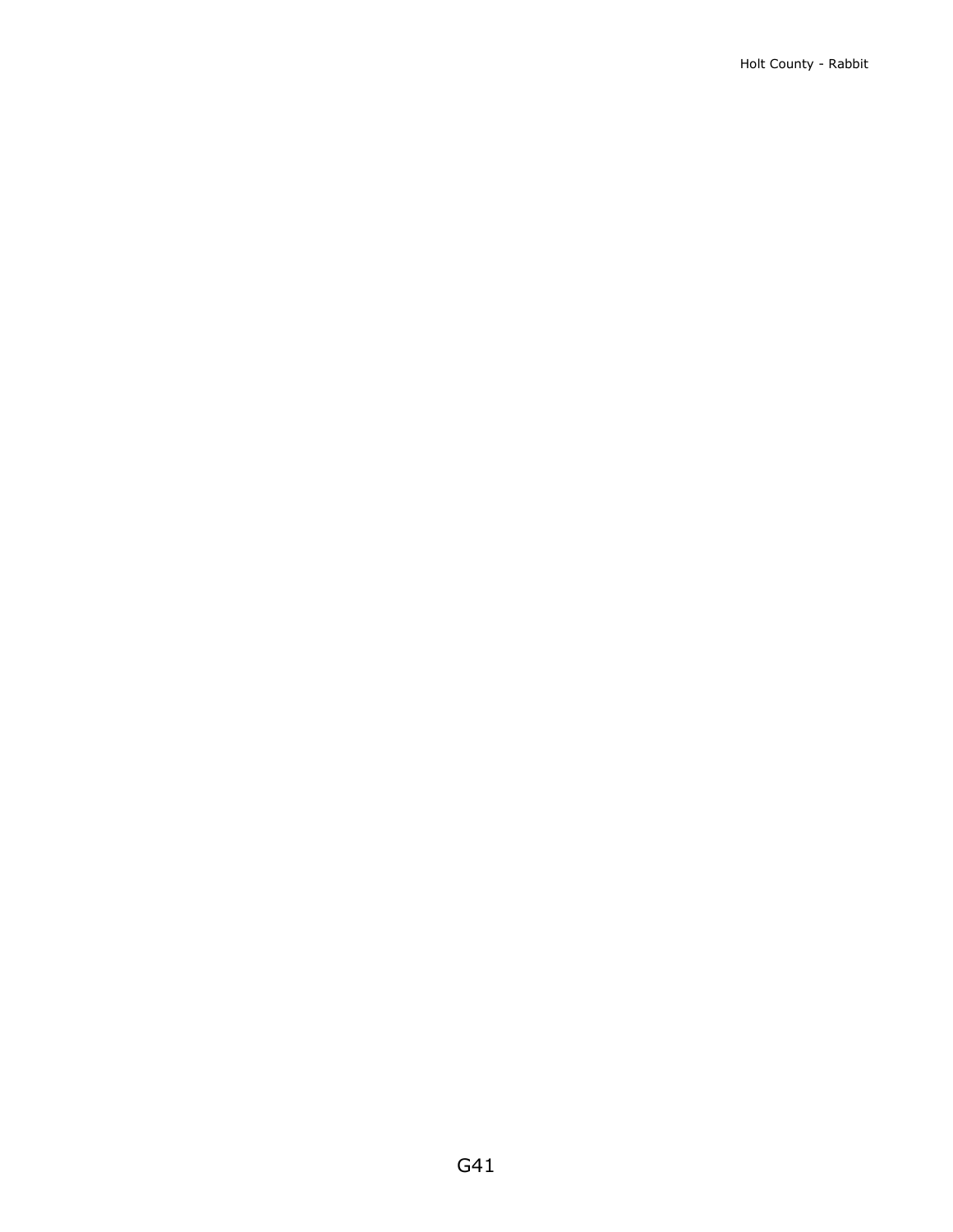# **DEPARTMENT G - CATS**

<span id="page-42-0"></span>**TIMES**: Refer to Schedule in front of the Book to see **SHOW TIME**, **CHECK IN TIME** and **RELEASE TIME**. Always check out with your animals Superintendent.

IDENTIFICATION - All Cats must be at least 4 months old and identified on appropriate Small Animal ID affidavit form with pictures and turned into the Extension Office by **June 15th.**

HEALTH REQUIREMENTS - All Cats should be free of discharge from nose and eyes, fleas, ticks, ear mites, ringworm, any internal and external parasite and infectious disease. Any Cat that shows signs of any parasites, infectious, contagious and/or communicable disease will be removed immediately from the grounds by the owner and not be allowed to show.

VACCINATIONS – All cats are required to be current on their vaccinations for Rabies, distemper, panluekopenia, rhinotracheitis, calicivirus. Cats must either have a current feline leukemia vaccination or proof of a negative test within 180 of the day of the show. New vaccinations must be given at least two weeks prior to the date of the show. The **[Cat Vaccination Form](https://unl.box.com/s/2rgh59y4ovbv4rrinr9kw6jzqy6b7ein)** must be filled out and signed by a veterinarian. If the cat is not declawed, the claws must be clipped.

### **VACCINATION RECORDS ARE TO BE BROUGHT TO THE SHOW AND TURNED IN TO THE SUPERINTENDENT!**

### **RULES AT FAIR:**

- 1. No expectant or nursing mother cats may be shown.
- 2. All cats will be caged.
- 3. While cats are housed at the county fair, it is the exhibitor's responsibility to keep area clean and to provide adequate care for animals.
- 4. Exhibitors must provide cats own housing, including cage, litter pan, litter and water dish.
- 5. Cats should have a collar/harness and leash on to keep the cat from running away.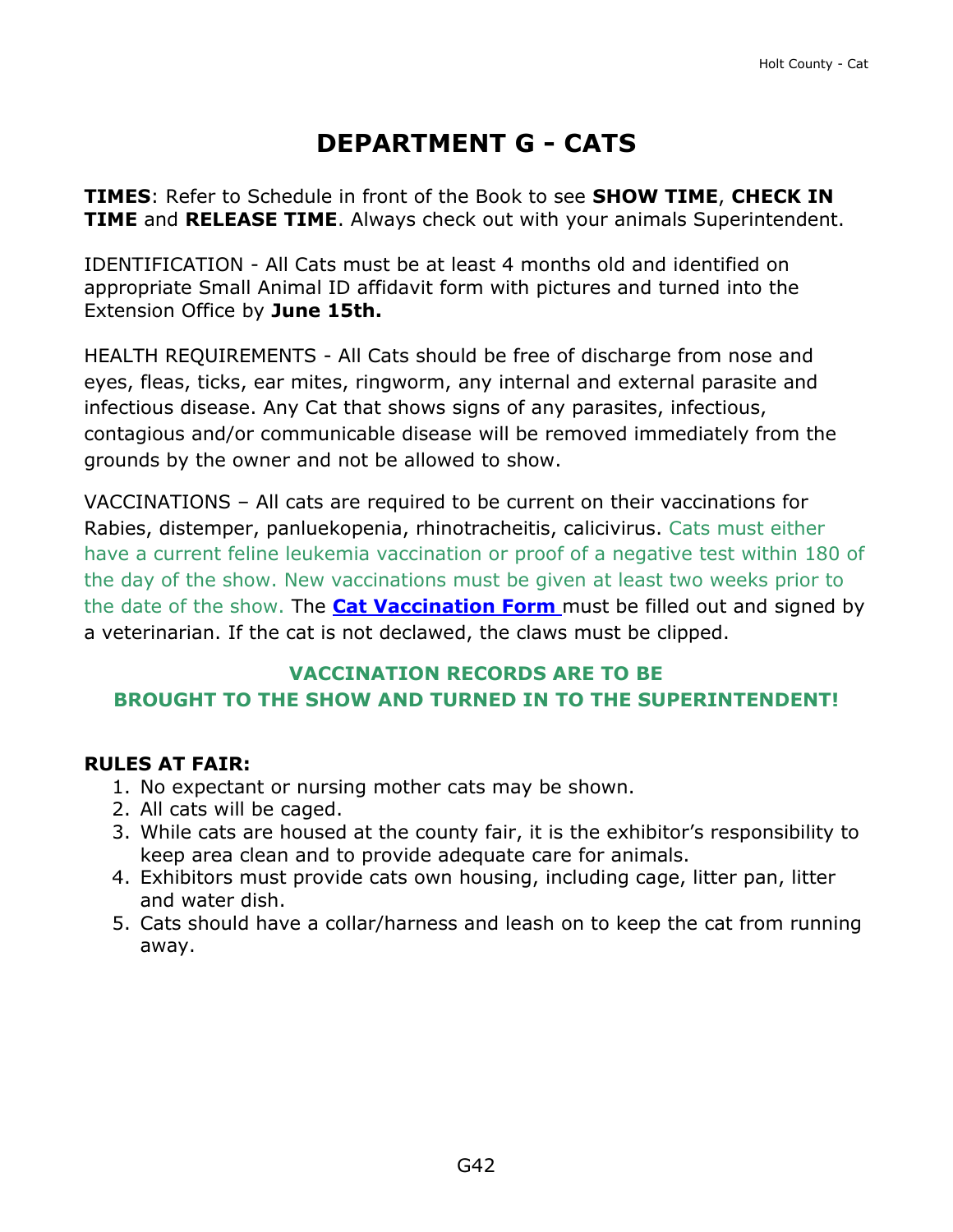## **DIVISION 940 - CAT SHOWMANSHIP**

**\*** Automatically signed up. Refer to Livestock General Rules under Showmanship

**I940100 - Senior Division Cat Showmanship** – Age 13 years or Older as of Jan. 1 of the current year

**I940101 - Junior Division Cat Showmanship** – Age 12 Years or Younger as of Jan. 1 of the current year

### **DIVISION 941 - CAT CLASSES Age Date of Show**

- **I941100 - Best Long Hair Cat**
- **I941101 - Best Short Hair Cat**
- **I941102 - Best Long Hair Kitten (4 months to 1 year)**
- **I941103 - Best Short Hair Kitten (4 months to 1 year)**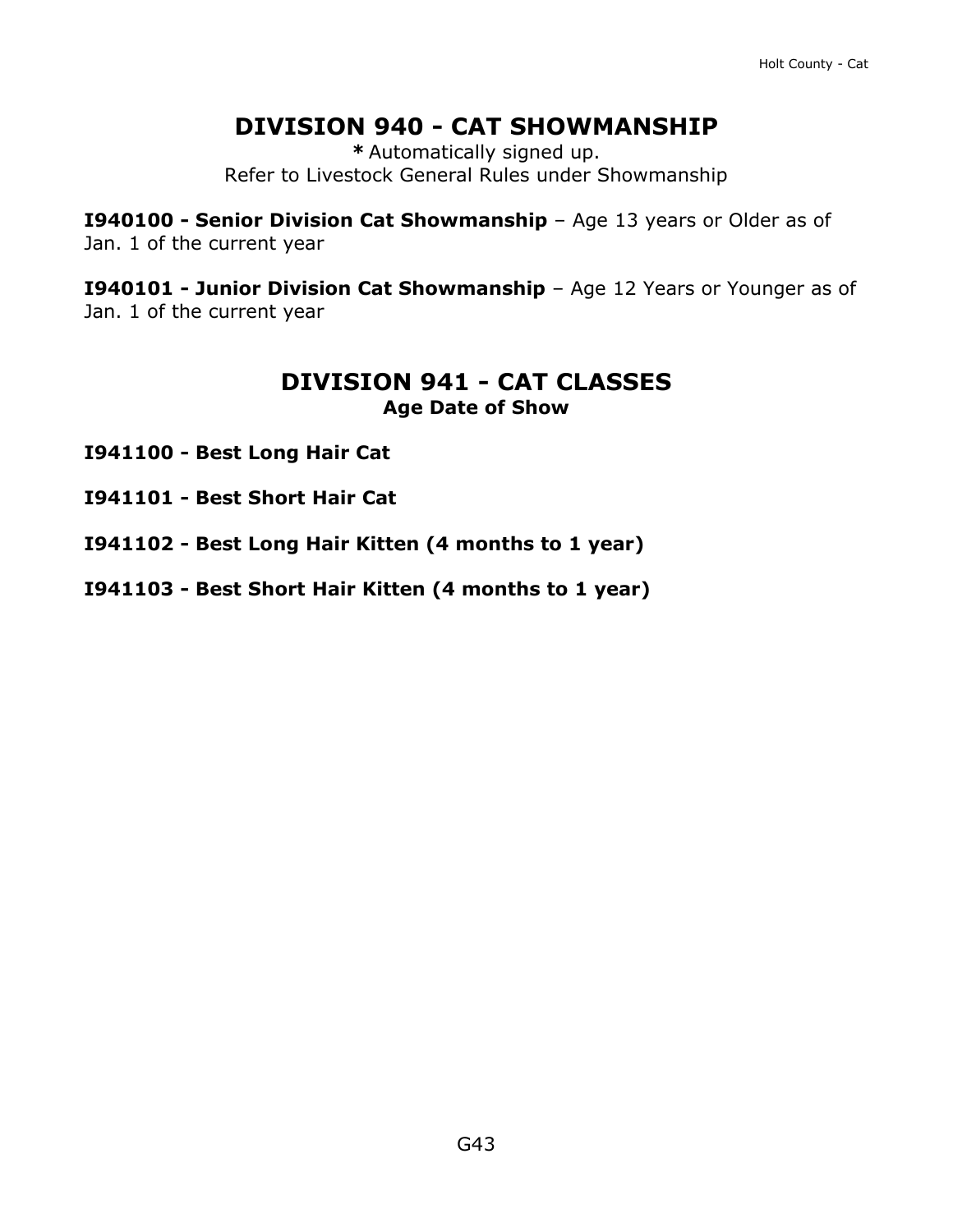# **DEPARTMENT G - DOG**

<span id="page-44-0"></span>**TIMES** - Refer to Schedule in front of the Book to see **SHOW TIME**, **CHECK IN TIME** and **RELEASE TIME**. Always check out with your animals Superintendent.

Procedures described in [Nebraska 4-H Dog Show](http://animalscience.unl.edu/Extension/Companion/4-H%20Dog%20Rules%204H%20420%20FINAL.pdf) Rules published by Nebraska Extension will be followed in the Holt County Fair Dog Show.

**1. NUMBER OF ENTRIES** - An exhibitor may take no more than **2 entries.** For example, an exhibitor may make 2 entries in obedience, or 1 entry in obedience and 1 entry in showmanship. A dog can be entered in only one obedience class. A 4-H member can be entered in only one showmanship class. Exhibitors may also enter one agility class for a total of three entries in the dog show.

**2. HEALTH REQUIREMENTS** - Any Dog that shows signs of any parasites, infectious, contagious and/or communicable disease will be removed immediately from the grounds by the owner and not be allowed to show.

**3. VACCINATIONS** - All dogs are required to be current on their vaccinations for Rabies, Distemper, Hepatitis and Parvovirus. The [Dog Vaccination Form](https://unl.box.com/s/xdzjjnwngq44o1ngen57fin7hpzctmcr) must be filled out and signed by a veterinarian. New vaccinations must be given at least two weeks prior to the date of the show.

#### **VACCINATION RECORDS ARE TO BE BROUGHT TO THE SHOW AND TURNED IN TO THE SUPERINTENDENT!**

**4. DISQUALIFIED DOGS** - Females in season will not be permitted to be shown. Overly aggressive dogs may be disqualified at the discretion of the judge or superintendent. Lame or crippled dogs will not be permitted to show if it is determined by a show superintendent that it is affecting the health of the dog. All substitutions of dogs must be done prior to the start of the show. Dogs may be substituted only if the change does not affect the class pre-entered.

**5. BAITING** - Baiting with food or a toy is not permitted and is cause for disqualification. Handlers may use baiting action without food or toys. The judge has the authority to disqualify violators.

**6. AGE OF DOG** - A dog that is exhibited at the Dog Show must be 6 months or older. Agility dogs must be 18 months or older to participate in competition.

**7. EXHIBITOR RESPONSIBILITY** - All clean up and disposal shall be the exhibitor's responsibility. Dogs soiling in the show ring (during a class) is up to the judge to lower a ribbon placing or to disqualify.

**8. GROOMING AND WORKING** - Only exhibitors are allowed to groom or work dogs at the show, both in and out of the ring.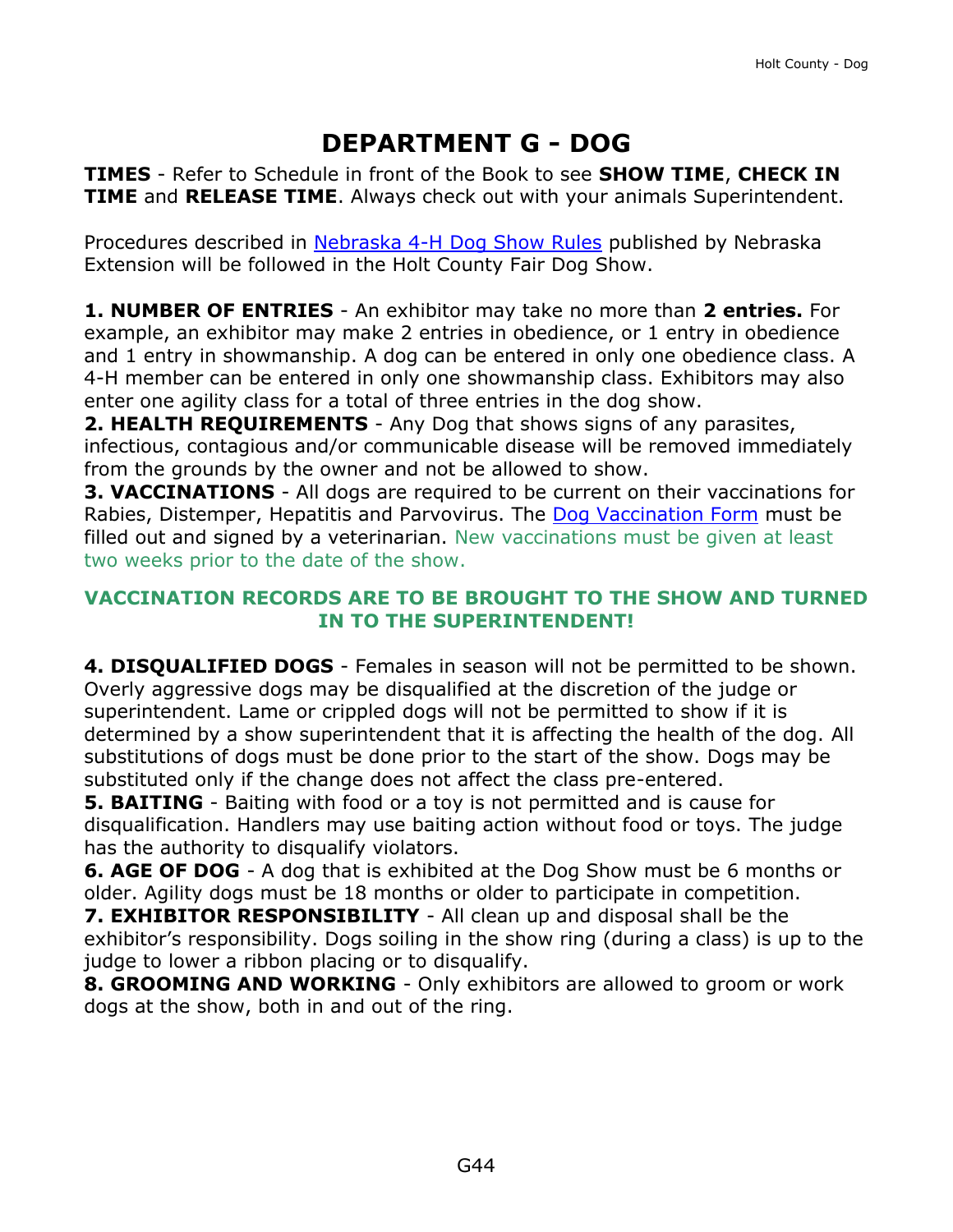**9. ADVANCEMENT LEVELS IN OBEDIENCE** CLASSES - The following definitions and rules apply to advancement in obedience classes:

- Exhibitors enter equal to or above the class level of participation at county or unit fair as entered in this calendar year.
- Experienced handlers are those showing for the second year or more at any dog show, including AKC, fun matches, etc.
- Handlers and beginning dogs may show only one year in Division A. Then they must advance to Division B.
- Dogs and handlers in Division B or higher must advance to the next obedience class upon receiving a purple ribbon or class trophy, except Open Obedience may repeat the class once.
- There is no limit on the number of years a dog may be shown in the Utility Class.
- Dogs with AKC degrees will show as follows: "CD" degree must show in Graduate Novice or higher. "CDX" or "UD" degree must show in Utility.
- The dog will stay in its highest attained class. A 'new' handler will enter such class.

**10. SUBSTITUTIONS** - A dog may be substituted for showmanship classes only if it is injured or dies following the entry deadline. No-substitutions may be made in obedience and agility classes. A substitute can be selected from exhibitor's household family or form the household where the originally entered dog resides. Dog(s) may be substituted only if a superintendent is directly consulted prior the show date. **Substitute dogs must be vet checked and vaccination records completed. Both forms need to be brought to the show and turned in.** 

# **DIVISION 960 - DOG SHOWMANSHIP**

**\*** Automatically signed up. Refer to Livestock General Rules under Showmanship

Each class will be judged on handler's appearance (10%), grooming and conditioning of dog (20%), coordination of the dog and handler (50%), and general knowledge (20%).

**I960100 - Senior Division Dog Showmanship** - 14 Years or Older prior to Jan. 1 of current year

**I960101 - Intermediate Division Dog Showmanship** - 11, 12, and 13 Years of Age prior Jan. 1 of current year

**I960102 - Junior Division Dog Showmanship** - 10 Years of Age or Younger prior to Jan. 1 of current year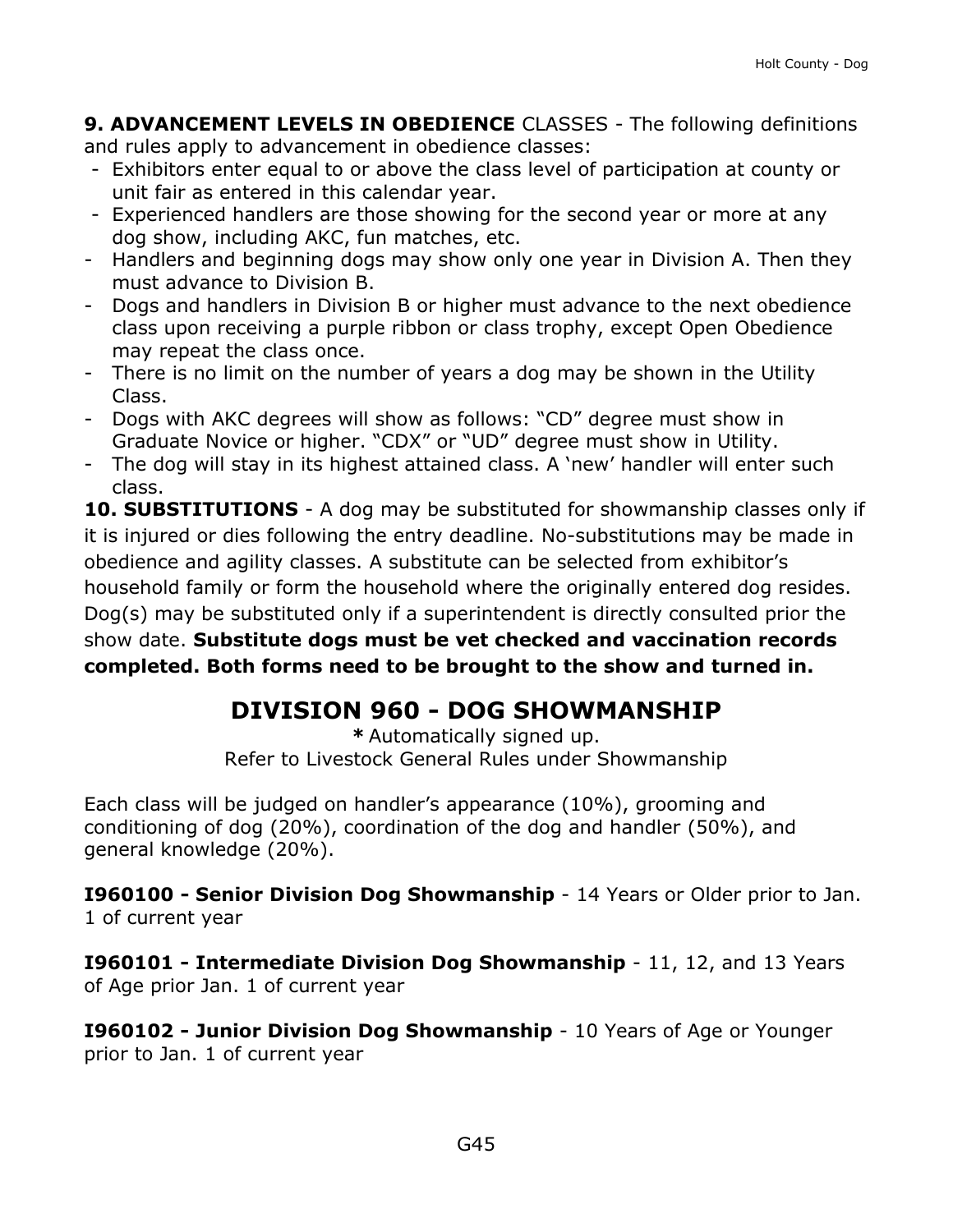# **DIVISION 961 - DOG OBEDIENCE CLASSES**

#### **Follow rules in [Nebraska 4-H Dog Show Guidelines 4-H 420](https://4h.unl.edu/3_4HPrograms/a_StateRegionalNationalPrograms/CompanionAnimal/4H420-Dog-Show-Rules.pdf) to determine class entry and exercises within each obedience class.**

*BEGINNING NOVICE*: All exercises must be performed on a six-foot leash. Dogs must heel including figure 8; stand for examination; come on recall; long sit for one minute and long down for three minutes. During the sit and down exercise, the leash must be held by the handler.

**I961100 - Beginning Novice Division A** - exhibitor and the dog being shown are both in their first year of county, state 4-H, or any other dog show experience.

**I961101 - Beginning Novice Division B** - exhibitor **or** dog is beyond first year of competition.

**I961102 - Beginning Novice Division C** - exhibitor **and** dog is beyond first year of competition.

## **DIVISION 962 - DOG AGILITY CLASSES**

**PROCEDURE** - Agility will follow those procedures and classes described in [Nebraska 4-H Dog Show Guidelines 4-H 420.](http://animalscience.unl.edu/Extension/Companion/4-H%20Dog%20Rules%204H%20420%20FINAL.pdf) If a youth has not had training or practiced on agility equipment, they may not enter a competition due to safety and training experience in agility. **Wither heights of all agility dogs must be included with advanced entries.** Level 1 & 2 Agility classes are run on leash. Level 3, 4, and 5 are all run off leash. One of each obstacle noted in each level are mandatory and duplicate obstacles will be added to make up quantities of obstacles in each level. Obstacle equipment needing repair or deemed unsafe by judge will be excluded from the competition. Judges determine the arrangements of the obstacles on the course. Obstacles in course should be numbered to note the obstacle order for the course. Course maps will be made available and posted at time of show registration in designated area(s).

Agility Jump heights – measure dogs at withers to determine jump height:

- Dogs 11 inches or less  $-$  4 inches,
- Dogs over 11 inches up to and including  $14$  inches  $-8$  inches,
- Dogs over 14 inches up to and including  $18$  inches  $-12$  inches,
- Dogs over 18 inches 16 inches.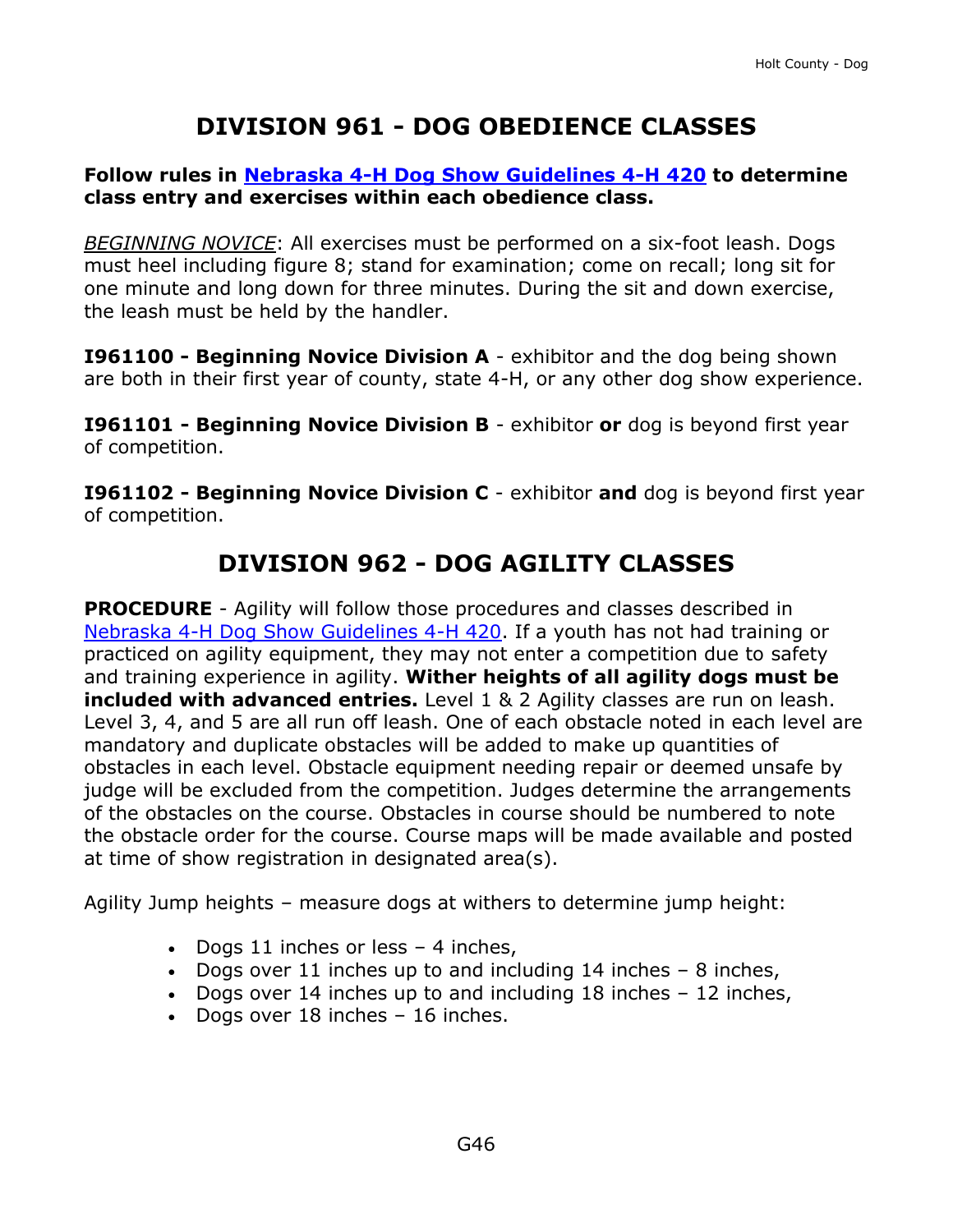**I962100 - LEVEL 1 -** 6 obstacles - 3 bar jumps which have two bars each, short dog walk, pause box or table, and tunnel (open)

**I962101 - LEVEL 2 -** 10 obstacles - several bar jumps which have two bars each, short dog walk, pause box or table, tunnel (open), chute (collapsed or closed tunnel), solid panel jump and tire jump (hoop jump)

**I962102 - LEVEL 3 -** 10 obstacles - same obstacles as Level 2 but dogs run off leash for Level 3.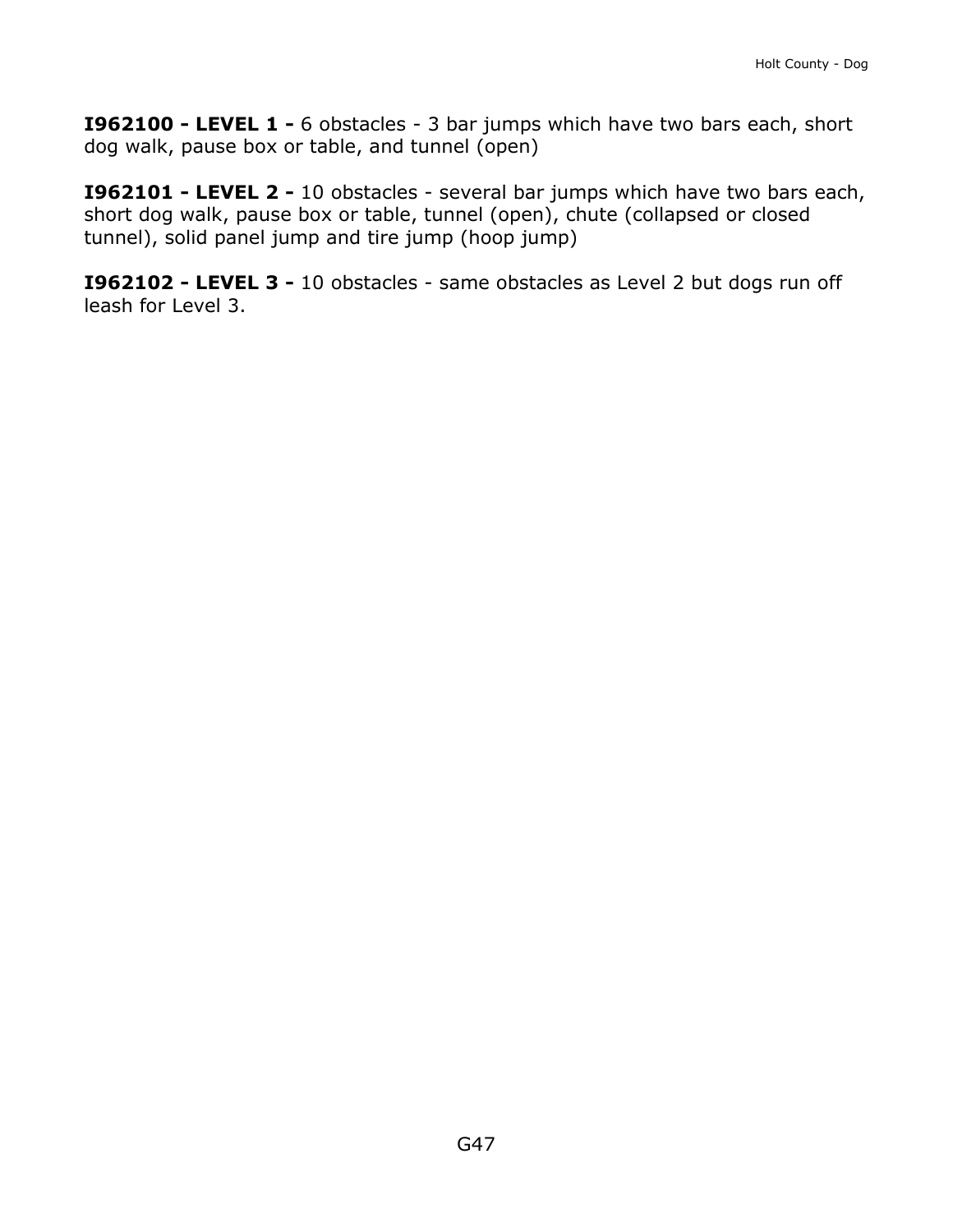# **DEPARTMENT G - OTHER SMALL ANIMALS**

<span id="page-48-0"></span>**TIMES** - Refer to Schedule in front of the Book to see **SHOW TIME**, **CHECK IN TIME** and **RELEASE TIME**. Always check out with your animals Superintendent.

Animals eligible for the show are gerbils, hamsters, guinea pigs, ferret, chinchilla, hedgehog, caged birds, turtles, amphibians, tropical fish, gold fish, and other animals that cannot be exhibited in other classes.

IDENTIFICATION - All Small Animals must be identified on appropriate Small Animal ID affidavit form with pictures and turned into the Extension Office by **June 15th**.

HEALTH REQUIREMENTS - All small animals should be free of fleas, ticks, mites, lice and other parasites when they come to the fair. **Small animals will NOT BE required to have vet checks because small animals are confined in their own cage/environment and do not have direct contact with other animals. All small animals should be kept in their cage/environment at all times except during the small animal show.** 

### **RULES AT FAIR:**

1. An exhibit is composed of the animal(s) and the cage or tank (furnished by the exhibitor). The exhibit will be judged as a whole; both animal(s) and the facility in which they are displayed will be considered.

2. The exhibit can contain from one to five animals. No animal with nursing babies will be considered.

3. Judging will be based on observation of exhibit and interview with exhibitor. The following criteria will be considered:

- a. Health of animal
- b. Condition of containment facility
- c. Safety of display
- d. Appropriate environment
- e. Proper food and water facilities
- f. Visual aids describing the display are preferred for top ribbon placing.
- g. Exhibitors are required to be present during the judging of their exhibits.
- 5. Exhibitors are responsible to clean up their own exhibit.